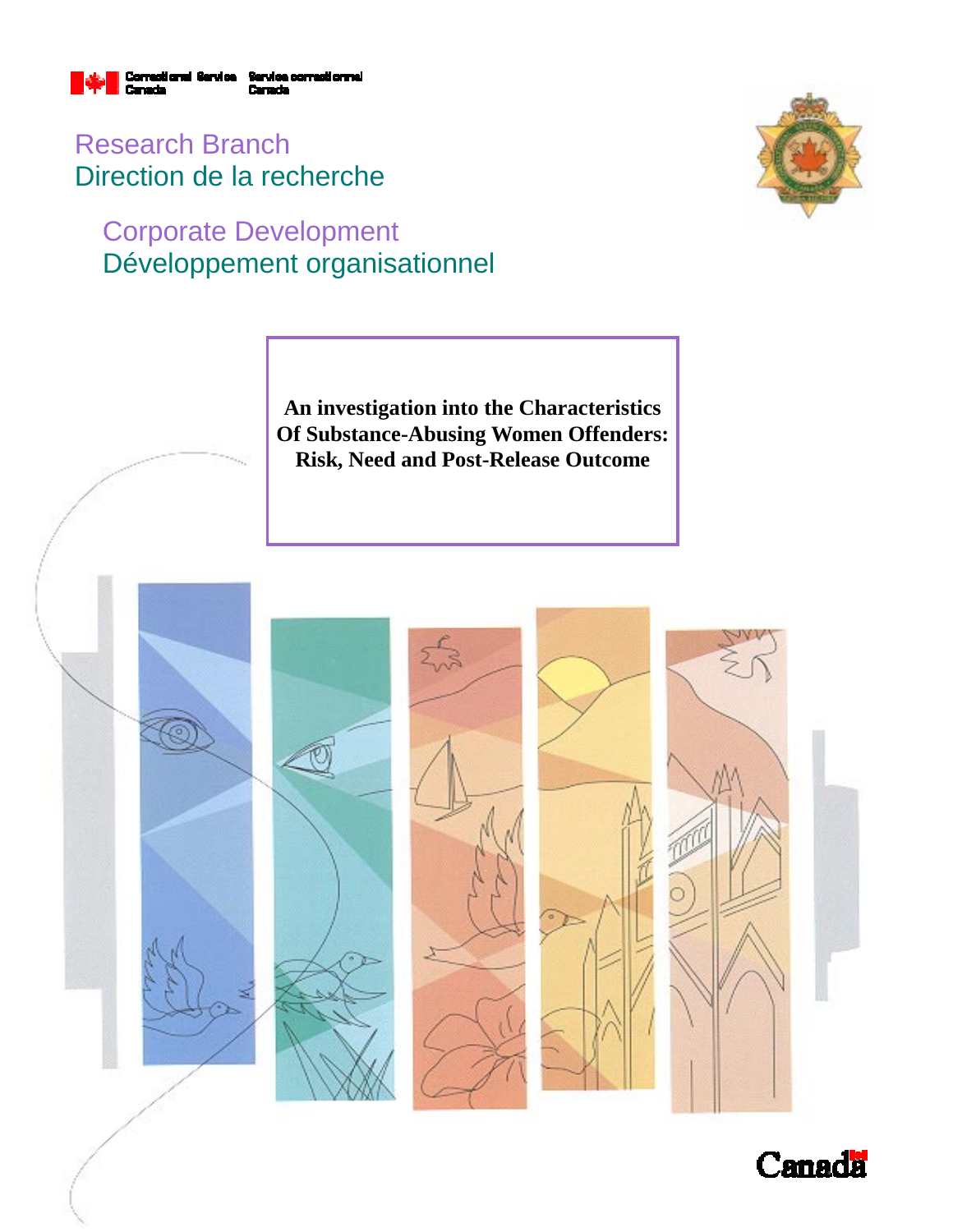## **An Investigation into the Characteristics of Substance-Abusing Women Offenders:**

## **Risk, Need and Post-Release Outcome**

By:

Craig Dowden and Kelley Blanchette

Research Branch Correctional Service of Canada

April, 1999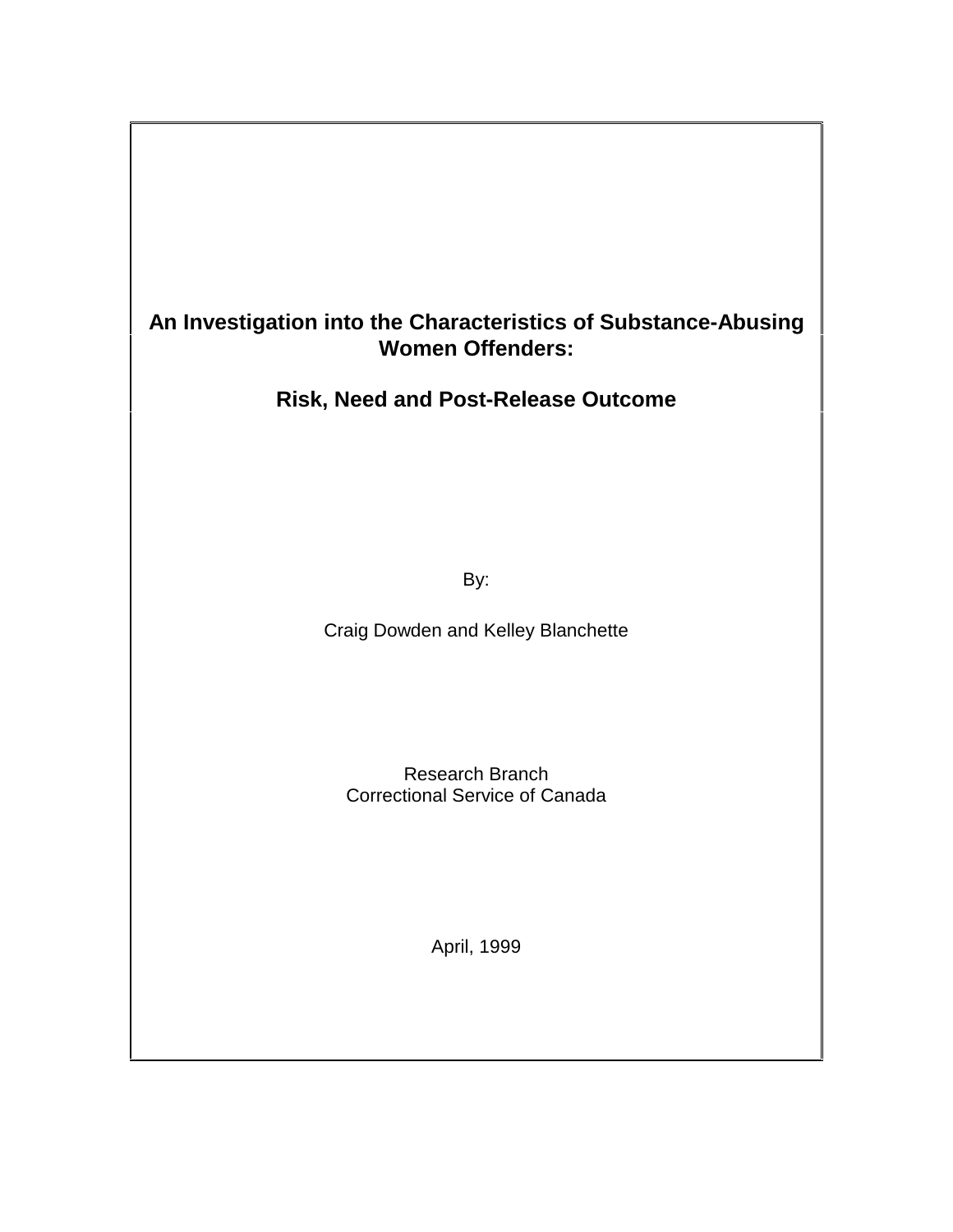#### **EXECUTIVE SUMMARY**

Programming research for women offenders is a fairly modern phenomenon. Moreover, until recently, there was only one federal correctional facility for female federal offenders. The opening of five new federal facilities, however, emphasized the need to provide an appropriate environment to manage and rehabilitate women offenders. Community reintegration is a valued goal of Correctional Services Canada (CSC) and development of treatment programs for women is viewed as an important component to facilitate offenders' release. Accordingly, the present report focuses on issues relating to substance abuse in the federal female offender population, as this is a demonstrated treatment need for many women offenders.

The present investigation compared women offenders who were substance abusers to those who were not. The groups were compared on a number of different criteria: risk and need variables, demographic characteristics, and recidivism data. To obtain the required information for the present study, CSC's automated data base, the Offender Management System (OMS) was accessed in conjunction with the Canadian Police Information Centre (CPIC) records. The final sample comprised 251 women offenders for whom institutional program participation information was available. Almost 60% of those had successfully completed a substance abuse treatment program at some point during their incarceration.

The first set of comparisons focused on demographic information (age, race). Statistical analyses revealed that the substance abusers were younger than their non-abusing counterparts. The mean age for the former group was 32.7 years compared to 34.9 years for the non-abusers. Results also indicated that Aboriginal women were over-represented amongst substance abusers. An extremely high proportion (93%) of Aboriginal women was classified as substance abusers, compared to 49% of non-Aboriginal women. This difference

ii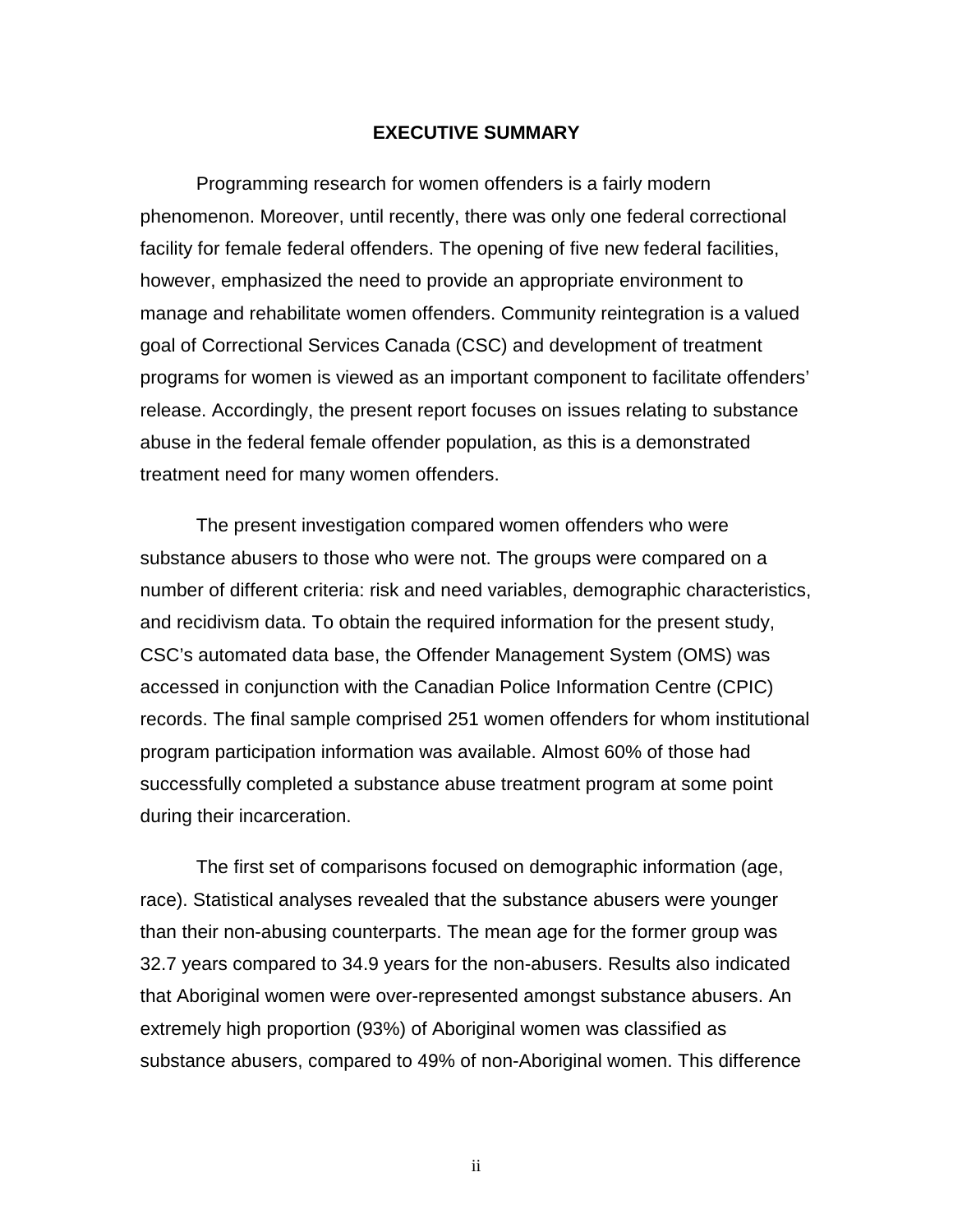was statistically significant, and highlights the need for substance abuse programming tailored to Aboriginal women.

Comparisons on overall risk ratings also demonstrated significant between-group differences. The majority of substance abusers were classified as medium (46%) and high-risk (26%) offenders whereas only 28% were low-risk. Non-abusers, on the other hand, were predominantly low-risk (60%), with only 17% classified as medium-risk, and 23% high-risk.

Substance abusers differed from non-abusers on several criminal history variables as well. Substance abusers tend to start their criminal careers at an earlier age compared to non-abusers, with 39% of them having youth court experience compared to only 8% of non-abusers. Data revealed that substance abusers were also more likely to have adult court experience. Not surprisingly, they were also more likely to have previous escape attempts or 'unlawfully at large' convictions on their criminal records. Finally, they were five times as likely to have been placed in (disciplinary) segregation as compared to non-abusers.

Comparisons were also performed on the global need ratings assigned (at intake) to both groups of women offenders. Results indicated that the majority of non-abusers were classified as low-need (56%), whereas 25% were mediumneed and only 19% were high-need. Many substance abusers, on the other hand, were classified as high-need (47%). An almost equal number (41%) were categorized as medium-need and only 13% were low-need. The substance abusers exhibited more difficulties in five of seven need domains examined, including associates, attitudes, employment, marital/family, and (as expected) substance abuse.

When groups were compared on individual need indicators, analyses produced significant between-group differences. Substance abusers consistently had more difficulties than their non-abuser counterparts. Given the selection criteria for grouping the study participants, many of the obtained results were expected. For example, the findings confirmed that substance abusers had more

iii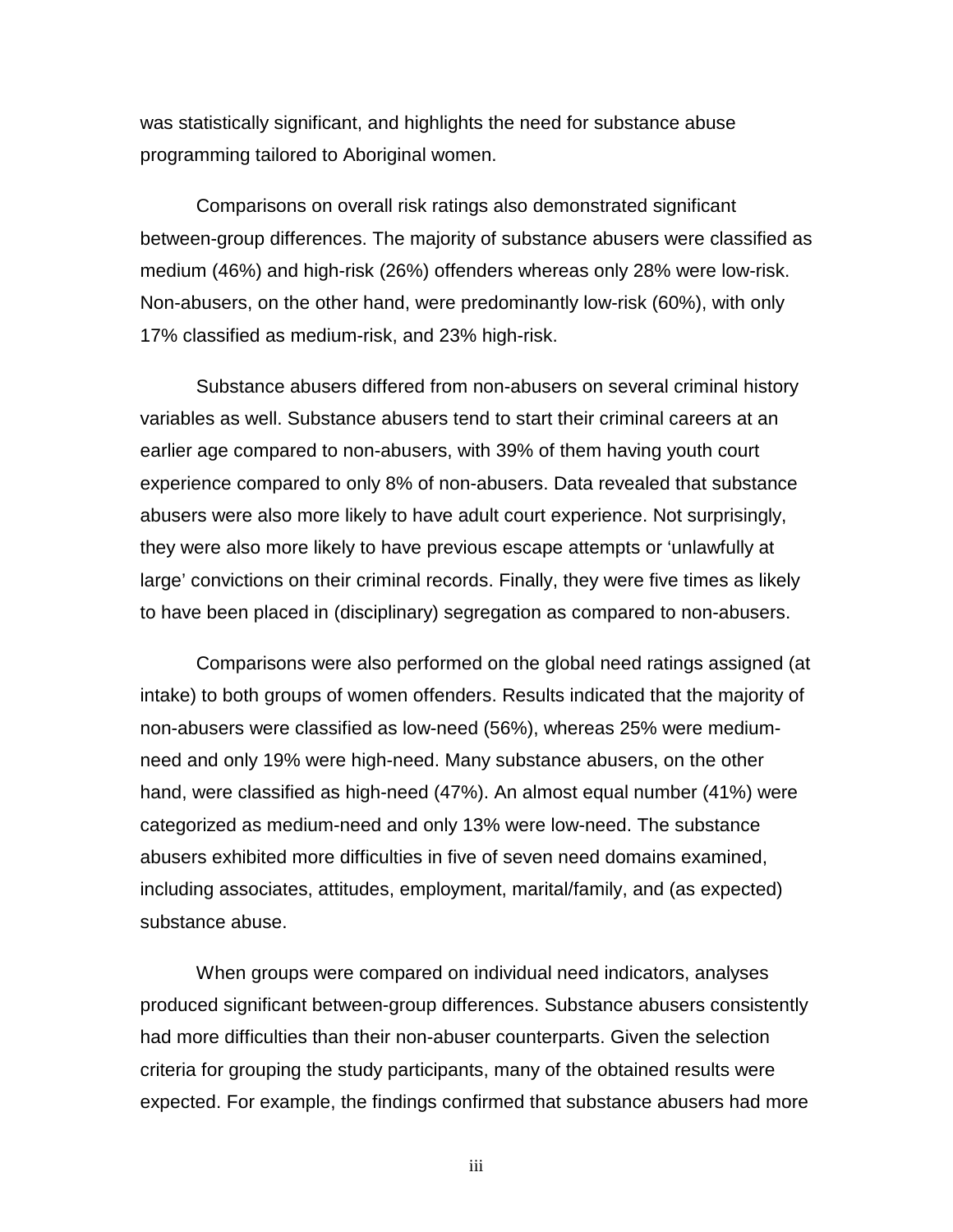substance-abusing friends (85%) and possessed attitudes more favourable towards substance abuse (24%) than non-abusers. However, substance abusers also had more difficulty in a number of domains unrelated to substance abuse. This suggests that substance abuse problems are not uni-dimensional and interact with a number of criminogenic need areas. Notably, previous studies (Fabiano, 1993; Lightfoot & Lambert, 1992; Shaw et al., 1991) have suggested that substance abuse serves to exacerbate problems in other areas of one's life.

A final set of comparisons examined the recidivism rates of the study sample. There was a trend for substance abusers to recidivate at a higher rate than non-abusers; however, this was not statistically significant. Next, the released substance abusers that completed relevant institutional programming were compared to their untreated counterparts on post-release outcome. Although the recidivism rates for both groups were relatively low, those who had participated in substance abuse programming were significantly less likely to return to custody than their untreated counterparts. Importantly, a comparison on global risk ratings revealed that differences in recidivism were not due to a between-group difference in overall risk. This bodes well for the Service's institutional substance abuse programs, although prospective research is needed to support a definitive causal link between substance abuse programming and lowered recidivism amongst women offenders.

In conclusion, results of the present study reveal clear and reliable differences between substance abusers and non-abusers in a variety of areas assessed at intake. Moreover, of women with substance abuse problems, those who complete relevant programming fare better after release than their untreated counterparts. It is therefore posited that appropriate assessment, classification, and intervention with women substance abusers can significantly increase their potential for successful community reintegration. This study provides preliminary support for the efficacy of substance abuse treatment for incarcerated women.

iv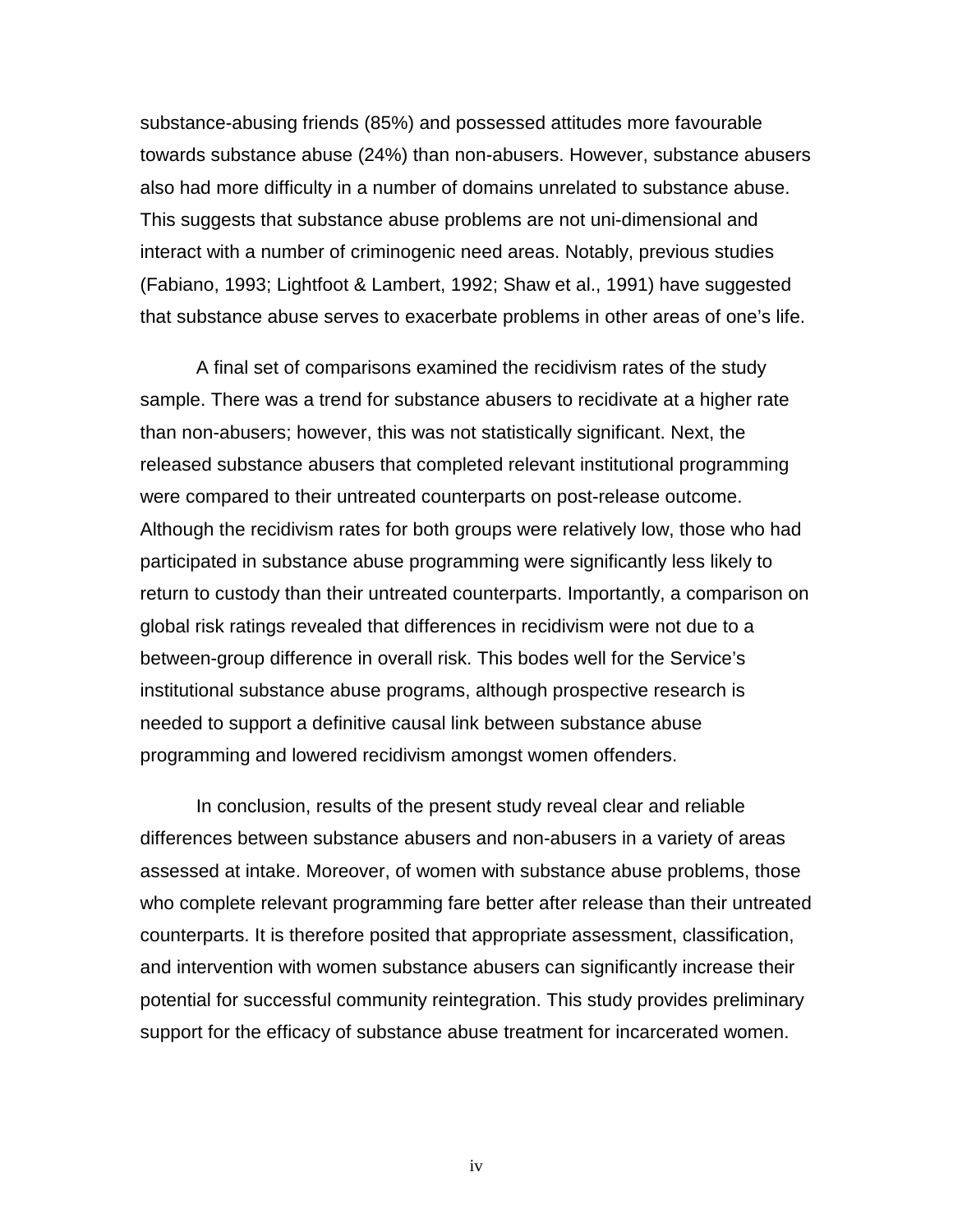## **TABLE OF CONTENTS**

| Concordance Between Program Recommendation and Enrollment 13 |  |
|--------------------------------------------------------------|--|
|                                                              |  |
|                                                              |  |
|                                                              |  |
|                                                              |  |
|                                                              |  |
|                                                              |  |
|                                                              |  |
|                                                              |  |
|                                                              |  |
|                                                              |  |
|                                                              |  |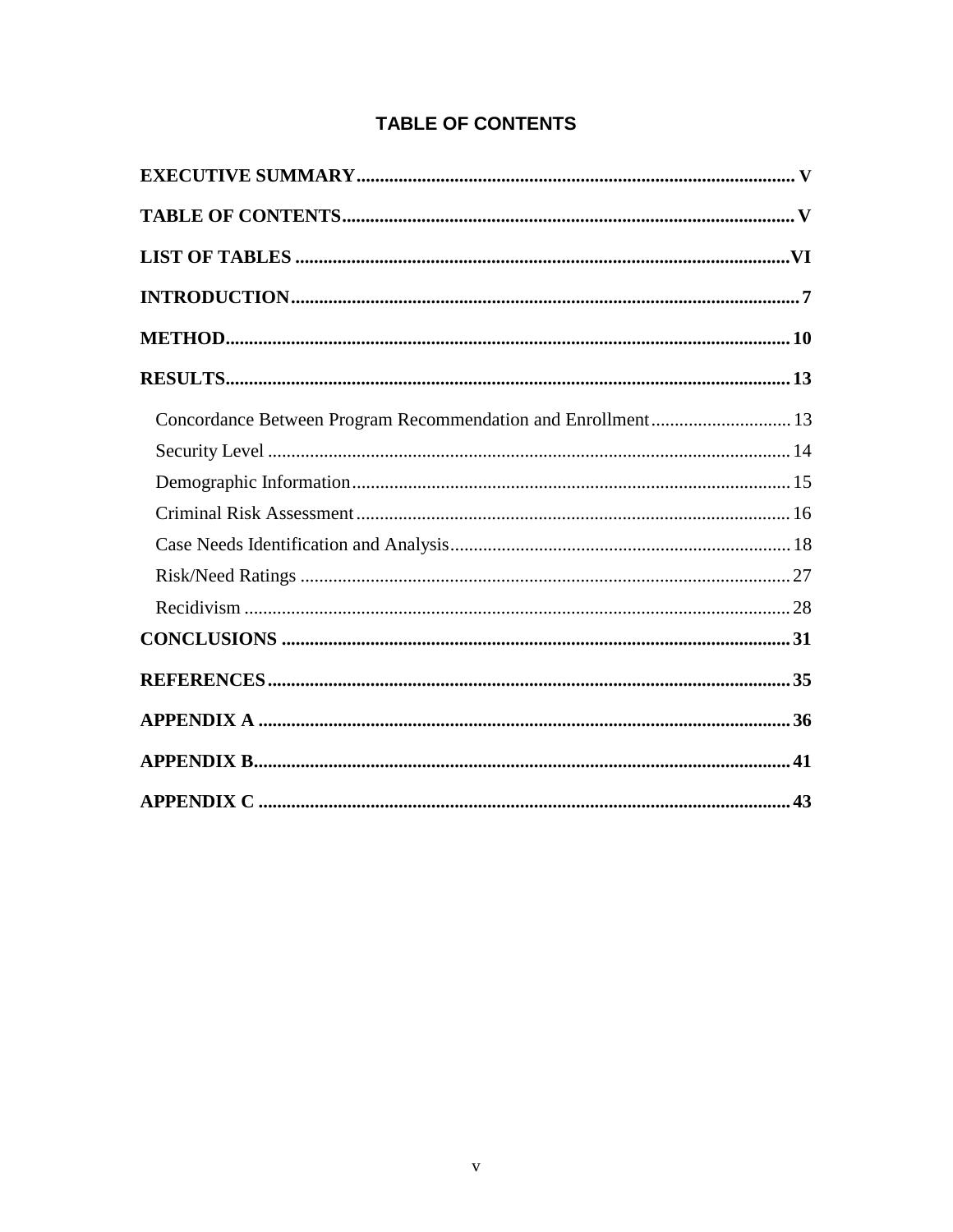## **LIST OF TABLES**

| Table 1: | Percentage Distribution of Security Level by Substance Abuse 15                                                               |
|----------|-------------------------------------------------------------------------------------------------------------------------------|
| Table 2: | Percentage Distribution of Overall Risk Ratings by Substance                                                                  |
| Table 3: | Percentage Distribution of Selected Criminal History Background                                                               |
| Table 4: | Identified Needs of Substance Abusing and Non-Abusing Federal                                                                 |
| Table 5: | A Breakdown of Discriminating 'Associates' Need Indicators as                                                                 |
| Table 6: | A Breakdown of Discriminating 'Employment' Need Indicators as                                                                 |
| Table 7: | A Breakdown of Discriminating 'Marital/Family' Need Indicators as                                                             |
| Table 8: | A Breakdown of Discriminating 'Attitude' Need Indicators as                                                                   |
| Table 9: | A Breakdown of Discriminating 'Community Functioning' Need<br>Indicators as Assessed by the Offender Intake Assessment<br>.24 |
|          | Table 10: A Breakdown of Discriminating 'Personal/Emotional' Need<br>Indicators as Assessed by the Offender Intake Assessment |
|          | Table 11: A Breakdown of 'Substance Abuse' Need Indicators as Assessed                                                        |
|          | Table 12: Percentage Distribution of Risk/Need Levels at Time of Admission28                                                  |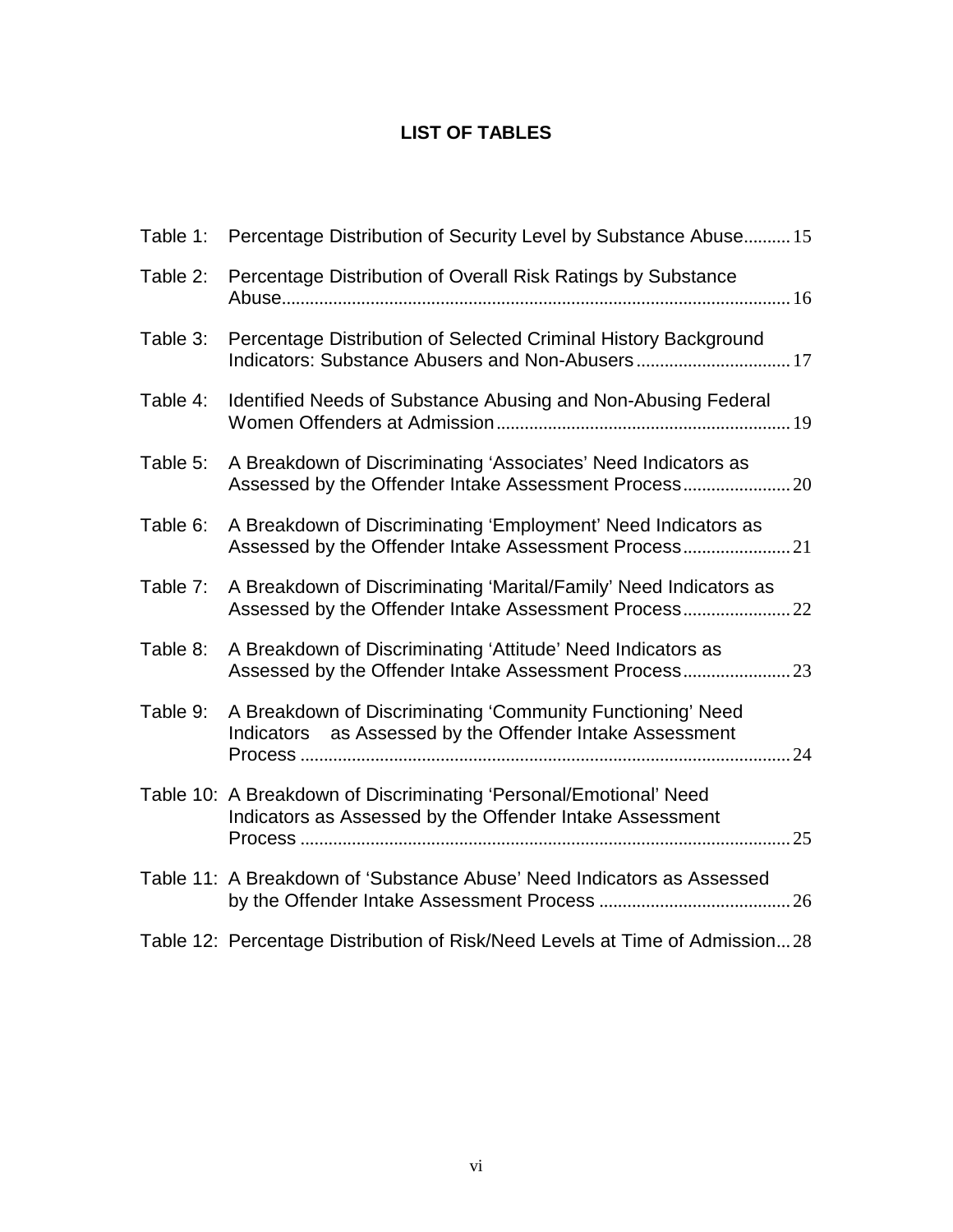#### **INTRODUCTION**

### **An Investigation into the Characteristics of Substance-Abusing Women Offenders: Risk, Need, and Post-Release Outcome**

There is an extremely high prevalence of substance abuse among offenders. More specifically, it has been reported that approximately 70% of federal inmates have difficulties with drug or alcohol abuse (Fabiano, 1993). In addition, it has been noted that many, if not most, of these offenders have problems in other areas of community and personal functioning. For example, research suggests that substance abusers have a number of problems in cognitive, emotional, environmental/social, and behavioral functioning. Moreover, these other needs may mediate the negative effects of substance abuse problems experienced by particular offenders. Therefore, effective treatment programs for substance abusers must address a variety of need areas as well as intensively focusing on the substance abuse problem itself (Fabiano, 1993).

Although the majority of offenders are substance abusers, several studies have reported that female offenders in particular have a high rate of substance abuse problems (Blanchette, 1996; Tien, Lamb, Bond, Gillstrom, & Paris, 1993). A comparison between the characteristics of substance abusing and nonabusing female offenders should provide important insight into an appropriate program structure for substance abusing women. The present investigation examines this issue in detail.

There have been few studies focusing on the characteristics of substance abusing women offenders. Lightfoot and Lambert (1991; 1992) assessed the prevalence of drug problems of offenders incarcerated at the Prison for Women in Kingston, Ontario using the Drug Abuse Screening Test (DAST). The DAST was administered to 80 incarcerated women, and it was reported that 14% of the women surveyed had severe drug-related problems. On the other hand, only 35% of the women offender population at the Prison for Women reported that they did not have any problems related to drugs. These data confirm the high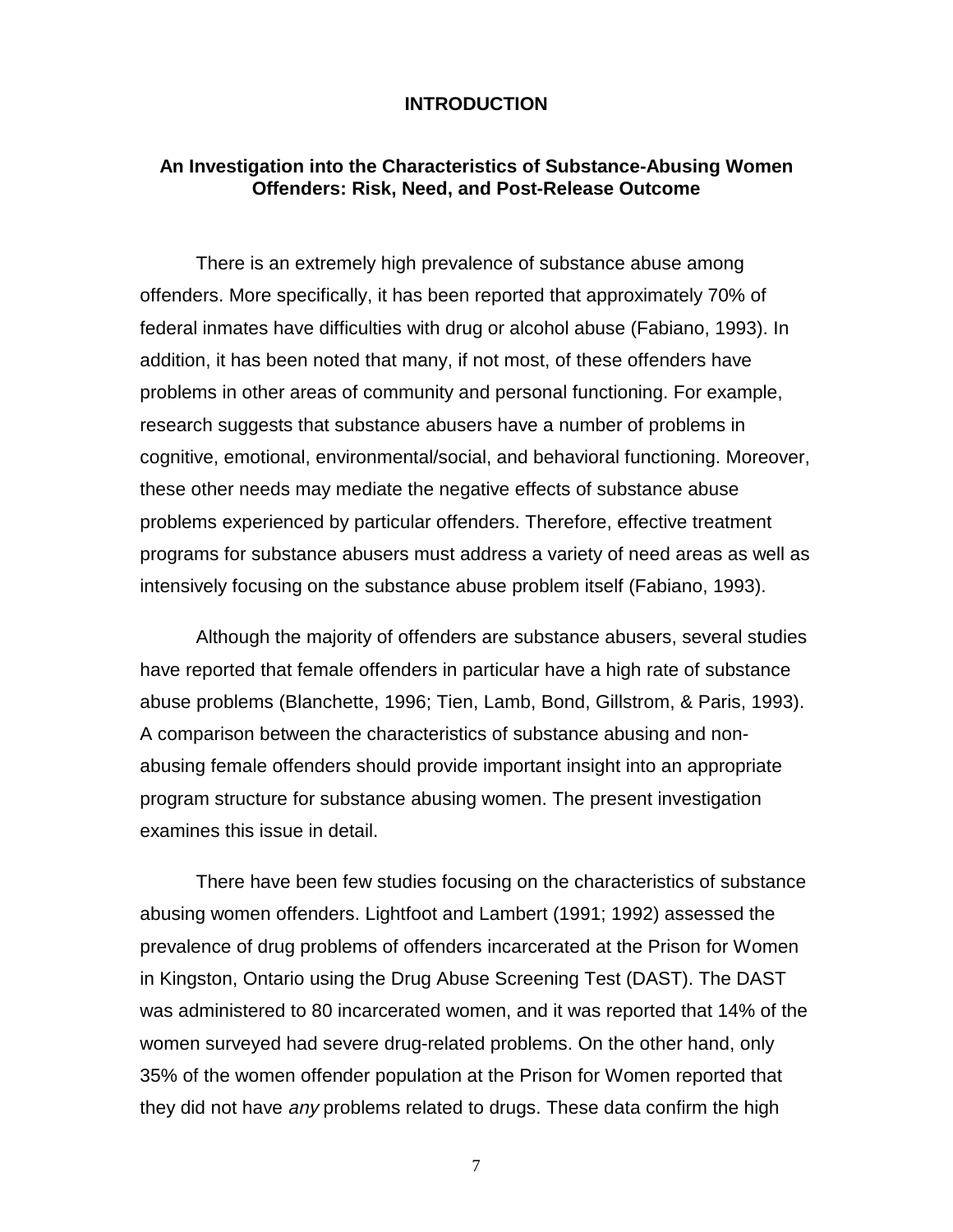prevalence of substance abuse within the federal female offender population in Canada.

Lightfoot and Lambert (1991; 1992) also requested the women offenders to detail their drinking patterns. Of those surveyed, 25% described themselves as alcoholics. Notably, 45% of the women surveyed reported that they had experienced substantial problems related to their substance use. These women highlighted difficulties in the areas of family (81%), legal (69%), and work and health issues (53%). Again, these results support the view that substance abuse is a significant problem for the majority of federal women offenders, and adversely affects their community functioning in various of ways.

The problems caused by substance abuse do not singularly affect community functioning. These needs are also intricately related to their criminal offending. Shaw et al. (1991) conducted a survey of provincial prisoners and federal women offenders residing at the Prison for Women. This survey examined the relationship between the offenders' substance abuse problems and their prior criminal records. The authors reported that 120 of the 170 women (71%) surveyed indicated that drugs or alcohol played a role in their offences. Furthermore, 52% of the sample reported that they were under the influence of a substance when they committed their current offence.

Further evidence for the relationship between substance abuse and criminality in women offenders was derived from research by Lightfoot and Lambert (1991; 1992). They indicated that most of the women who used a substance on the day of their offence report that it had negatively affected their judgment. Sixty percent believed that their use of a substance seriously impaired their decision-making abilities. Only 17% reported that the use of a substance did not negatively impact on their behaviour. Therefore, the vast majority (83%) of those offenders who used a substance on the day of their offence agreed that it impaired their judgment to some degree.

The above findings certainly suggest that substance abuse has a significant negative impact on women offenders' ability to make rational,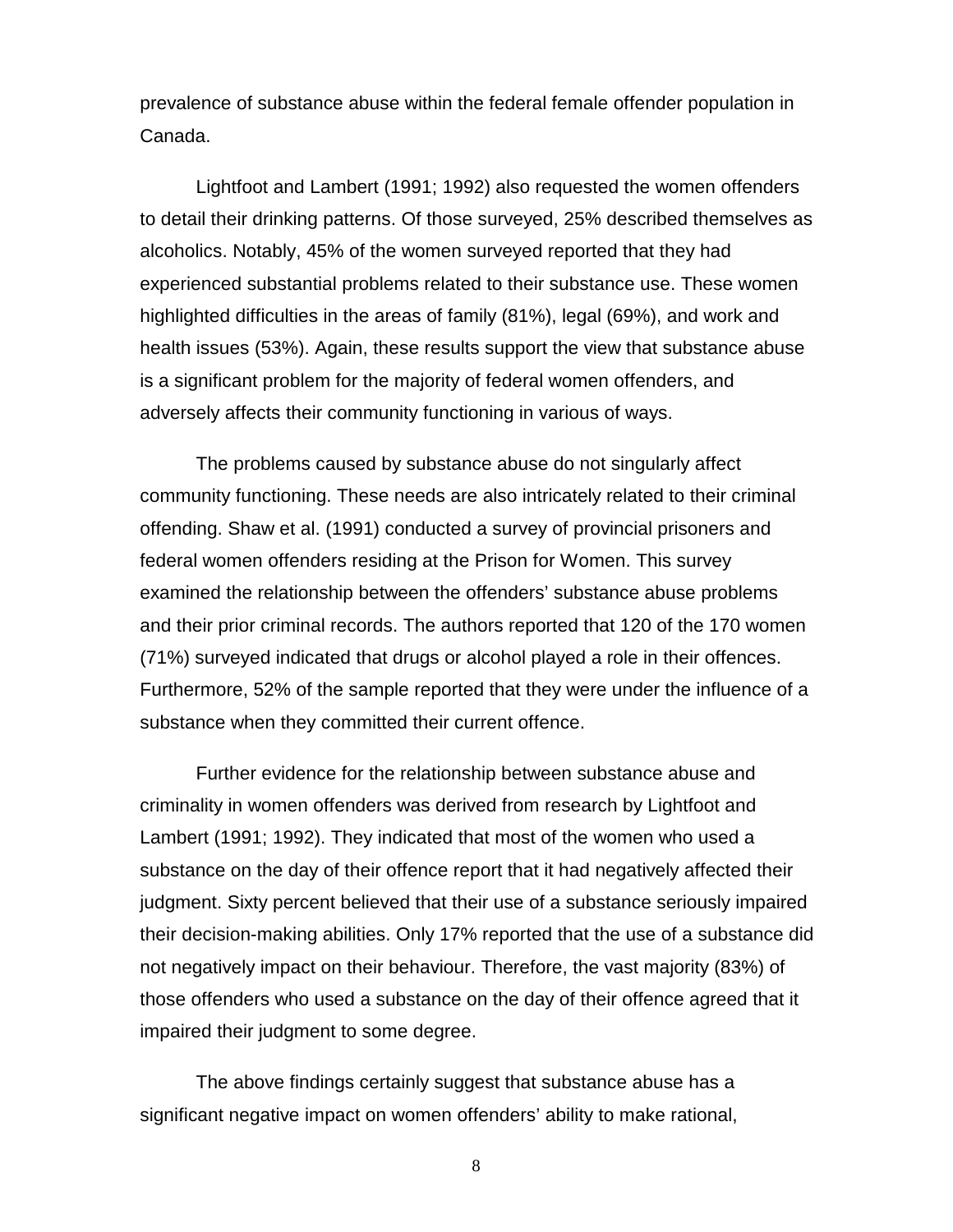prosocial choices and likely contributes to certain at-risk individuals' criminal behaviour.

The purpose of the present investigation is to compare the characteristics of female substance abusing offenders to non-abusing offenders on intake assessment data, including demographic characteristics, criminal history risk, and various criminogenic needs. These comparisons will provide important information regarding the differences between substance abusers and nonabusers. More importantly, analyses may identify specific cognitive, emotional, behavioural, and environmental/social needs of women offenders with substance abuse problems. This information is paramount for relevant and empirically derived programming for women substance abusers.

Finally, the women who completed institutional substance abuse programs will be compared to untreated substance abusers on post-release outcome (i.e., recidivism). This analysis will provide an examination of the association between completion of institutional substance abuse programming and recidivism.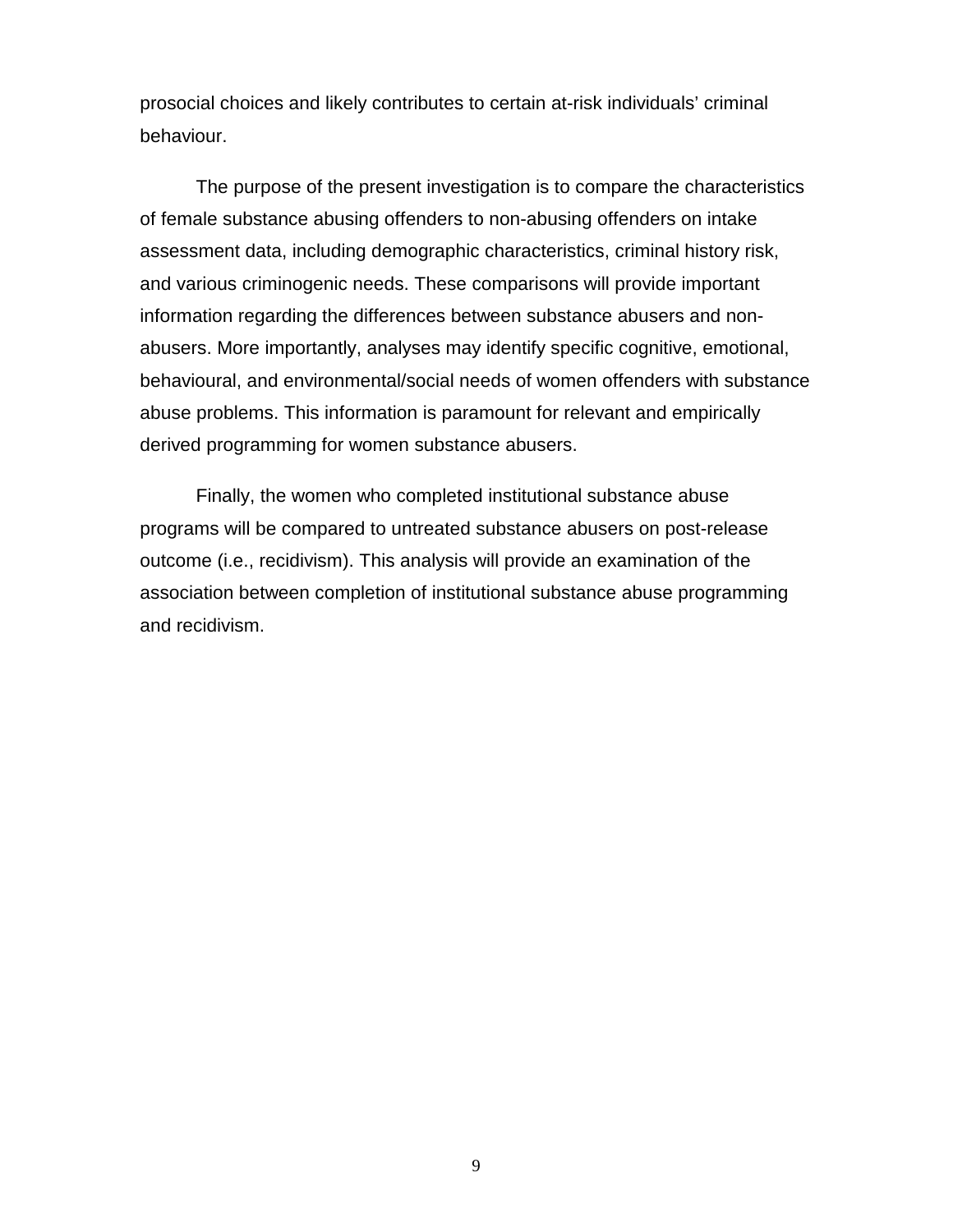#### **METHOD**

The present investigation compared 'substance-abuser' women offenders to women offenders who were not substance abusers on demographic criteria, risk/need data, and post-release outcome. A wide definition of 'substance abuser' was used, and included all women who were assessed and recommended for substance abuse treatment at intake. The assessment data used in this study was collected from the Offender Management System (OMS; an automated database). Outcome data were derived from Canadian Police Information Center (CPIC) records.

OMS is an automated database that stores a wealth of information pertaining to federal offenders currently or formerly incarcerated in Canada. Most of the required information for the present study was obtained through this source. For example, OMS stores all Offender Intake Assessment (OIA) data for every offender. The correctional plans included within OMS were used to test whether the programs that were initially recommended for the offenders at intake were actually completed during incarceration. Finally, offender progress summaries and other information relating to successful and unsuccessful program completion were also obtained through OMS.

The initial sample included all (354) federal female offenders who had received an Offender Intake Assessment (OIA) at admission to a federal correctional facility. A number of subjects had to be dropped from the study due to either a lack of available finger print serial numbers, the high profile nature of the case, or missing OIA data. In addition, 84 offenders were dropped from the initial analyses because they did not participate in any form of correctional treatment program or all program information was missing. The final sample included 251 federal women offenders who had participated in at least one treatment program during their incarceration. Since the OIA data played an extremely important role in the development of this project, a brief description of the information obtained through the OIA process is provided below.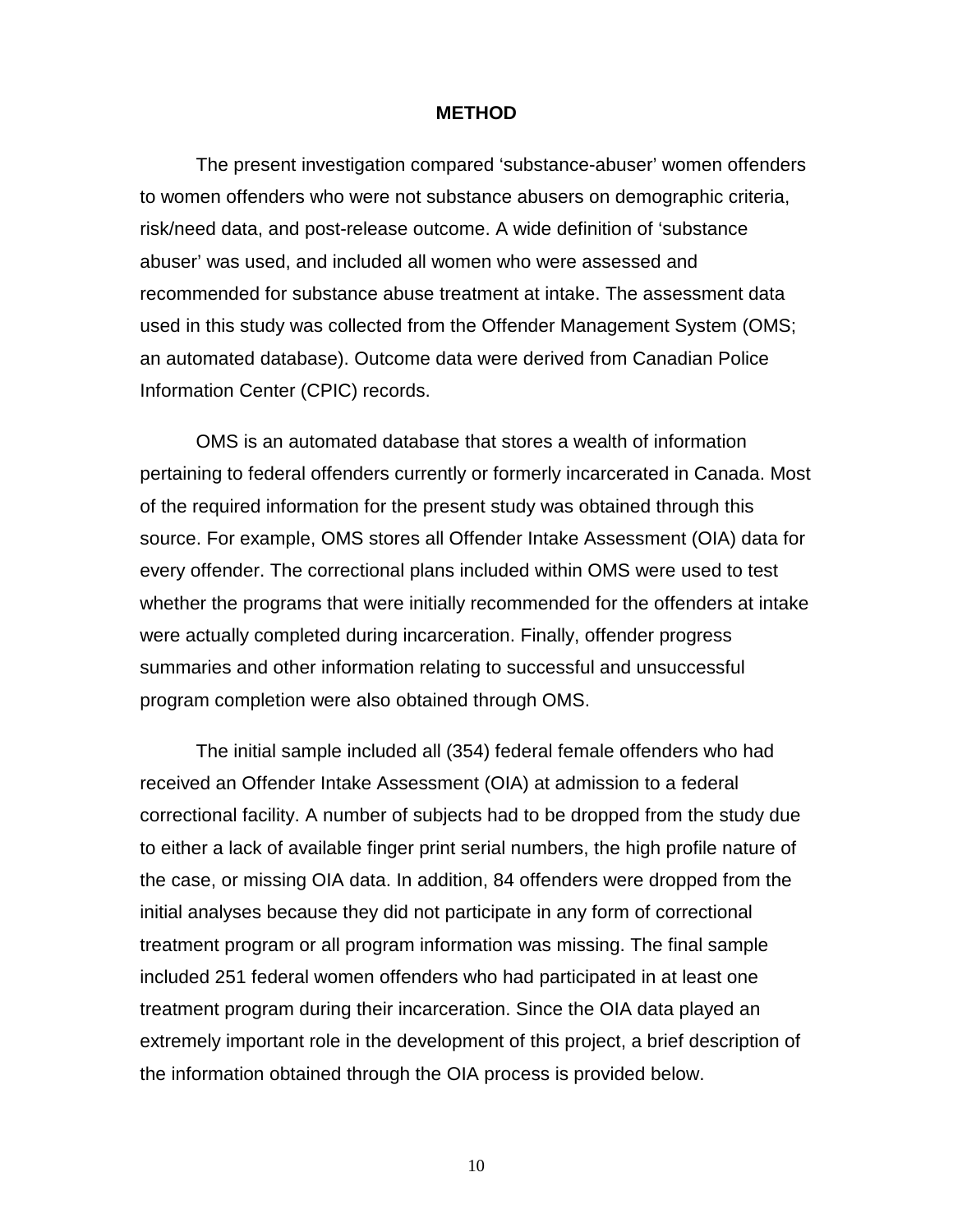The Correctional Service of Canada has been using the OIA since 1994. It is the standard intake assessment used by all federal institutions in Canada. The OIA procedure examines a broad range of factors of the offenders and it serves as the fundamental basis for determining their individualized correctional plans. The OIA has two main components: Criminal Risk Assessment (CRA) and Case Needs Identification and Analysis (CNIA). Both of these sections provide important information for offender assessment and classification. These two components will be discussed in more detail in later sections.

CPIC records were used to determine the official offence history of each of offender included in the present sample. A comprehensive coding manual (Appendix A) was developed to measure all offences that had resulted in the current federal conviction for each particular subject. The information provided by the CPIC records was divided into three different conviction categories. Past history included all offences previously committed by the offender. The current offence category recorded all offences included in the present conviction (i.e., those resulting in the first incarceration post-1994). A broad definition of 'official recidivism' was used. Specifically, it included return to prison for any reason after release from the 'current' incarceration.

The final stage in the research process involved examining the correctional plans for all offenders in detail. A coding guide (Appendix B) was developed to document all information concerning the primary need areas that were recommended to be addressed during treatment for each offender. In addition, the principle components for each need were recorded. The program modules and progress summaries provided information on actual enrollment and this information was also recorded in the coding guide. This type of overlapping information provided an opportunity to examine how closely the correctional plans were followed in the assignment of substance abuse treatment programs for women offenders.

The final sample of 251 women offenders was evaluated on a number of criteria. One set of analyses focused on the details of their past and present criminal convictions. The degree of agreement between the proposed treatment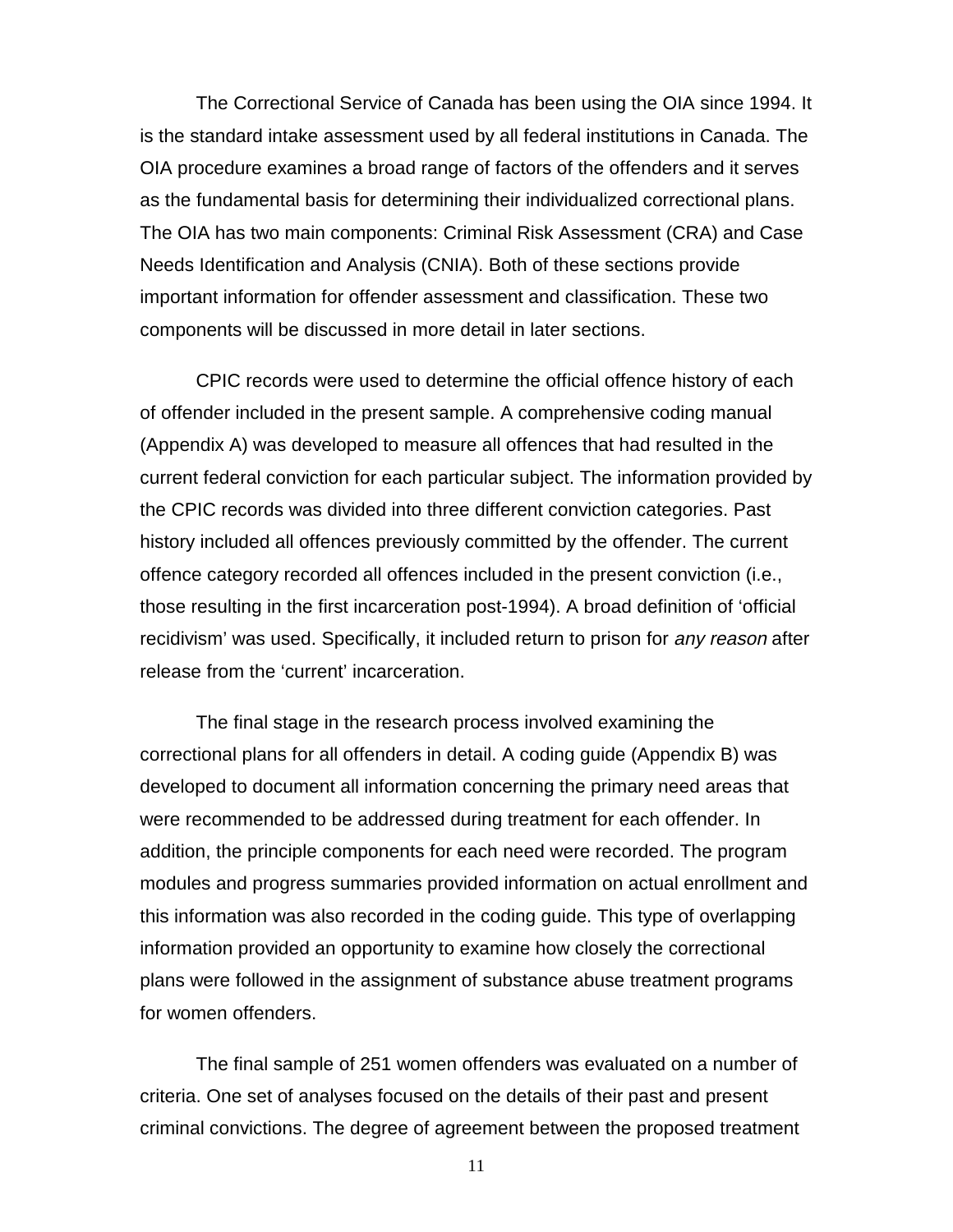programs found in the correctional plan and the programs that the offenders actually completed while incarcerated was also tested. This analysis permitted a determination of whether the offenders recommended for substance abuse treatment actually received such intervention while incarcerated. Finally, recidivism data for released offenders was gathered to determine whether participation in substance abuse programming was associated with more successful community reintegration.

It should be noted that stringent criteria for statistical significance were used due to the nature and number of pairwise comparisons performed in the current study. This reflects an effort to reduce potential Type 1 error associated with conducting multiple, non-orthogonal, between-group comparisons. Specifically, unless otherwise stated, criterion for statistical significance was set at .001.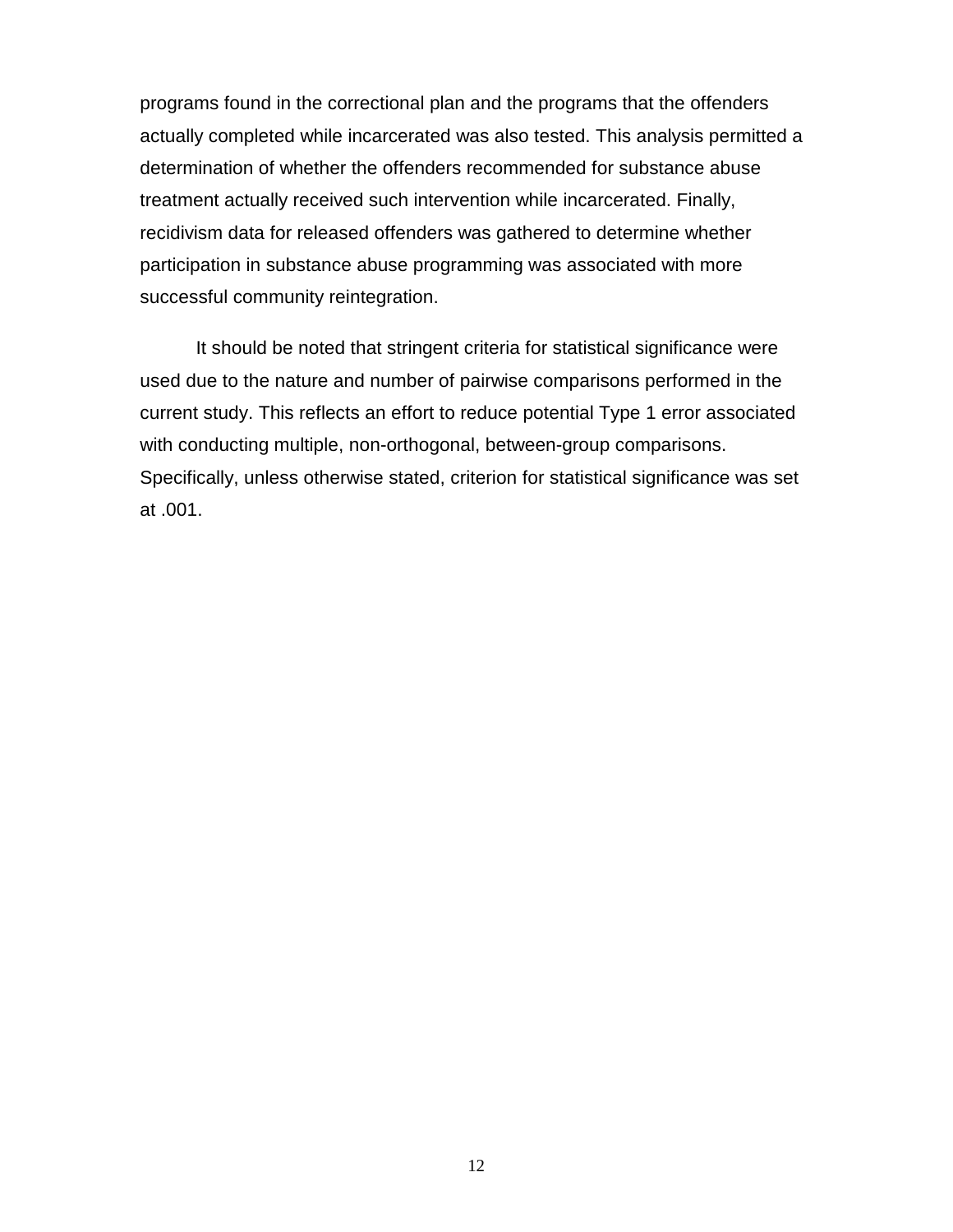#### **RESULTS**

A series of statistical analyses focused on comparing substance abusing female offenders to their counterparts who were not substance abusers. As mentioned, the 'substance abuser' group included women assessed (at intake) as requiring substance abuse treatment ( $n = 143$ ). The 'non-abuser' group included all remaining women who had received an OIA, and were not recommended for substance abuse treatment (n = 108). Groups were compared on demographic variables, security level, global risk/need scores, need domains and indicators, various aspects of criminal history, and post-release outcome.

#### **Concordance between Program Recommendation and Enrollment**

In a recent study of women offenders in cognitive skills training, investigators reported markedly low concordance rates between program recommendations (as per correctional plan) and actual program completion (Dowden & Blanchette, 1997). Specifically, according to OMS data, less than one-third of women offenders recommended for cognitive skills training actually received it during incarceration.

Fortunately, concordance between recommendations and enrollment for women offender substance abuse programming surpassed that found in the cognitive skills study. Of the 143 women recommended for substance abuse intervention, 86 (60%) actually completed it. Also, of those women who completed institutional substance abuse programming ( $n = 129$ ), the majority (67%) were recommended as per their correctional plans at intake.

High concordance between the program recommendations provided by the parole officer and enrollment within the targeted programs is desirable. The parole officers who make these recommendations review comprehensive information regarding an offender and then provide the most informed judgment possible concerning his or her criminogenic needs and required programs.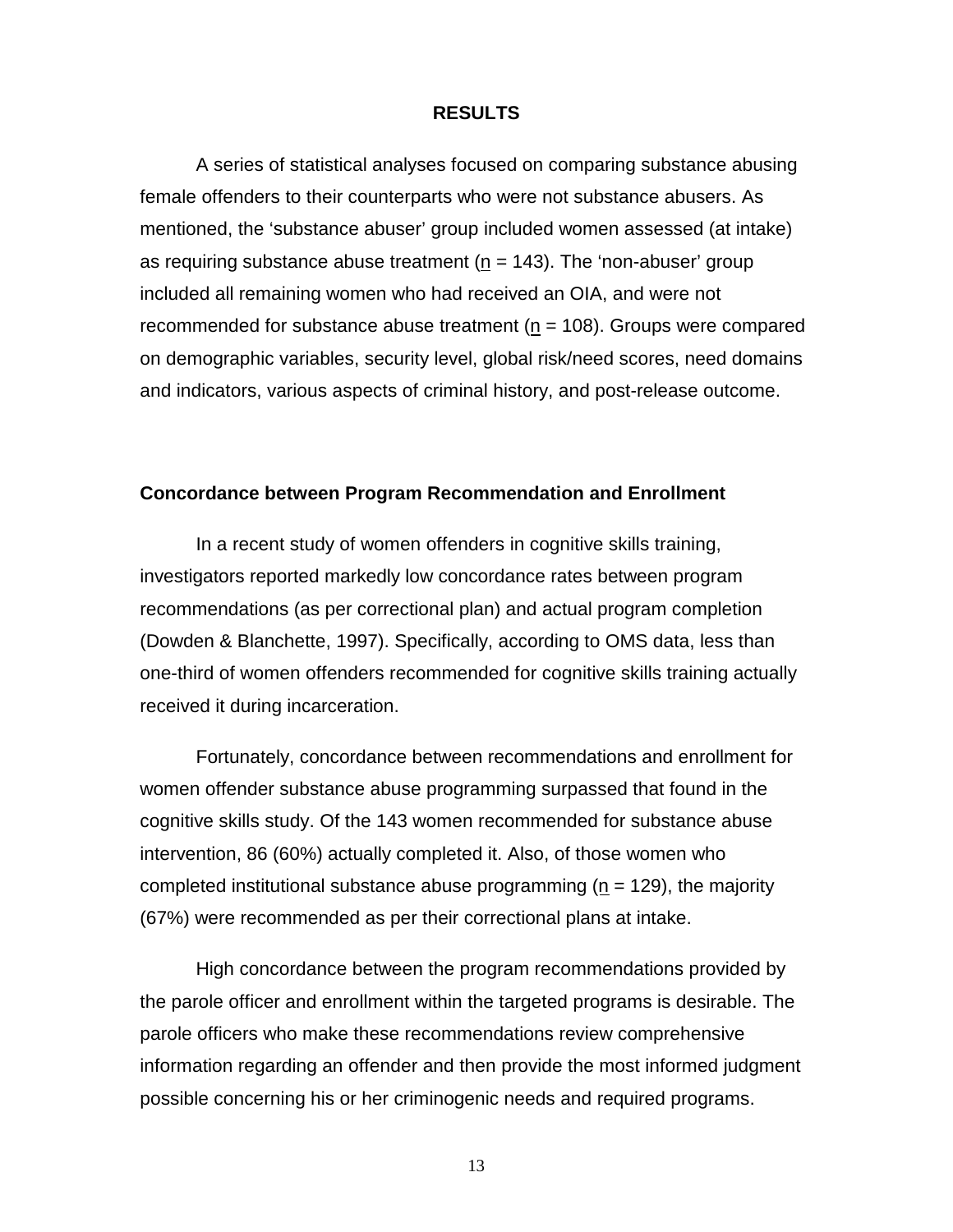There may be a number of reasons for the lack of concordance between program recommendations and actual program completion. For one, it is possible that the facility in which the offender resides does not provide the specific recommended intervention. Second, the offender may resist placement within the recommended treatment program. Some offenders are placed in segregation, transferred, or paroled mid-treatment. Of course, this would then prevent them completing the program. Finally, it is possible the staff member responsible for implementation of the correctional plan feels that recent developments in the life of the offender necessitate a deviation from the correctional treatment plan. Thus, there are numerous potential reasons for why an offender does not complete the recommended treatment program. Such 'slippage', however, remains an issue to be monitored in the evaluation of correctional programs.

#### **Security Level**

Security level at admission was available for 102 of the 'non-abuser' women and 142 of the substance abusers. Examination of the data revealed that 17% of the women substance abusers were classified as maximum-security as compared to only 4% of non-abusers. Accordingly, 31% of the substanceabusing women were classified as minimum -security whereas the majority (60%) of non-abusers were so classified. Statistical analyses revealed that these results were highly significant, as presented in Table 1.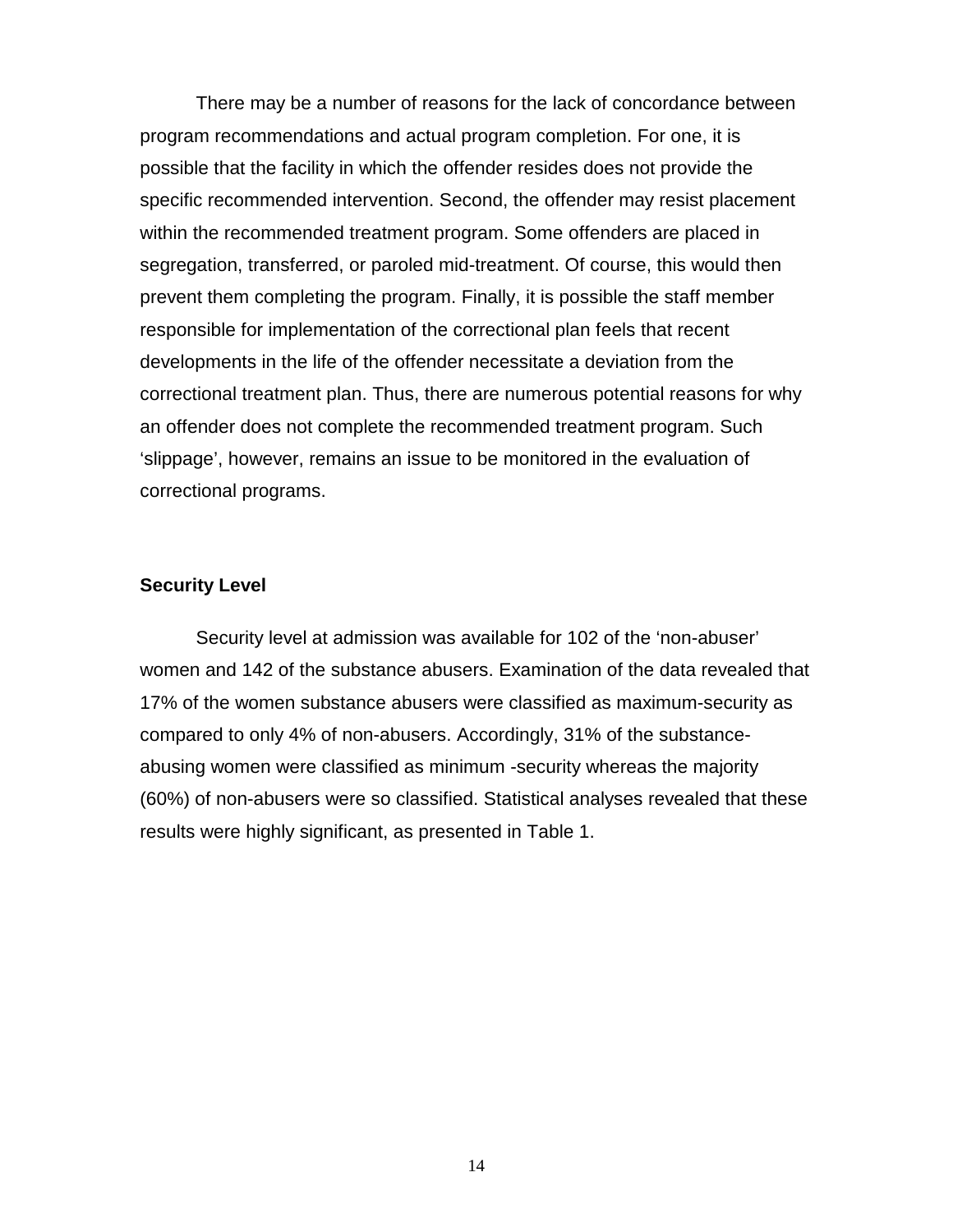| <b>Security Level</b> | <b>Substance Abusers</b> |     |     | <b>Non-Abusers</b> |
|-----------------------|--------------------------|-----|-----|--------------------|
| <b>Minimum</b>        | 44                       | 31% | 61  | 60%                |
| <b>Medium</b>         | 72                       | 51% | 37  | 36%                |
| <b>Maximum</b>        | 24                       | 17% | 4   | 4%                 |
| <b>Total</b>          | 140                      |     | 102 |                    |

#### **Table 1: Percentage Distribution of Security Level by Substance Abuse**

**Note: Chi-square test of significance; p < .001**

#### **Demographic Information**

On average, the substance abusers were younger than the comparison group. Substance abusers ranged in age from 19 to 58 years, with a mean of 32.7. The age range for the non-abusers was 20 to 64 years, with a mean of 34.9. Although there was a noted age differential between groups, analyses failed to render statistical significance. However, it should be noted that the results were extremely close to obtaining the appropriate significance level  $(t(249) = 2.0; p = .052)$ .

Offenders were also compared on their Aboriginal status. Results indicated that a significantly higher proportion of substance abusers were Aboriginal offenders. Almost all (93%) of the Aboriginal women in this study were recommended for substance abuse programming. Only 49% of non-Aboriginal women, on the other hand, were categorized as substance abusers. These results were highly statistically significant (p<.001).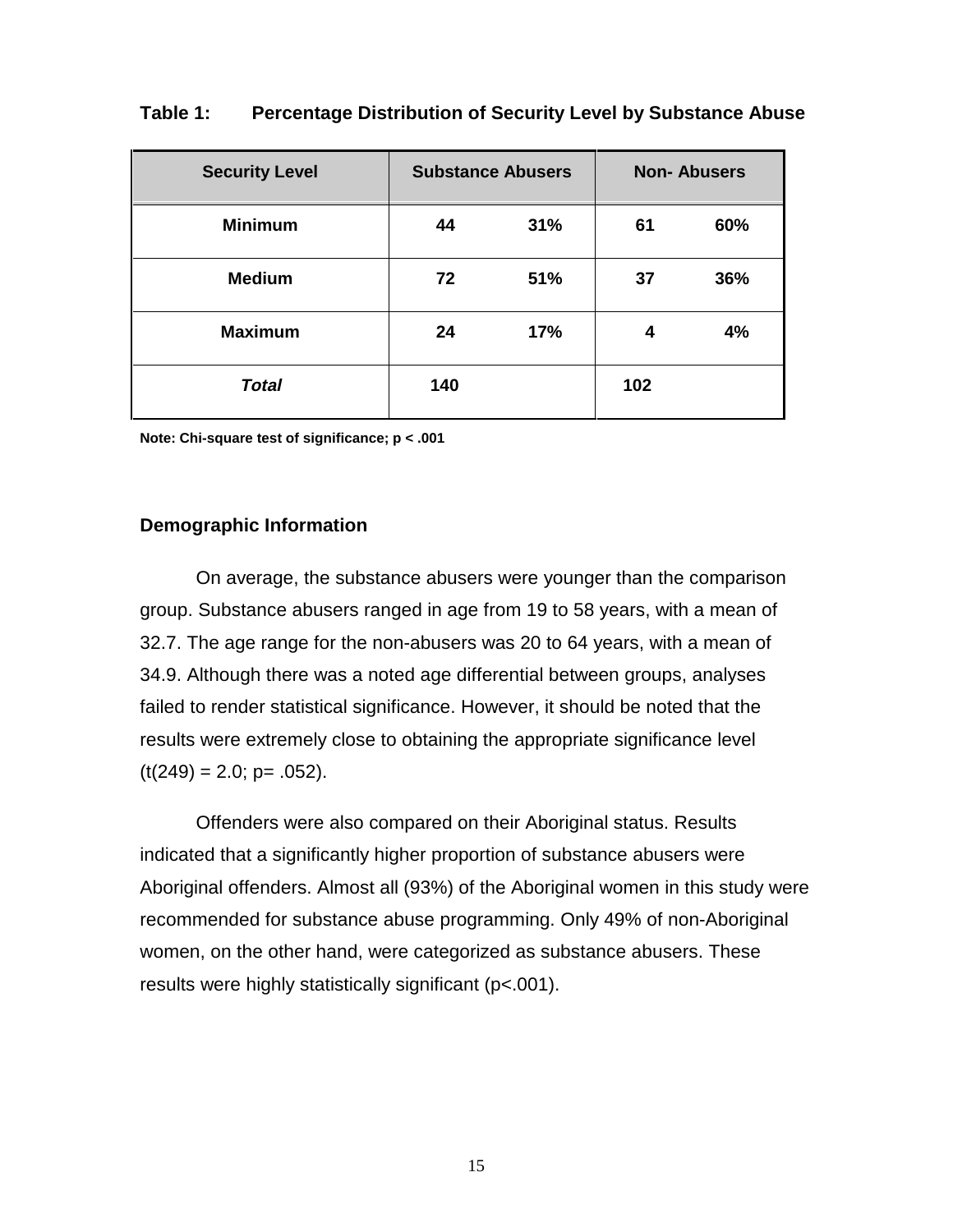#### **Criminal Risk Assessment**

The Criminal Risk Assessment (CRA) is one of the two central components of the OIA process. The purpose of the CRA is to provide an overall risk rating for each offender. The CRA examines details of the past and current conviction record of the offender, and other relevant information regarding potential risk factors from the criminal profile report. These sources of information are combined to yield an overall risk rating of 'low', 'medium', or 'high'.

Global risk ratings were available for almost all ( $n = 248$ ) of the women in the sample. Statistical analyses revealed significant differences in overall risk levels between substance abusers and non-abusers ( $\chi^2$  = 29.8; p<.001). More specifically, 27% of the substance abusers were high risk, 45% were medium risk and 28% were classified as low-risk. The non-abusers, on the other hand, were mostly classified as low-risk (60%). Table 2 presents the risk ratings received for each category of offender.

### **Table 2: Percentage Distribution of Overall Risk Ratings by Substance Abuse**

| <b>Overall Risk Rating</b> |     | <b>Substance Abusers</b> | <b>Non-Abusers</b> |       |
|----------------------------|-----|--------------------------|--------------------|-------|
| <b>Low Risk</b>            | 40  | 28.0%                    | 63                 | 60.0% |
| <b>Medium Risk</b>         | 65  | 45.4%                    | 18                 | 17.1% |
| <b>High Risk</b>           | 38  | 26.6%                    | 24                 | 22.9% |
| TOTAL                      | 143 |                          | 105                |       |

**Note: Chi-square test of significance; p < .001**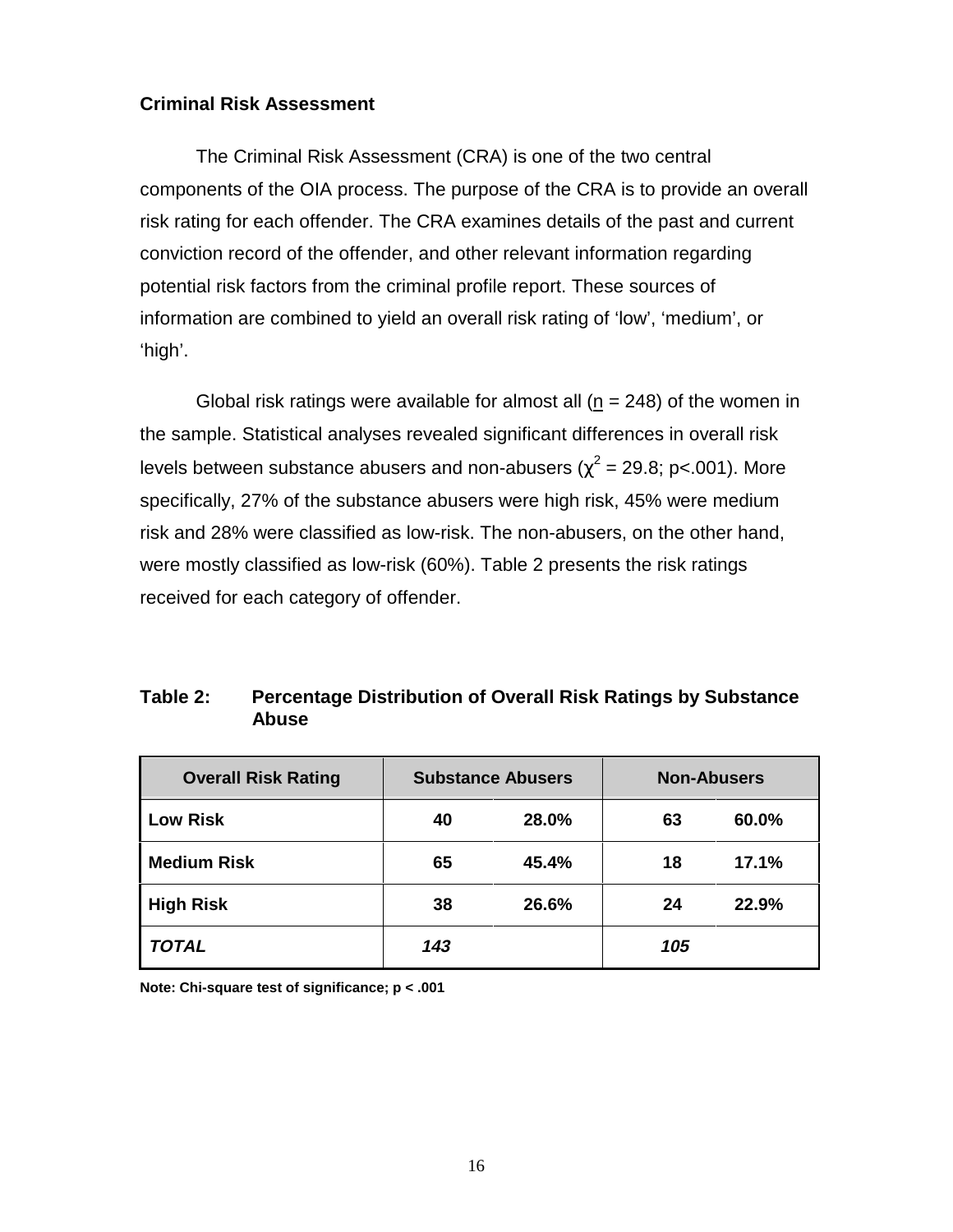Specific criminal history risk variables were also examined. Interestingly, statistical analyses revealed significant between-group differences on almost all selected criminal history background indicators. In each case, substance abusers had significantly more problems in these areas.

Table 3 presents percentage distributions of selected criminal history background indicators for substance abusers and non-abusers. Clearly, the substance abusers started their criminal careers at a younger age than nonabusers. Over one-third (39%) of the substance abusers had previous youth court experience, compared to only 8% of the non-abusers. The same pattern of results was found in adult court experience, with substance abusers having significantly more experience in adult court.

| Table 3: | <b>Percentage Distribution of Selected Criminal History</b><br><b>Background Indicators: Substance Abusers and Non-Abusers</b> |
|----------|--------------------------------------------------------------------------------------------------------------------------------|
|          |                                                                                                                                |

|                                     | <b>Substance Abusers</b><br>$(N=107)$ | Non-Abusers (N=84) |
|-------------------------------------|---------------------------------------|--------------------|
| <b>Previous Youth Court*</b>        | 38.7%                                 | 8.3%               |
| <b>Community Supervision*</b>       | 25.7%                                 | 6.0%               |
| Open Custody*                       | 22.2%                                 | 3.6%               |
| <b>Secure Custody</b>               | 18.7%                                 | 6.0%               |
| <b>Previous Adult Court*</b>        | 77.7%                                 | 40.5%              |
| <b>Community Supervision*</b>       | 65.2%                                 | 28.6%              |
| <b>Provincial Terms*</b>            | 62.5%                                 | 20.2%              |
| <b>Federal Terms*</b>               | 18.8%                                 | 6.0%               |
| <b>Previous:</b>                    |                                       |                    |
| Segregation (disciplinary)*         | 21.9%                                 | 4.9%               |
| Escape/UAL*                         | 18.9%                                 | $3.6\%$            |
| Failure on Conditional Release*     | 28.8%                                 | 9.5%               |
| < 6 Months Since Last Incarceration | 17.9%                                 | $3.6\%$            |

**Note: Chi-square tests of significance; \*p<.001**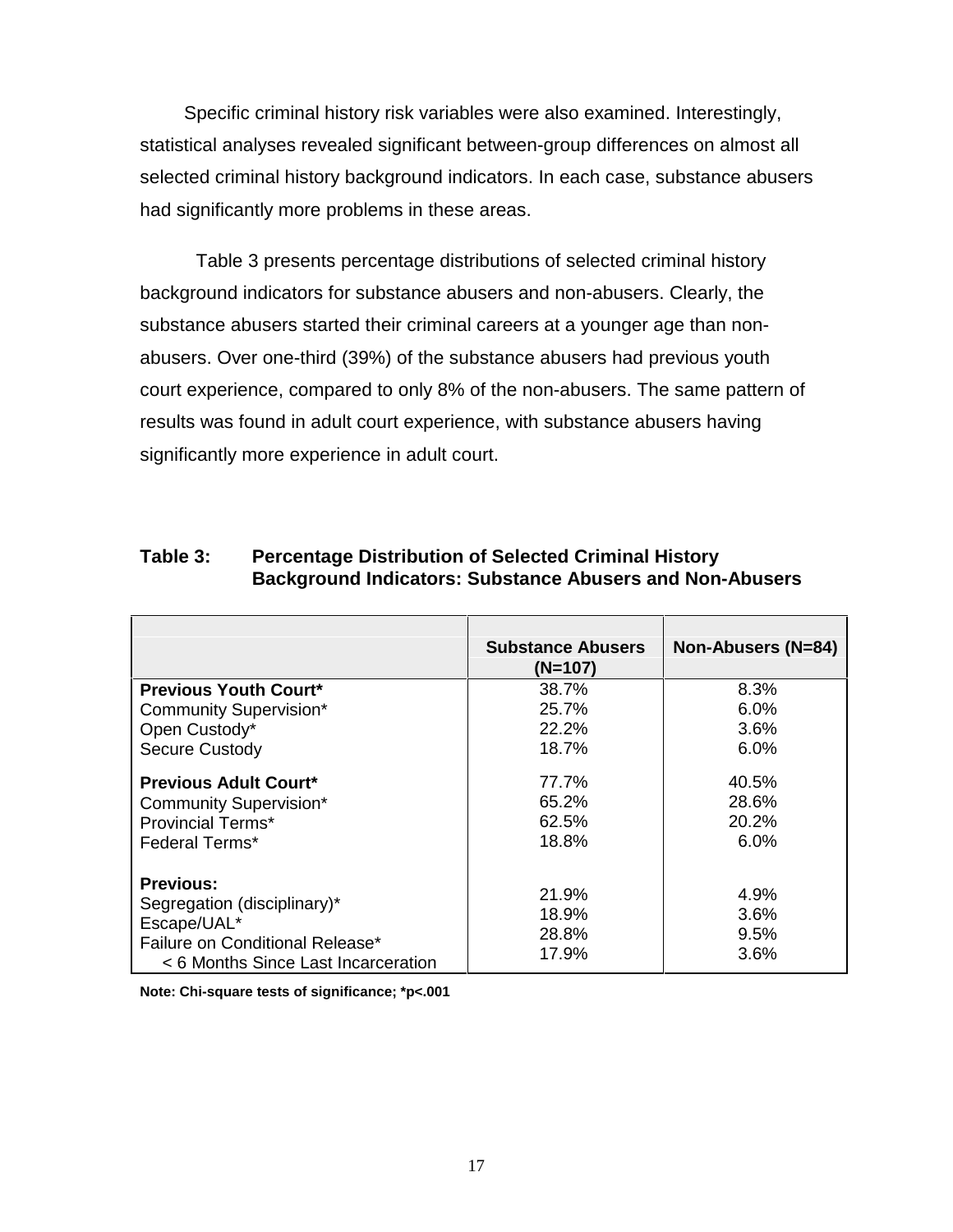Examination of Table 3 reveals that the substance abusers had more disciplinary segregation and more extensive escape histories as compared to non-abusers. Breaches of trust were also more common among substance abusers, with almost one-third having failed on conditional release at some point. Finally, substance abusers were more likely to have been incarcerated within the six months prior to their current offence as compared to non-abusers.

Between-group differences were also noted in the types of offences committed. More specifically, 41% of substance abusers were incarcerated for a robbery offence, compared to only 16% of the non-abusers. In fact, the groups differed in terms of violent offence histories. While 58% of substance abusers had a violent offence in their past or current criminal history, this was true for only 32% of the non-abusers. These results suggest differential patterns of offending between substance abusers and their non-abusing counterparts.

#### **Case Needs Identification and Analysis**

The Case Needs Identification and Analysis (CNIA) is the second major component of the OIA process. The purpose of the CNIA is to identify the criminogenic needs of the offender and to make recommendations on how to best address these needs. In order to make these determinations, the CNIA considers a large amount of information related to the personality of the offender as well as his/her current life situation. Multiple, specifically defined need indicators are examined, covering seven major need domains: associates/social interaction (11 indicators), attitudes (24 indicators), community functioning (21 indicators), employment (35 indicators), marital/family (31 indicators), personal/emotional orientation (46 indicators), and substance abuse (29 indicators). A complete listing of all need indicators is located in Appendix C.

Once every indicator has been scored, the offender receives an overall rating on each target domain based on a four-point continuum. The classifications received reflect the offender's degree of need for each domain of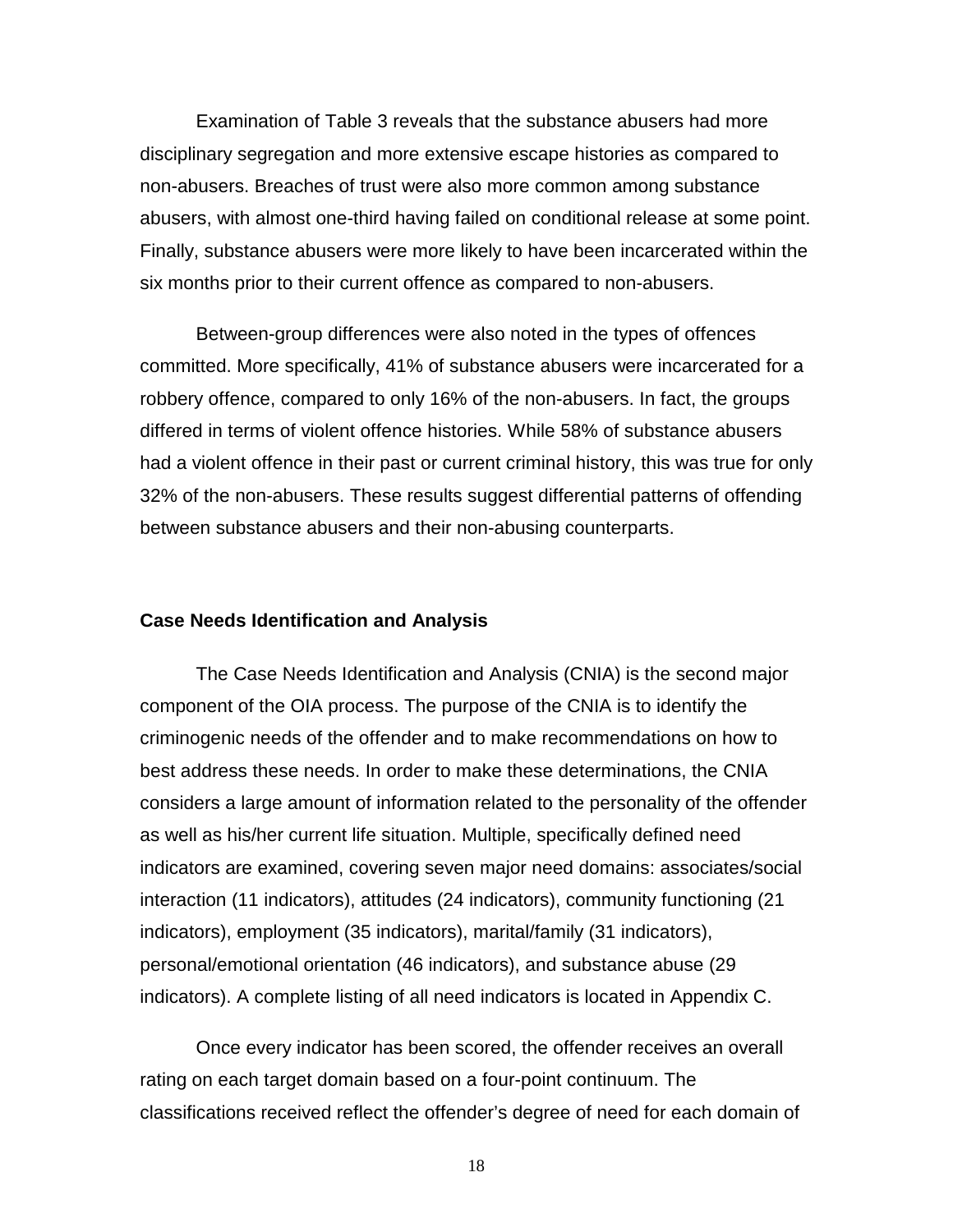interest. The scale ranges from "asset to community adjustment" to "significant need for improvement". The two intermediate ratings are "no need for improvement" and "some need for improvement". It should be noted that "asset to community adjustment" is not applicable to the substance abuse and personal/emotional domains.

For the present investigation, the rating scale was collapsed and the scores were dichotomized to indicate the presence or absence of a particular need. Specifically, 'asset to community adjustment' and 'no need for improvement' were collapsed to indicate absence of need. Domains ranking as 'some' or 'considerable' need for improvement was collapsed to indicate presence of need. These data were available for 112 of the substance abusers and 81 of the women offenders in the 'non-abuser' comparison group. Percentage distributions, by substance abuse classification, are reported in Table 4.

| <b>Type of Need</b>          | <b>Substance Abusers</b><br>$(N=112)$ | Non-Abusers (N=81) |
|------------------------------|---------------------------------------|--------------------|
| Associates*                  | 93.7%                                 | 67.6%              |
| Attitudes*                   | 34.3%                                 | 13.0%              |
| <b>Community Functioning</b> | 80.4%                                 | 70.4%              |
| Employment*                  | 88.1%                                 | 67.6%              |
| Marital/Family*              | 83.2%                                 | 63.9%              |
| <b>Personal/Emotional</b>    | 94.4%                                 | 86.1%              |
| <b>Substance Abuse*</b>      | 87.4%                                 | 20.4%              |

**Table 4: Identified Needs of Substance Abusing and Non-Abusing Federal Women Offenders at Admission**

**Note: Chi-square test of significance; \* p<.001**

Table 4 clearly indicates that both substance abusers and non-abusers have difficulties in a large number of need areas. Notably, statistical analyses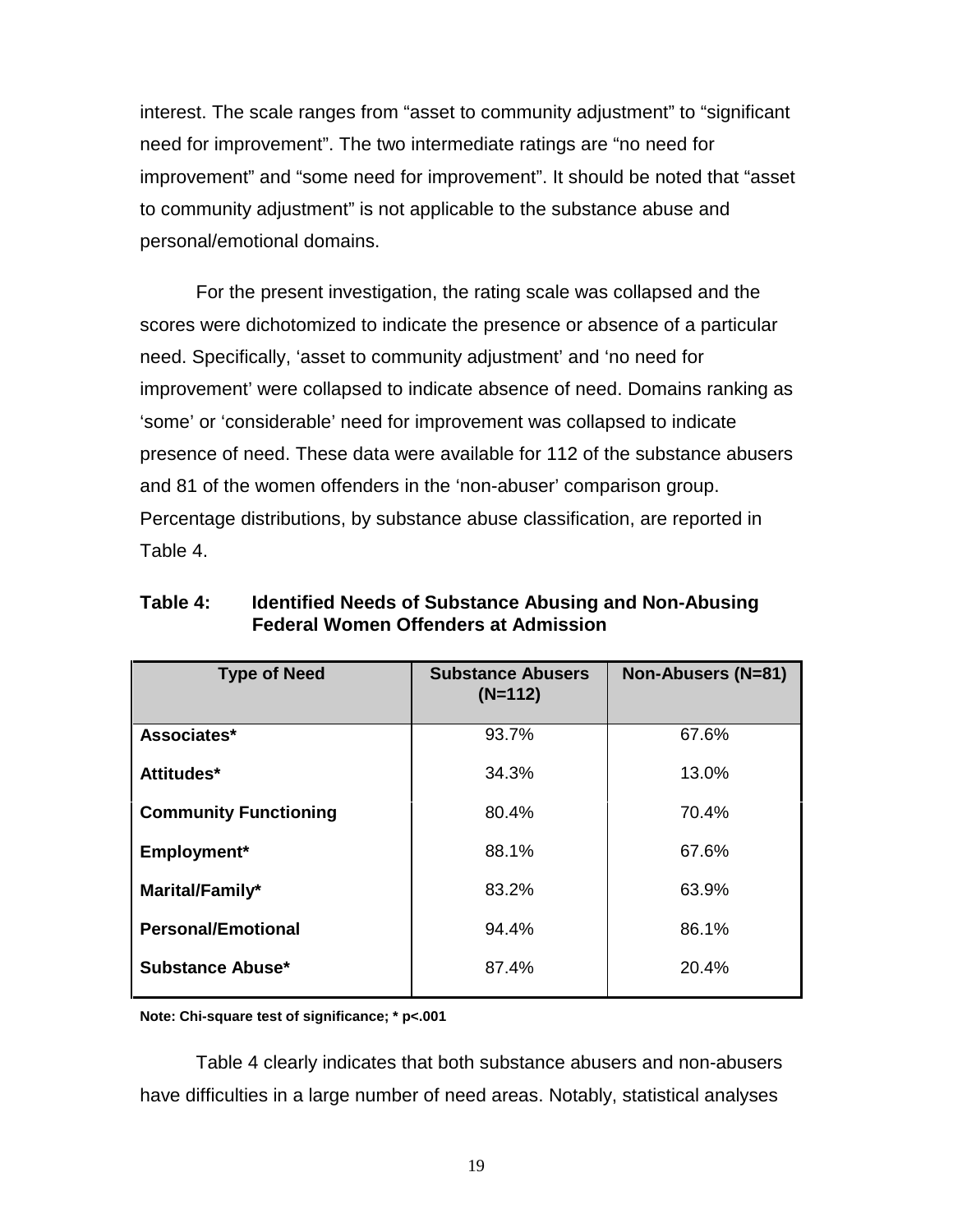revealed highly significant between-groups differences in five of the seven need domains. As expected, those recommended for substance abuse treatment had significantly greater difficulties in the substance abuse domain with almost 90% exhibiting difficulties compared to only 20% of the 'non-abuser' group. Importantly, however, they also had significantly more problems with associates, attitudes, employment, and their marital/family situation. Although data showed a trend for substance abusers to have more problems in the 'community functioning' and 'personal/emotional' domains as well, differences failed to reach statistical significance at the adjusted (.001) level. Taken together, these results suggest that substance abuse in women offenders is generally symptomatic of multiple criminogenic needs.

To explore differences between groups in more detail, between-group comparisons on the individual need indicators were also conducted (see Appendix C for a complete listing). This provided a more specific examination of the individual need domains, allowing a precise determination of where the differences emerge between groups of women. However, it should be noted that not all of the individual need indicators were available for the entire sample. Rather, OIA indicator data were available for 195 of the 251 study participants.

Many of the 197 pairwise comparisons resulted in significant betweengroups differences. To adjust for the probable inflation in Type I error rate, conservative alpha level of .001 was used. Notably, in every case, the substance abusers were found to have significantly more difficulties than the comparison group of non-abusers. As expected, the substance abuse domain had the largest number of indicators that discriminated between groups and these were also the most statistically robust differences found.

Table 5 provides a breakdown of the two discriminating indicators within the 'associates/social interaction' domain.

### **Table 5: A Breakdown of Discriminating 'Associates' Need Indicators as Assessed by the Offender Intake Assessment Process**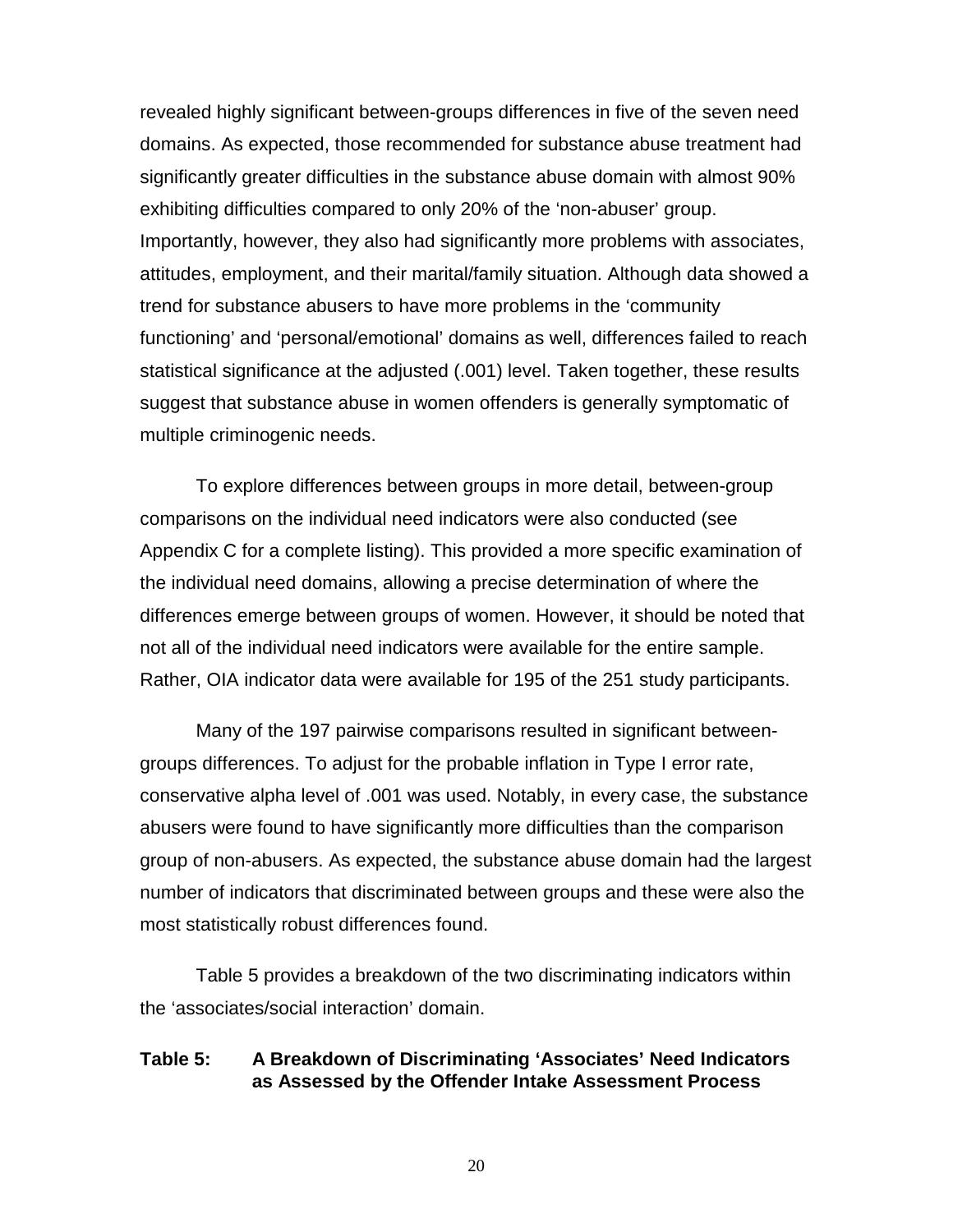| <b>Associates/Social Interaction Indicators</b> | <b>Substance Abusers</b><br>$(N=112)$ | <b>Non-Abusers</b><br>$(N=83)$ |
|-------------------------------------------------|---------------------------------------|--------------------------------|
| Substance Abusers as Friends                    | 84.7%                                 | 28.0%                          |
| <b>Criminogenic Living</b>                      | 39.2%                                 | 12.0%                          |

**Note: Chi-square test of significance; p <.001 for all comparisons shown.**

Not surprisingly, compared to non-abusers, the substance abusers were significantly more likely to have substance-abusing and criminal friends. Accordingly, over one-third of substance abusers were assessed as having a criminogenic lifestyle.

Five employment indicators yielded reliable between-group differences. Once again, the women offenders recommended for substance abuse treatment showed more needs than their 'non-abuser' counterparts. A breakdown of reliably discriminating employment indicators is presented in Table 6.

### **Table 6: A Breakdown of Discriminating 'Employment' Need Indicators as Assessed by the Offender Intake Assessment Process**

| <b>Employment Indicators</b> | <b>Substance Abusers</b><br>$(N=112)$ | Non-Abusers (N=83) |
|------------------------------|---------------------------------------|--------------------|
| Has less than Grade 10       | 54.8%                                 | 28.9%              |
| Unemployed 90% or more       | 58.4%                                 | 26.5%              |
| Unemployed 50% or more       | 79.7%                                 | 54.2%              |
| Unstable Job History         | 78.8%                                 | 33.7%              |

**Note: Chi-square test of significance; p<.001 for all comparisons shown.**

Results suggest that the non-abusers are more educated than the substance abusers. Vocational indicators demonstrate that the non-abusers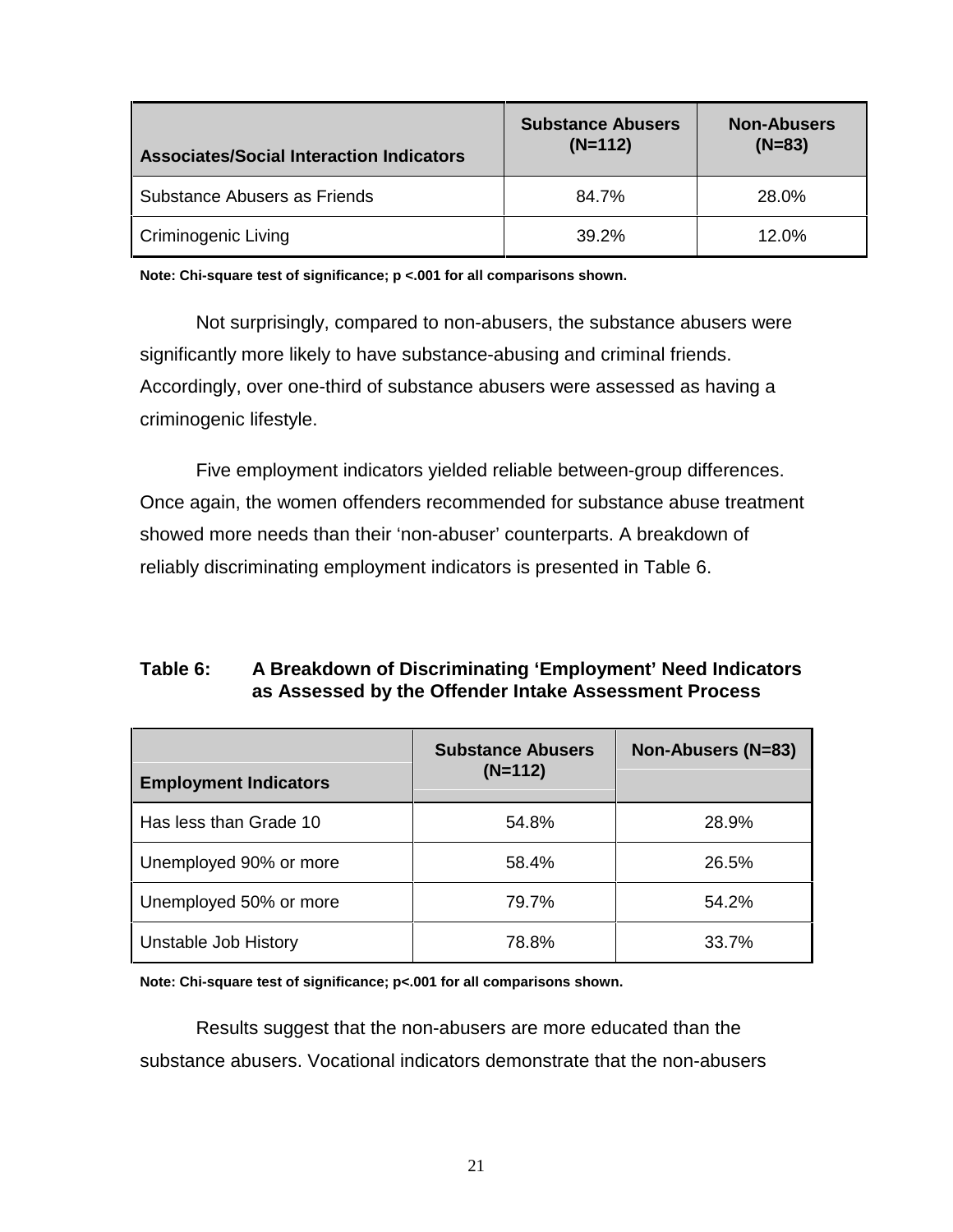have more stable employment histories, and spend smaller proportions of time on unemployment or social assistance.

Four of the marital/family indicators yielded statistically significant between-group differences. Perhaps the most notable difference was detected with the "unattached" indicator. Substance abusers were much more likely to be unmarried (or otherwise uninvolved) (28%) compared to non-abusers (6%). Results of chi-square analyses for the marital/family indicators are located in the table below.

### **Table 7: A Breakdown of Discriminating 'Marital/Family' Need Indicators as Assessed by the Offender Intake Assessment Process**

| <b>Marital/Family Indicators</b> | <b>Substance Abusers</b><br>$(N=112)$ | <b>Non-Abusers</b><br>$(N=83)$ |
|----------------------------------|---------------------------------------|--------------------------------|
| Unattached                       | 28.1%                                 | 6.0%                           |
| Poor Paternal Care               | 53.6%                                 | 29.3%                          |
| <b>Dysfunctional Parents</b>     | 60.9%                                 | 36.6%                          |
| <b>Criminal in Family</b>        | 55.4%                                 | 26.8%                          |

**Note: Chi-square test of significance; p<.001 for all comparisons shown.**

Compared to non-abusers, women recommended for substance abuse treatment were assessed as having more dysfunctional family relationships. Specifically, they were more likely to have been raised in a dysfunctional environment with poor care from their fathers. In addition, they were also more likely to have relatives who have been in conflict with the law. Thus, problematic family relationships appear to have preceded (and perhaps contributed to) substance abuse problems.

Table 8 provides a breakdown of reliably discriminating indicators in the 'attitude' domain. As shown, between-group differences emerged in four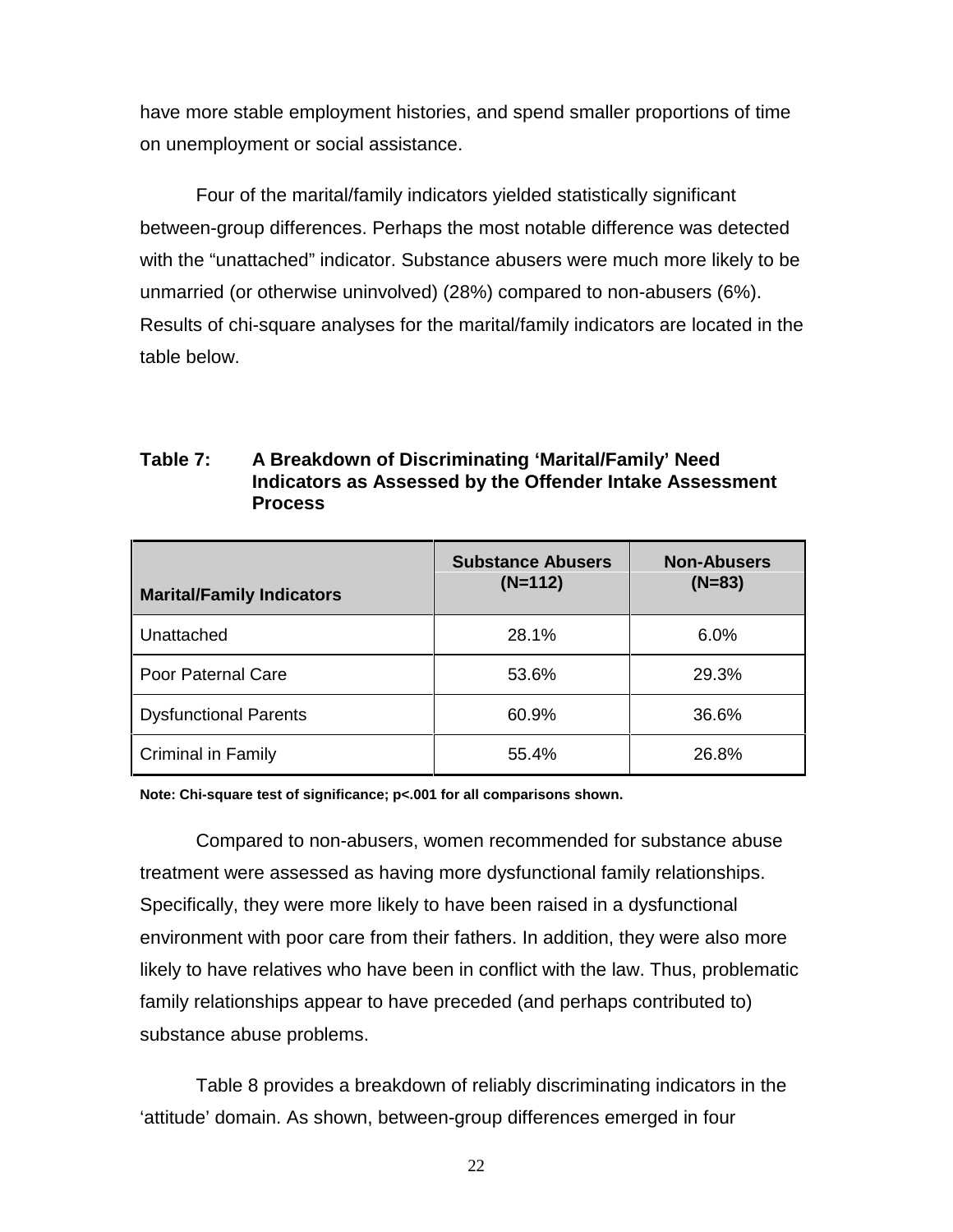comparisons of the 11 indicators. Substance abusers had much more negative attitudes towards the law, police, corrections, and rehabilitation. While this likely reflects their more extensive criminal histories, it may also signal lower potential for successful community reintegration. Moreover, there was also a statistical trend for substance abusers to view basic life skills and employment as having no value, and many were assessed as lacking direction and non-conforming.

#### **Table 8: A Breakdown of Discriminating 'Attitude' Need Indicators as Assessed by the Offender Intake Assessment Process**

| <b>Attitude Indicators</b>             | <b>Substance Abusers</b><br>$(N=112)$ | <b>Non-Abusers</b><br>$(N=83)$ |
|----------------------------------------|---------------------------------------|--------------------------------|
| Negative Towards the Law               | 23.6%                                 | 3.6%                           |
| <b>Negative Towards the Police</b>     | 20.4%                                 | 2.4%                           |
| <b>Negative Towards Corrections</b>    | 22.9%                                 | 3.7%                           |
| <b>Negative Towards Rehabilitation</b> | 10.8%                                 | 0.0%                           |

**Note: Chi-square test of significance; p<.001 for all comparisons shown.**

Despite the fact that there were no significant between-group differences in overall scores on community functioning, micro-level analyses detected two discriminating indicators. Percentage distributions for these, by group, are presented in Table 9.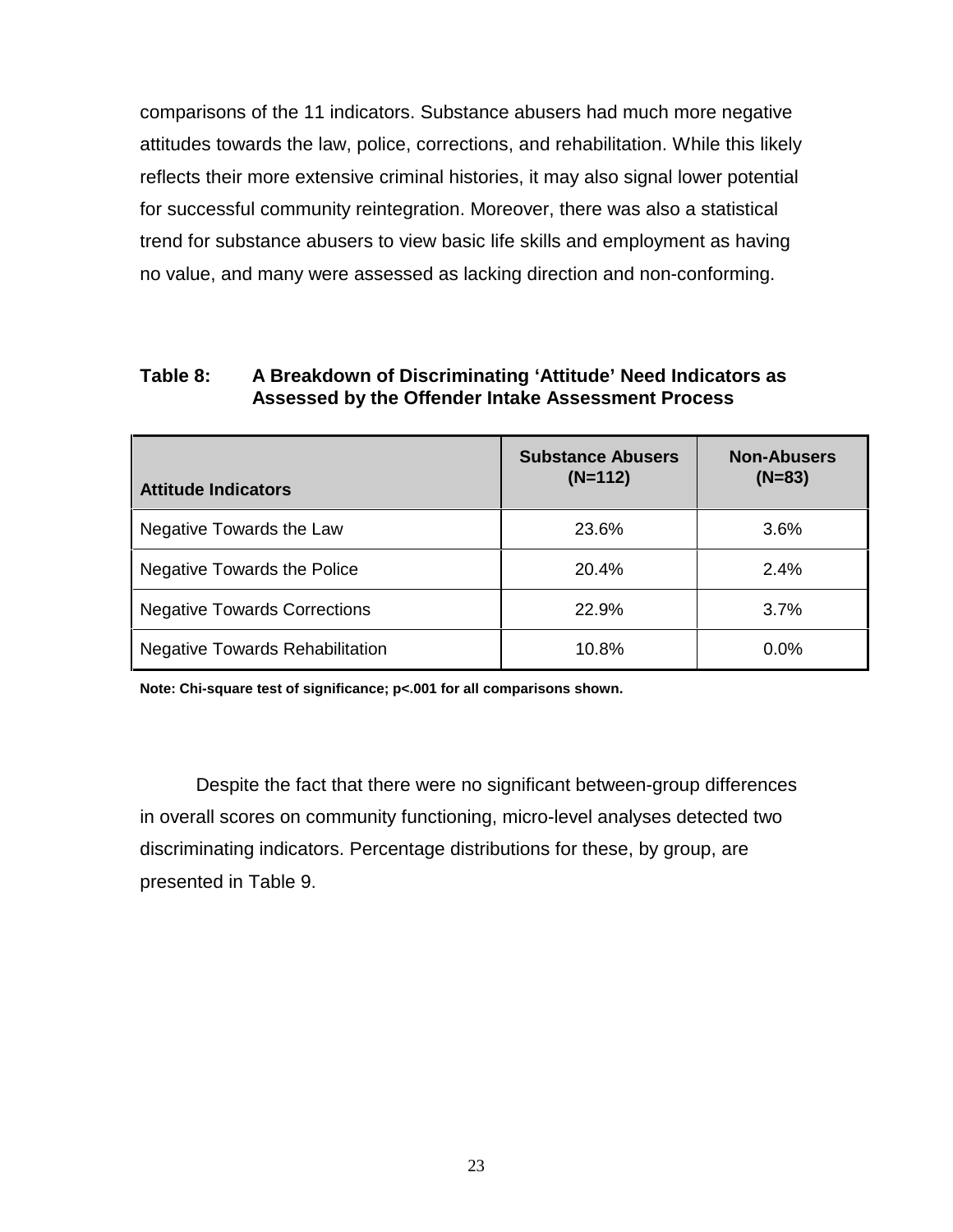### **Table 9: A Breakdown of Discriminating 'Community Functioning' Need Indicators as Assessed by the Offender Intake Assessment Process**

| <b>Community Functioning</b><br><b>Indicators</b> | <b>Substance Abusers</b><br>$(N=112)$ | Non-Abusers (N=83) |
|---------------------------------------------------|---------------------------------------|--------------------|
| Has Unstable<br>Accommodation                     | 55.4%                                 | 25.3%              |
| <b>Prior Use of Social</b><br>Assistance          | 89.0%                                 | 68.3%              |

**Note: Chi-square test of significance; p<.001 for all comparisons shown.**

Again, the 'substance abuser' group was noted to have more problems than their 'non-abuser' counterparts. Substance abusers were over twice as likely to have unstable accommodation in the community as compared to nonabusers. Consistent with previous findings concerning employment, the vast majority of substance abusers had used social assistance prior to incarceration. While this also characterized the 'non-abuser' group, their use of social assistance was not as extreme as the substance abusers.

A number of the personal/emotional orientation indicators produced reliable between-group differences. Again, in each case, women that were recommended for substance abuse programming had greater needs than their counterparts. Statistically significant results of between-groups comparisons in the 'personal/emotional' domain are displayed in Table 10.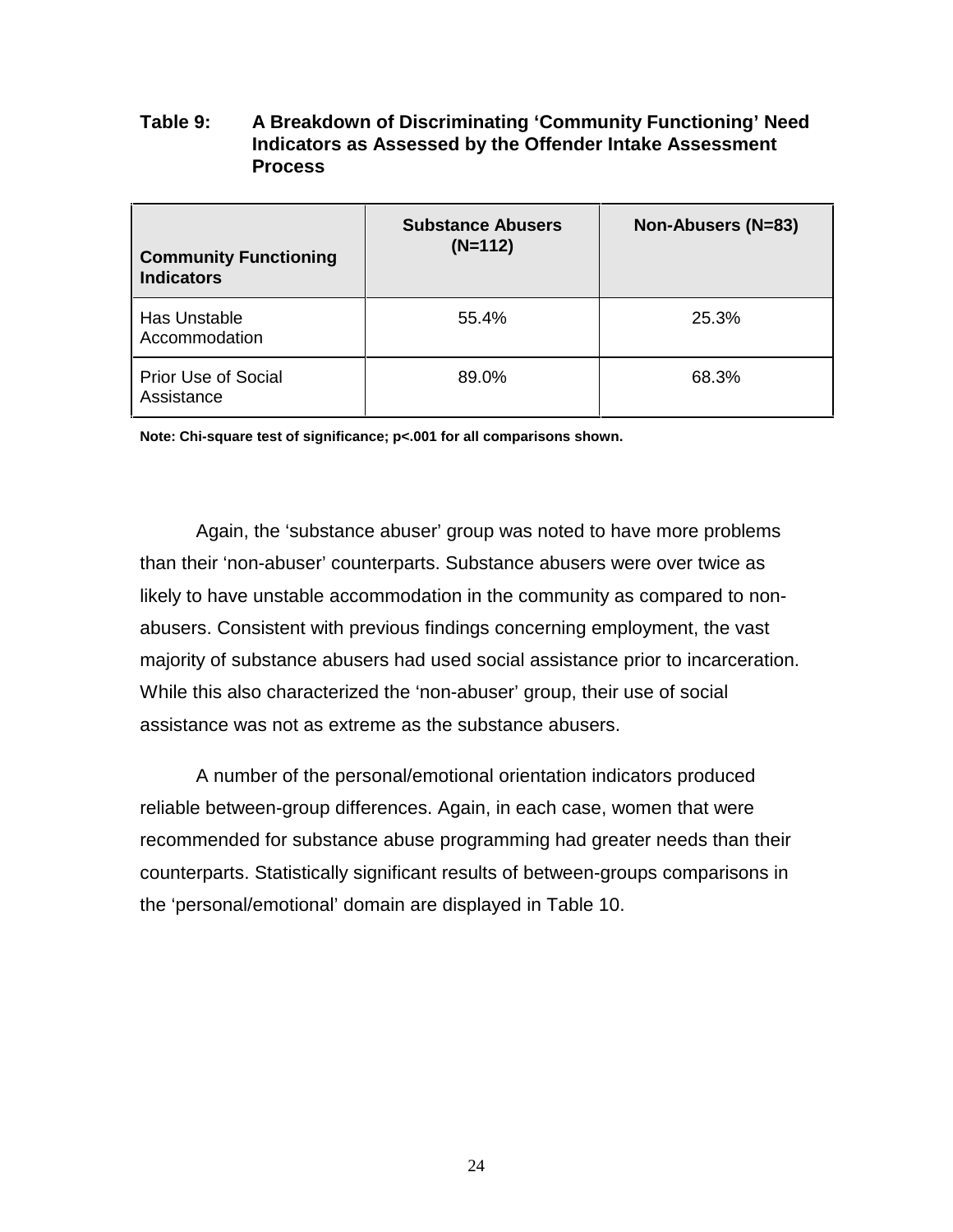### **Table 10: A Breakdown of Discriminating 'Personal/Emotional' Need Indicators as Assessed by the Offender Intake Assessment Process**

| <b>Personal/Emotional Indicators</b> | <b>Substance Abusers</b><br>$(N=112)$ | <b>Non-Abusers</b><br>$(N=83)$ |
|--------------------------------------|---------------------------------------|--------------------------------|
| Poor Stress Management               | 69.6%                                 | 43.4%                          |
| <b>Low Frustration Tolerance</b>     | 43.8%                                 | 19.3%                          |
| Thrill Seeking                       | 33.6%                                 | 10.8%                          |
| <b>Hospitalized Past</b>             | 34.3%                                 | 13.6%                          |
| <b>Past Program Participation</b>    | 31.5%                                 | 12.0%                          |

**Note: Chi-square test of significance; p<.001 for all comparisons shown.**

As indicated in Table 10, women with substance abuse problems were more often assessed as having low frustration tolerance, and most have few appropriate skills to manage stress. Moreover, they were more likely to have been hospitalized for mental health reasons, and almost one-third were involved with mental health programs at the time of assessment. Perhaps women offenders who lack proper stress management skills are more likely to turn to substance abuse as a maladaptive means of coping.

The final set of need indicators examined were within the substance abuse domain itself. As expected, all of these indicators yielded reliable between-group differences with the substance abusers having more problems each time. Over half of those recommended for substance abuse treatment began using alcohol and/ or drugs at an early age, and for about two-thirds, their substance abuse resulted in law violations. This was true for only a small minority of 'non-abusers'. Percentage distributions, by group, of substance abuse domain indicators are shown in Table 11.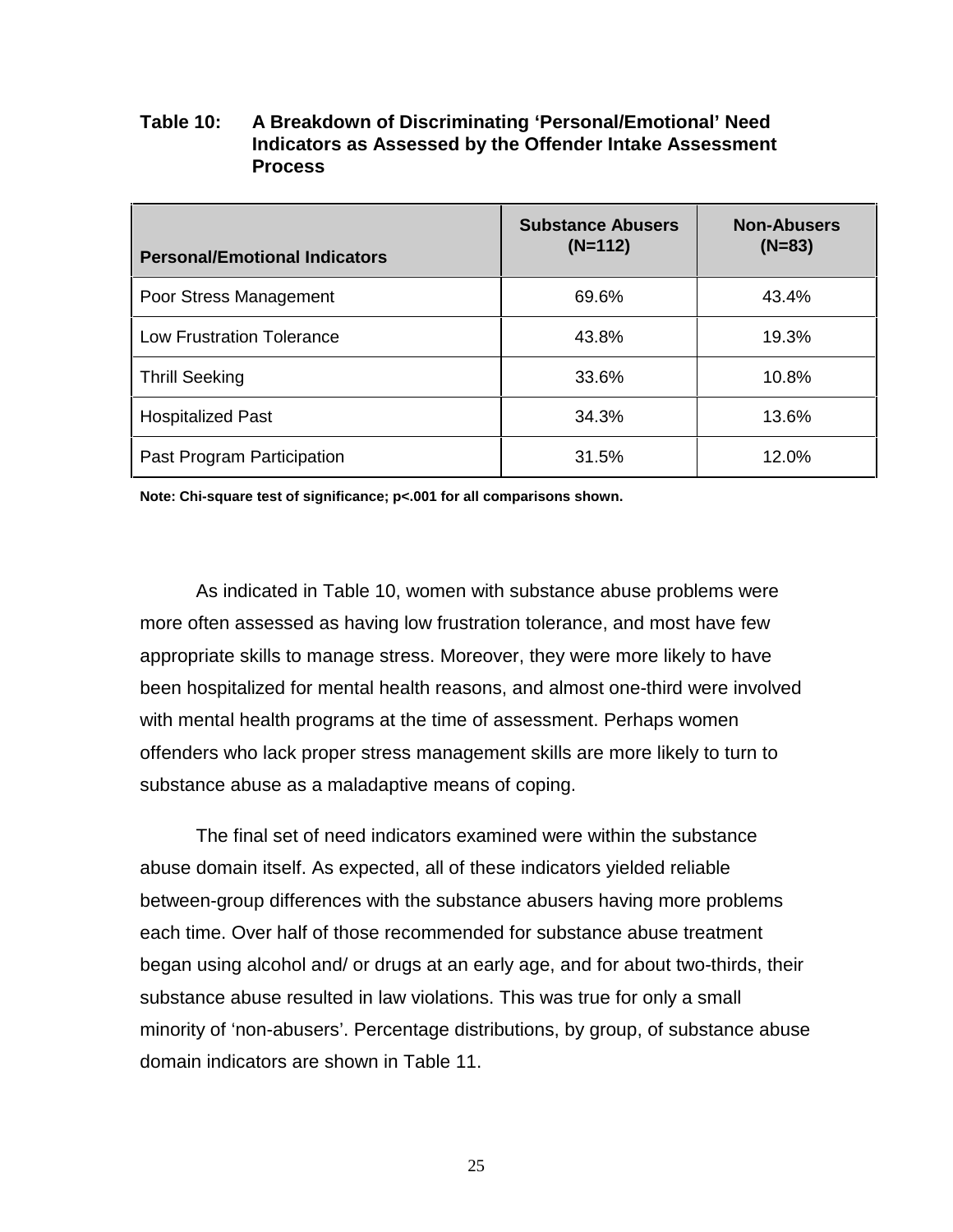| Table 11: | A Breakdown of 'Substance Abuse' Need Indicators as |
|-----------|-----------------------------------------------------|
|           | Assessed by the Offender Intake Assessment Process  |

| <b>Substance Abuse Indicators</b>                        | <b>Substance Abusers</b><br>$(N=112)$ | <b>Non-Abusers</b><br>$(N=83)$ |
|----------------------------------------------------------|---------------------------------------|--------------------------------|
| Early Age Drinking                                       | 48.7%                                 | 10.8%                          |
| <b>Drink Frequently</b>                                  | 42.1%                                 | 4.8%                           |
| <b>Drinking Binges</b>                                   | 51.8%                                 | 8.4%                           |
| <b>Combines Alcohol and Drugs</b>                        | 49.1%                                 | 7.3%                           |
| <b>Abuses Alcohol</b>                                    | 65.5%                                 | 12.0%                          |
| <b>Excess Drinking --Leisure</b>                         | 50.0%                                 | 6.1%                           |
| <b>Excess Drinking-Socially</b>                          | 51.4%                                 | 7.3%                           |
| <b>Excess Drinking to Relieve Stress</b>                 | 52.3%                                 | 9.8%                           |
| Drinking Interferes with Employment                      | 28.2%                                 | 3.6%                           |
| Drinking Interferes with Marital/Family<br>Relationships | 47.3%                                 | 3.7%                           |
| Drinking Interferes with Associates                      | 33.9%                                 | 4.8%                           |
| <b>Drinking Provokes Law Violations</b>                  | 55.0%                                 | 4.8%                           |
| Drinking Interferes with Health                          | 32.1%                                 | 1.2%                           |
| Drug Use at Early Age                                    | 53.6%                                 | 7.2%                           |
| <b>Frequent Drug Use</b>                                 | 51.3%                                 | 8.4%                           |
| Drug Use Sprees                                          | 56.2%                                 | 10.8%                          |
| <b>Combines Different Drugs</b>                          | 48.2%                                 | 10.8%                          |
| <b>Abuses Drugs</b>                                      | 76.1%                                 | 18.1%                          |
| Leisure Drug Use                                         | 59.3%                                 | 12.0%                          |
| Social Drug Use                                          | 60.7%                                 | 12.0%                          |
| <b>Uses Drugs to Relieve Stress</b>                      | 62.5%                                 | 12.2%                          |
| Drug Use Interferes with Employment                      | 32.4%                                 | 6.1%                           |
| Drug Use Interferes with Marital/Family<br>Relationships | 55.4%                                 | 9.8%                           |
| Drug Use Interferes with Associates                      | 45.4%                                 | 9.6%                           |
| Drug Use Provokes Law Violations                         | 65.5%                                 | 11.0%                          |
| Drug Use Interferes with Health                          | 48.2%                                 | 7.2%                           |
| <b>Prior Assessment for Substance Abuse</b>              | 37.4%                                 | 6.2%                           |
| Prior Participation in Substance Abuse<br>Treatment      | 58.9%                                 | 9.8%                           |
| Prior Completion of Substance Abuse<br>Treatment         | 41.8%                                 | 7.3%                           |

**Note: Chi-square test of significance; p<.001 for all comparisons**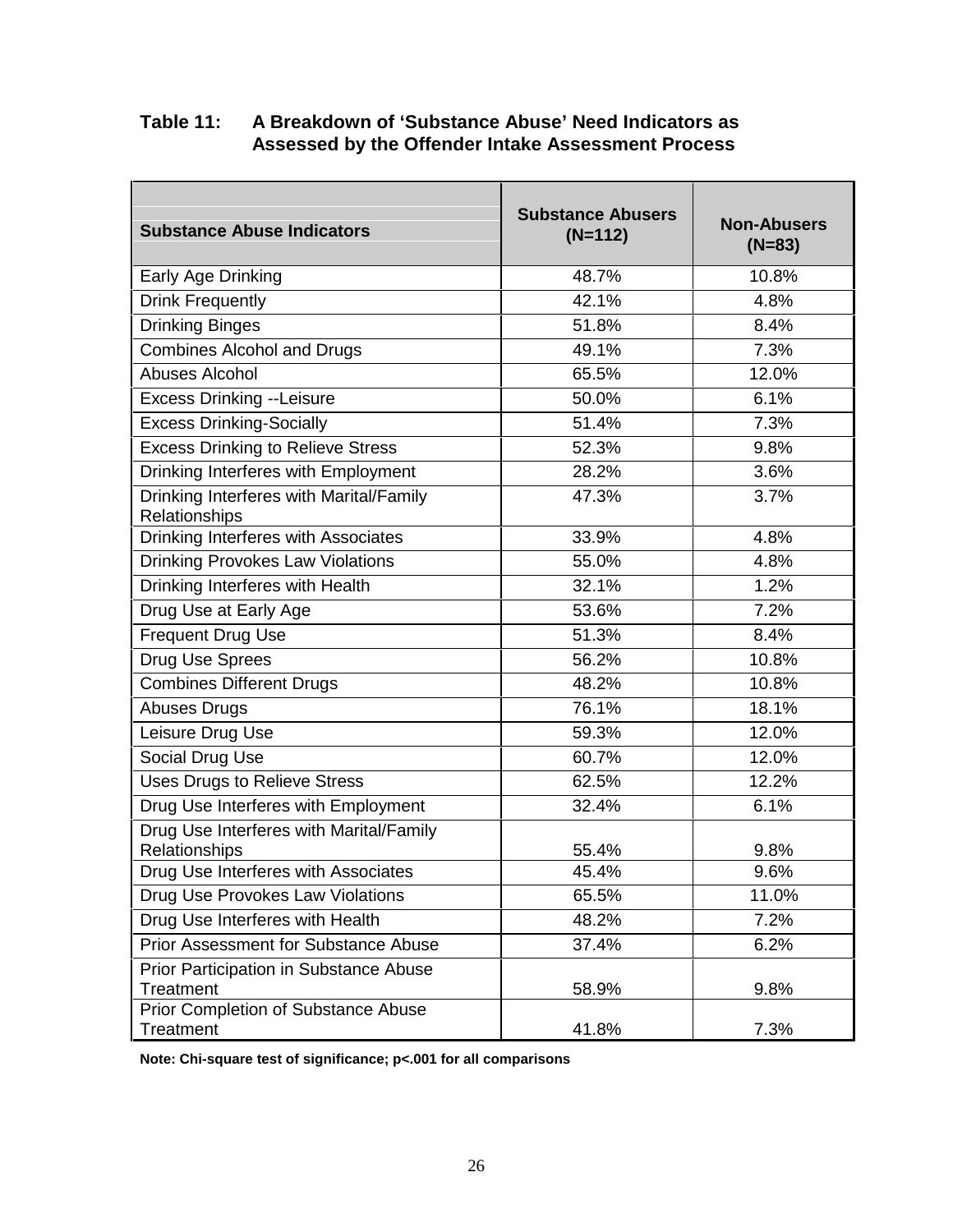These findings attest to the discriminant validity of the OIA strategy by correctional staff. Intake assessment data are being correctly applied and should be employed to develop sound and clinically relevant correctional plans for women offenders. That only sixty percent of the women recommended for treatment (as per their correctional plan) actually received such programming while incarcerated, however, reflects the need for improvement in the assessment-classification-treatment continuum of care.

#### **Risk/Need Ratings**

Global ratings of case needs (classified as either 'low', 'medium', or 'high') are generated for each offender at intake. As with the CRA (global risk level), the non-abusers were predominantly lower in 'need' in comparison to the substance abusers. One quarter of the non-abusers were categorized as 'medium' need and only 19% were designated as 'high' need.

A minority of substance abusers were designated 'low' need (13%) and an additional 41% was classified, as 'medium' need. In contrast to the non-abusers, almost half of substance abusers (47%) were designated 'high' need. Table 12 provides a percentage distribution of composite risk/need levels for the substance-abusing and non-abusing federal women offenders of this sample.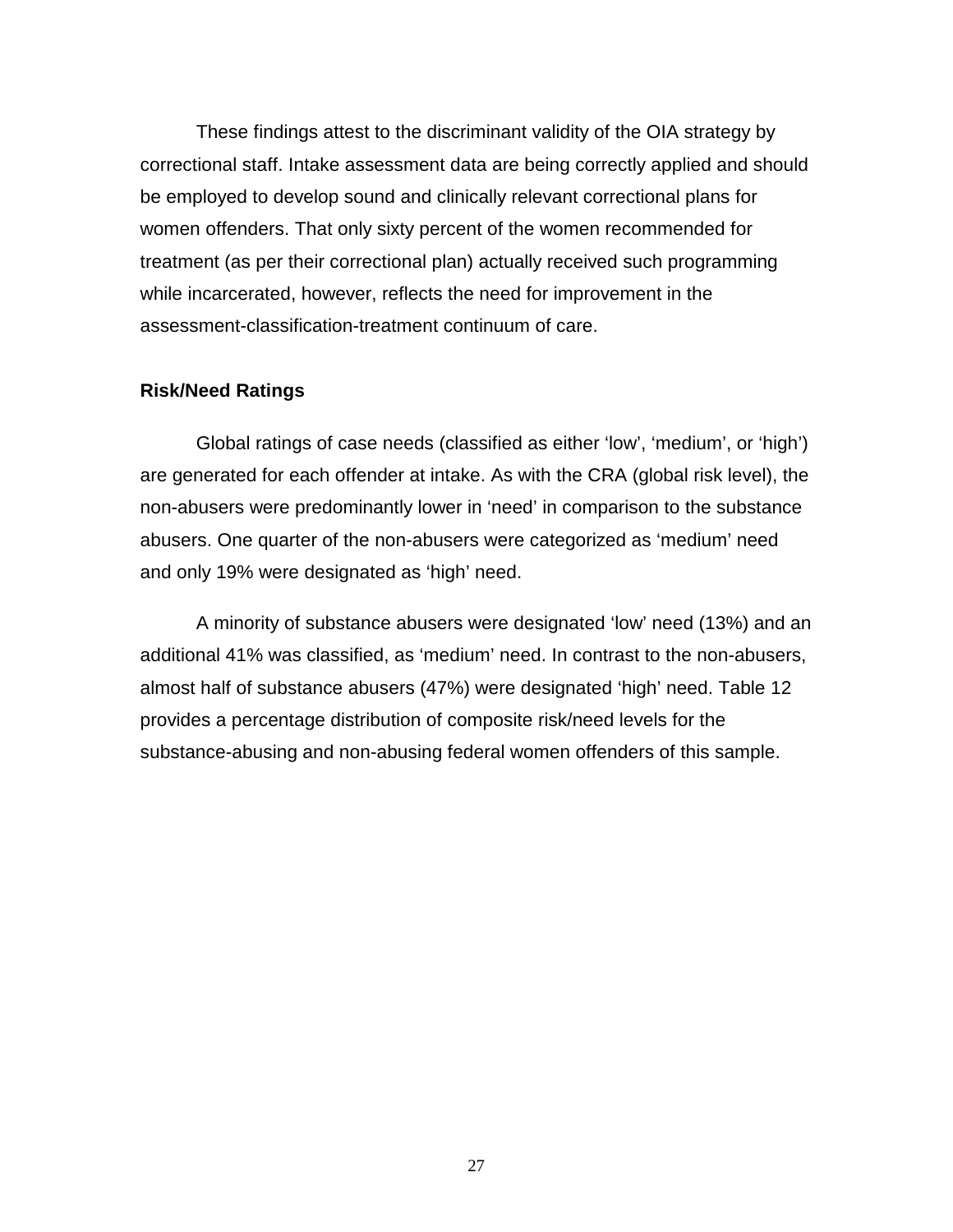| <b>RISK/NEED LEVEL</b>                                                   |           | <b>Substance Abusers</b>                                              | <b>Non-Abusers</b>                                               |
|--------------------------------------------------------------------------|-----------|-----------------------------------------------------------------------|------------------------------------------------------------------|
|                                                                          |           | $(N=112)$                                                             | $(N=83)$                                                         |
| Low-risk/Low-need                                                        |           | $(11.2\%)$<br>16                                                      | (47.6%)<br>50                                                    |
| Low-risk/Medium-need                                                     |           | 17<br>(11.9%)                                                         | $(10.5\%)$<br>11                                                 |
| Low-risk/High-need                                                       |           | 7<br>(4.9%                                                            | $\overline{2}$<br>$(1.9\%)$                                      |
|                                                                          | Sub-total | 40<br>(28.0%)                                                         | 63<br>$(60.0\%)$                                                 |
| Medium-risk/Low-need<br>Medium-risk/Medium-need<br>Medium-risk/High-need | Sub-total | 2<br>$(1.4\%)$<br>36<br>(25.2%)<br>27<br>(18.9%)<br>65<br>(45.5%)     | 7<br>$(6.7\%)$<br>8<br>$(7.6\%)$<br>3<br>$(2.9\%)$<br>18 (17.2%) |
| High-risk/Low-need<br>High-risk/Medium-need<br>High-risk/high-need       | Sub-total | 0<br>$(0.0\%)$<br>5<br>(3.5%)<br>33<br>$(23.1\%)$<br>38<br>$(26.1\%)$ | 2<br>$(1.9\%)$<br>$(6.7\%)$<br>7<br>15 (14.3%)<br>24 (22.9%)     |
|                                                                          |           |                                                                       |                                                                  |

### **Table 12: Percentage Distribution of Risk/Need Levels at Time of Admission**

**Note: Chi-square test of significance; p<.001**

### **Recidivism**

Statistical analyses were conducted to examine recidivism rates of this sample of offenders. In the current investigation, a broad definition of recidivism was used: return to custody for *any* reason. Thus, recidivists included those who had their conditional release revoked, those with new offences, and those with new violent offences. Of the 251 study participants, 74 were released some time prior to September, 1997. Therefore, analyses exploring recidivism rates are based on this subsample of women.

Forty-four of the 74 releasees were classified as substance abusers, as defined previously. The release rate for substance abusers was not significantly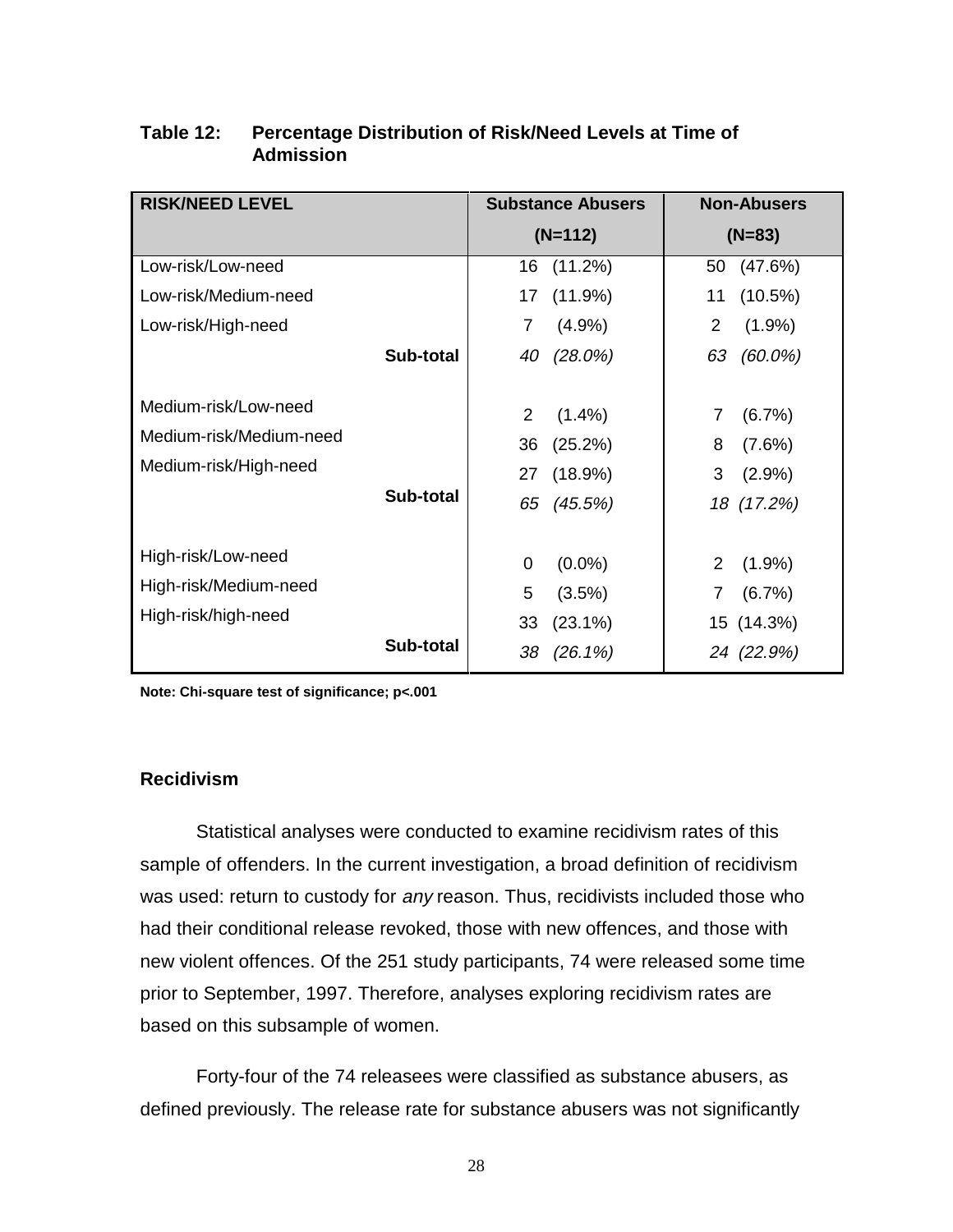different from that of the non-abusers. Results demonstrated a 25% recidivism rate (n=11) by substance abusers. Of the 30 released women in the 'non-abuser' group, only 17% (n=5) returned to custody. While this difference is notable, it is not statistically significant. Moreover, it is suggested that failure to achieve the probability level ( $p<0.05$ ) for statistical reliability may be due to the small sample size.

Subsequent analyses focused on only those released offenders who had been recommended for institutional substance abuse treatment (n=44). In comparing the recidivism rates of substance abusers that completed relevant programming to their untreated counterparts, a statistically significant difference was found. Of the 27 treated substance abusers, only 3 (11%) returned to custody after release. The untreated substance abusers had a substantially higher recidivism rate (p< .01), with about half (47%) of the 17 women returning to custody.

In order to ensure that the above findings were not biased by betweengroup differences in risk level, treated (released) substance abusers were compared to their untreated (released) counterparts on overall risk level. Of concern was that of those released, perhaps the women who failed to complete treatment were higher risk at the outset.

A comparison that focused exclusively on the substance abuser group failed to detect any significant differences in risk level between treated and untreated substance abusers. In fact, approximately equal proportions were classified as 'high risk', with 11.8% of 'treated' substance abusers and 14.8% of 'untreated' substance abusers so-classified. These results highlight two important points. First, they show that lower risk women, regardless of treatment completion, were more likely to be released than their high risk counterparts. Recall results presented in Table 12, which indicate that about 26% of substance abusers were classified as high risk. Of those released, however, only 13% were so-classified. Second, an approximately equal risk level for 'treated' and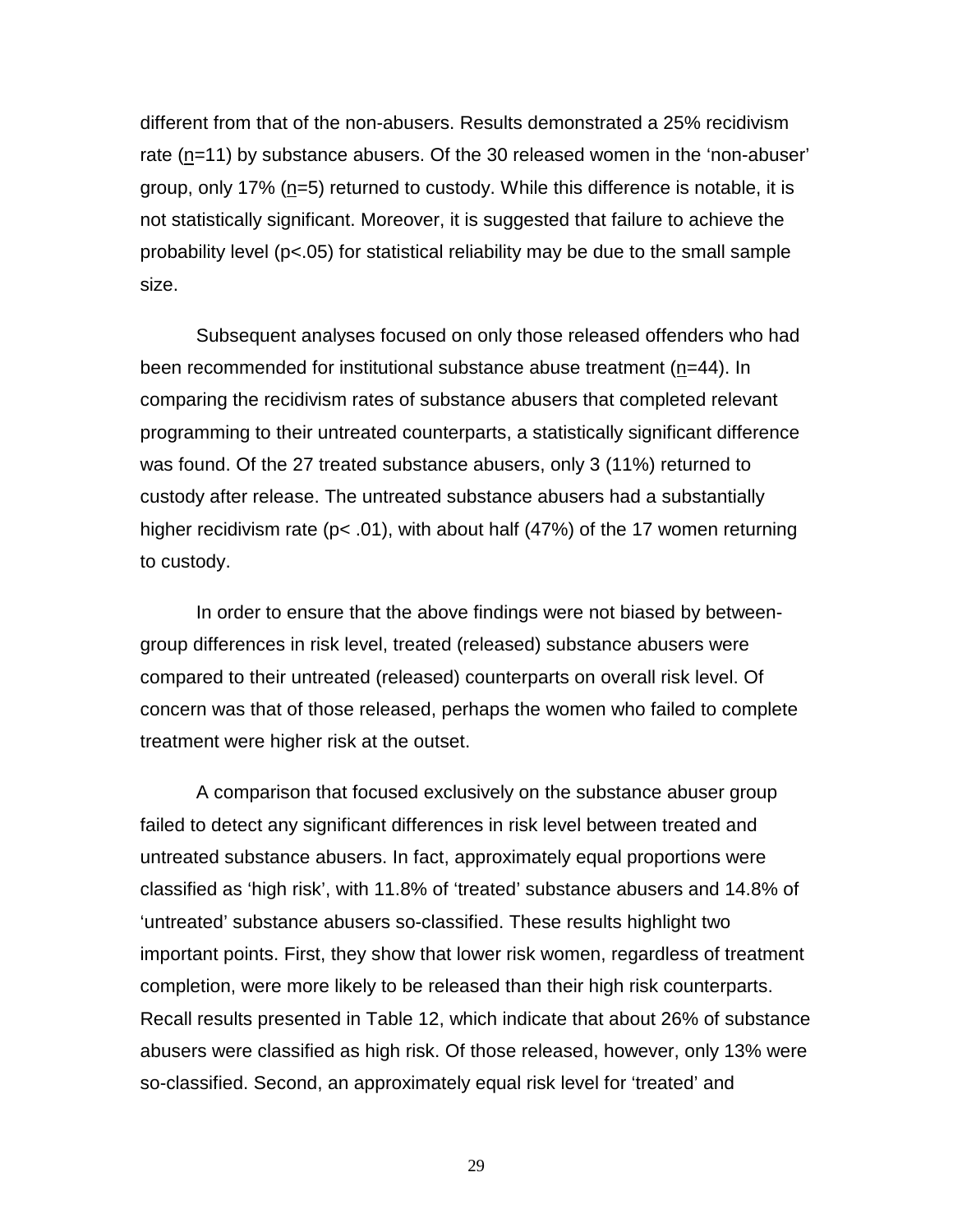'untreated' released substance abusers implies that between-group differences in recidivism rates cannot be attributed to differences in overall risk. Rather, results suggest that for women substance abusers, increased recidivism appears to be associated with failure to complete recommended institutional programming.

These findings bode well for our ability to assess and treat women offenders with substance abuse problems. Although the methodology of the current study precludes a causal explanation, it provides optimistic preliminary evidence for the effectiveness of institutional substance abuse treatment for female offenders.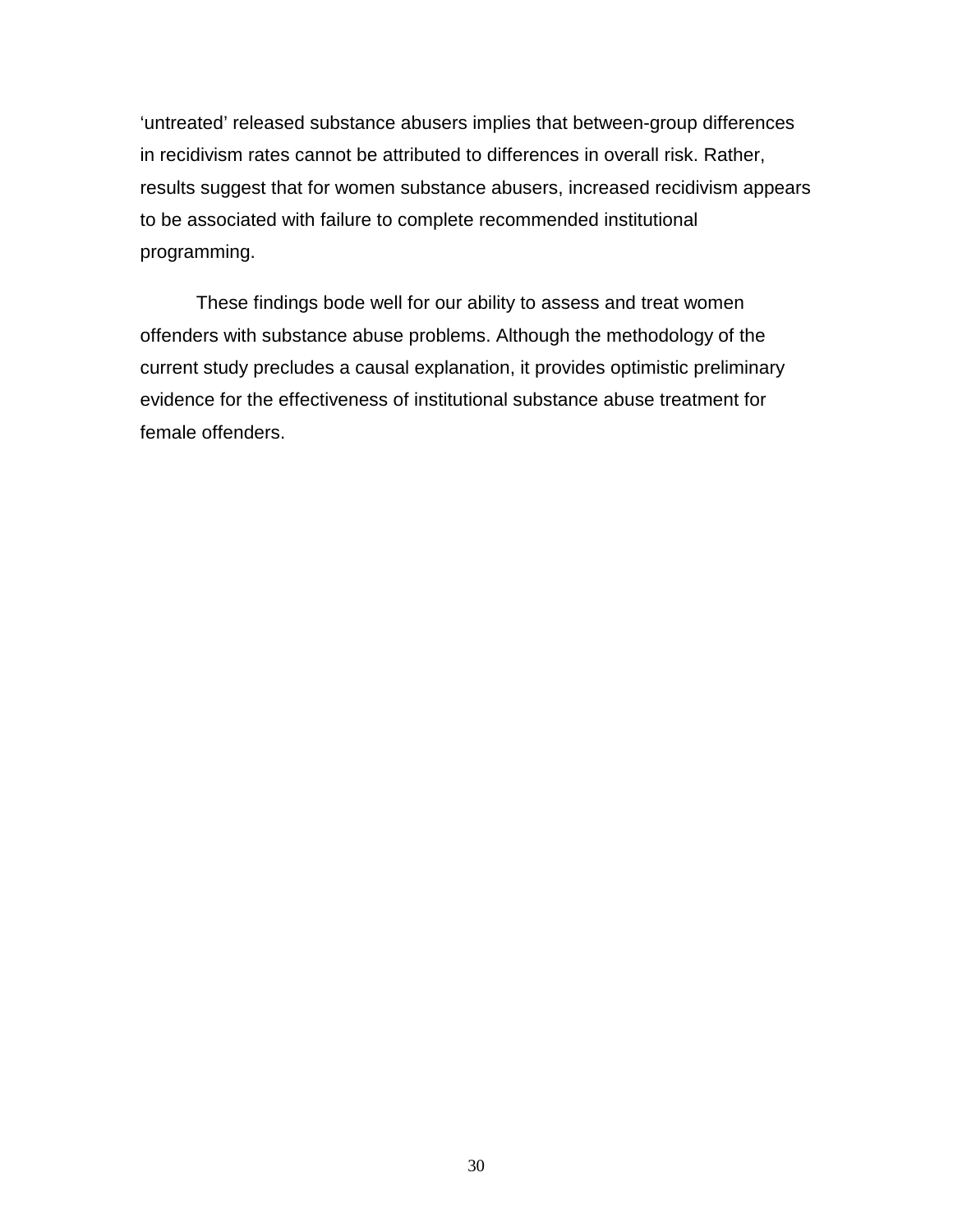#### **CONCLUSIONS**

The present investigation explored differences between federal women offenders who are substance abusers and those who are not. These two groups were compared on a number of different criteria assessed at intake: demographic information, risk (including security and escape), and criminogenic need. Analyses examining recidivism rates of 'substance abusers' versus 'nonabusers', and 'treated' versus 'untreated' substance abusers were also conducted.

Results indicated that a large number of risk indicators yielded significant between-group differences. In particular, the results revealed that substance abusers tended to start their criminal careers at an earlier age had more adult court experience, and were generally higher risk than non-abusers. Interesting between-group differences also emerged in the types of offences committed by both groups. In particular, a significantly higher number of substance abusers had violent offences in their past or index offences. These findings strongly suggest that substance abuse play an important role in the determination of when an offender will begin her criminal career, and how it will evolve thereafter. Perhaps, violence in women offenders may be mediated by a substance abuse problem.

Although the majority of federal female offenders have needs in multiple areas, substance abusers appear to have significantly more needs and were assigned higher overall need level ratings than their non-abuser counterparts. Statistically reliable differences were found in five of the seven overall target domains. These findings strongly support Fabiano's (1993) conclusions, that female offenders who are substance abusers possess a variety of problem areas beyond those directly related to substance abuse.

Analyses of individual need indicators revealed particularly robust between-group differences in a number of areas. Not surprisingly, all of the substance abuse indicators yielded highly reliable between-group differences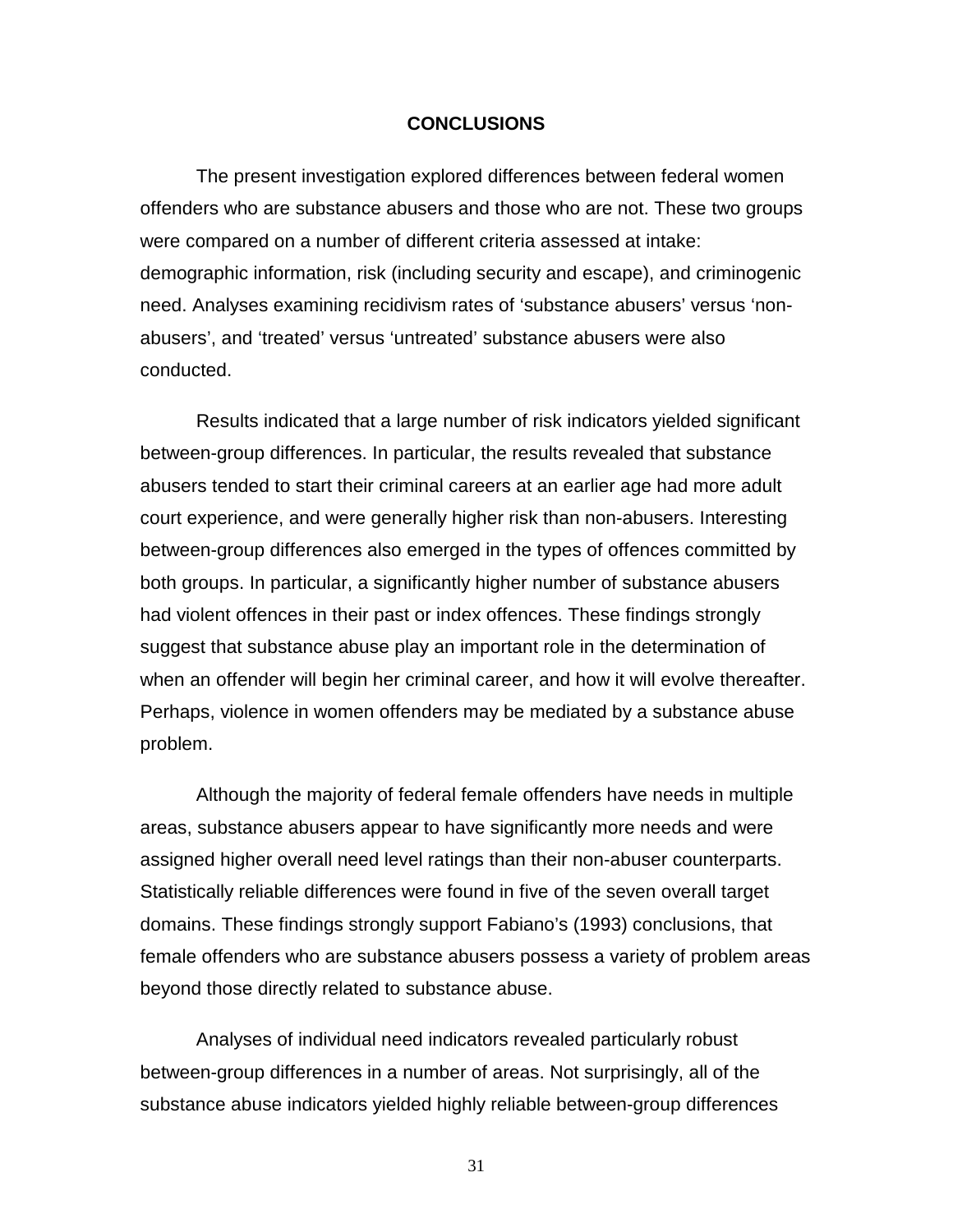with substance abusers having more problems than non-abusers. It makes sense that offenders who are substance abusers would demonstrate more problematic attitudes, associates, and behaviours relating to substance abuse relative to non-abusers. These findings highlight the need for sequential programming with substance abusers.

Although all of the substance abuse indicators provided reliable betweengroup differences, there were a large number of indicators found to produce significant differences in other areas as well. For example, within the personal/emotional domain, poor stress management, low frustration tolerance, and thrill-seeking behaviour were all noted to be more prevalent amongst women referred for substance abuse programming. Moreover, these findings may provide additional explanations regarding why the women substance abusers had significantly more violent offences in their past and current criminal repertoire.

A comparison of substance abusers to non-abusers on recidivism yielded no reliable between-group differences. However, subsequent analyses revealed that low-risk substance abusers were released at a higher rate than their highrisk counterparts. Also, data showed a trend for higher recidivism amongst substance abusers (versus non-abusers). The small sample sizes may have prevented achieving statistical significance levels.

Focusing exclusively on released substance abusers and controlling for risk, the results clearly demonstrated that treated substance abusers were less likely to return to custody than their untreated counterparts. These results provide preliminary support for the effectiveness of substance abuse programming for federal women offenders.

The high proportion of women substance abusers in this study demonstrates the importance of examining this area more extensively in the future. These results attest to the importance of providing intensive, structured substance abuse programming to female federal offenders. In particular, these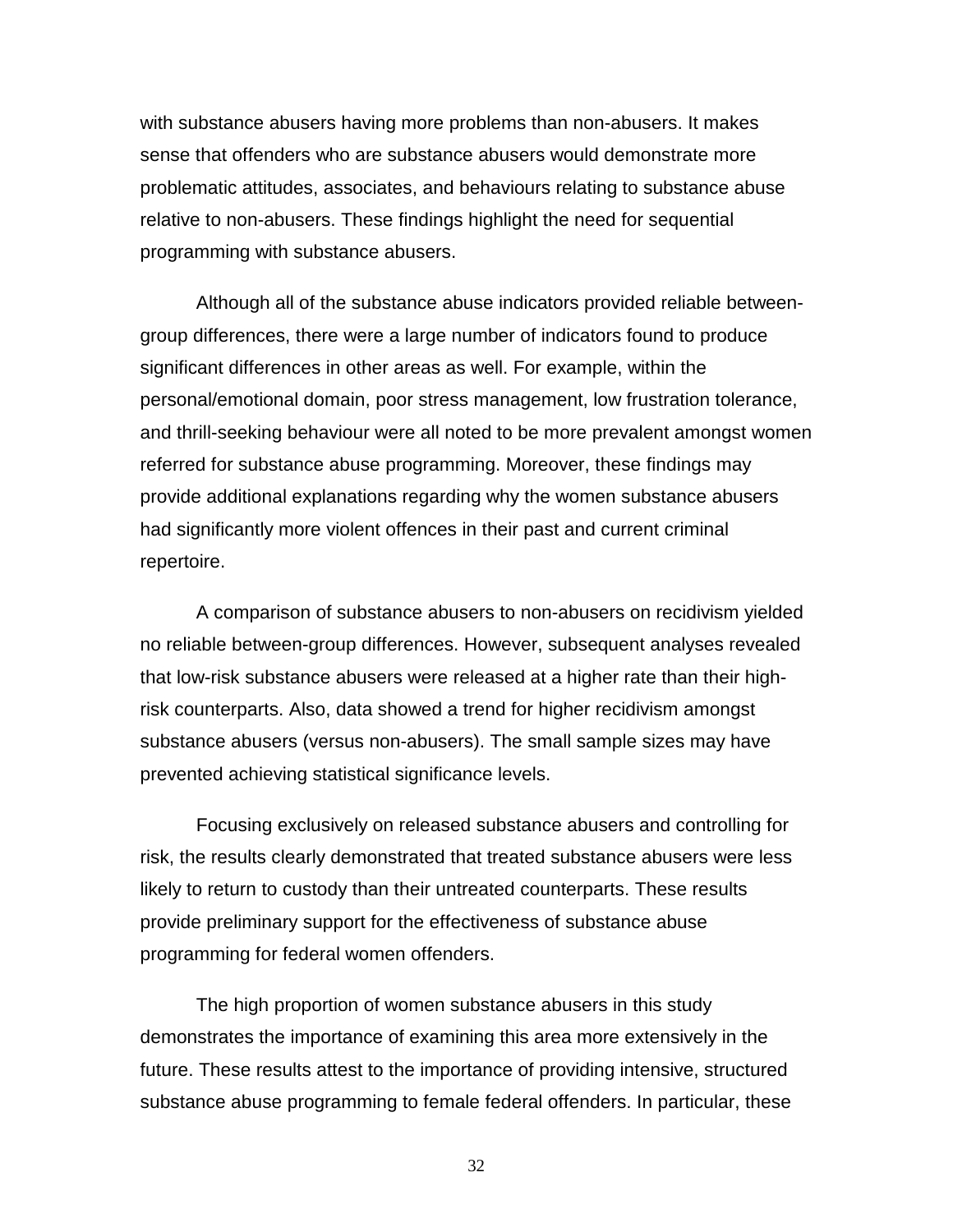types of programs should be directed to those identified through the intake assessment process.

Results of the current study have raised some important concerns regarding the continuum of offender care, from assessment to programming. For women offenders, there is a strong link between OIA information and program recommendations within the correctional plan. Indeed, correctional planning is a central purpose of OIA. However, results showed a considerable discordance at the next step of intervention, with large incongruities between program recommendations and actual program completion. Specifically, only 60% of women offenders who were recommended for substance abuse programming actually completed it during incarceration. As well, over 30% of the women involved in substance abuse treatment were not recommended clients. Thus, the low concordance cannot be attributed to a lack of treatment resources.

Another recent investigation (Dowden & Blanchette, 1997) has documented this discrepancy with cognitive skills programs for women. Additionally, in a national survey of treatment programs for violent offenders, Serin and Brown (1997) reported that less than 60% of institutional treatment providers use offenders' correctional plans in pre-treatment needs assessments. This suggests that the divergence between treatment recommendations and actual enrollment is not entirely due to offender non-compliance. Also, this problem of concordance appears to be unrelated to gender of the offender or type of programming.

This highlights the need to re-examine the correctional treatment process, from initial assessment to community reintegration. Since investigations are suggesting a break in the continuum of care, it is necessary to determine its nature. The OIA is a theoretically driven, comprehensive process developed to yield treatment recommendations. As such, it is suggested that treatment recommendations so derived should be followed closely to maximize successful reintegration. Positive evidence for this position comes from results of the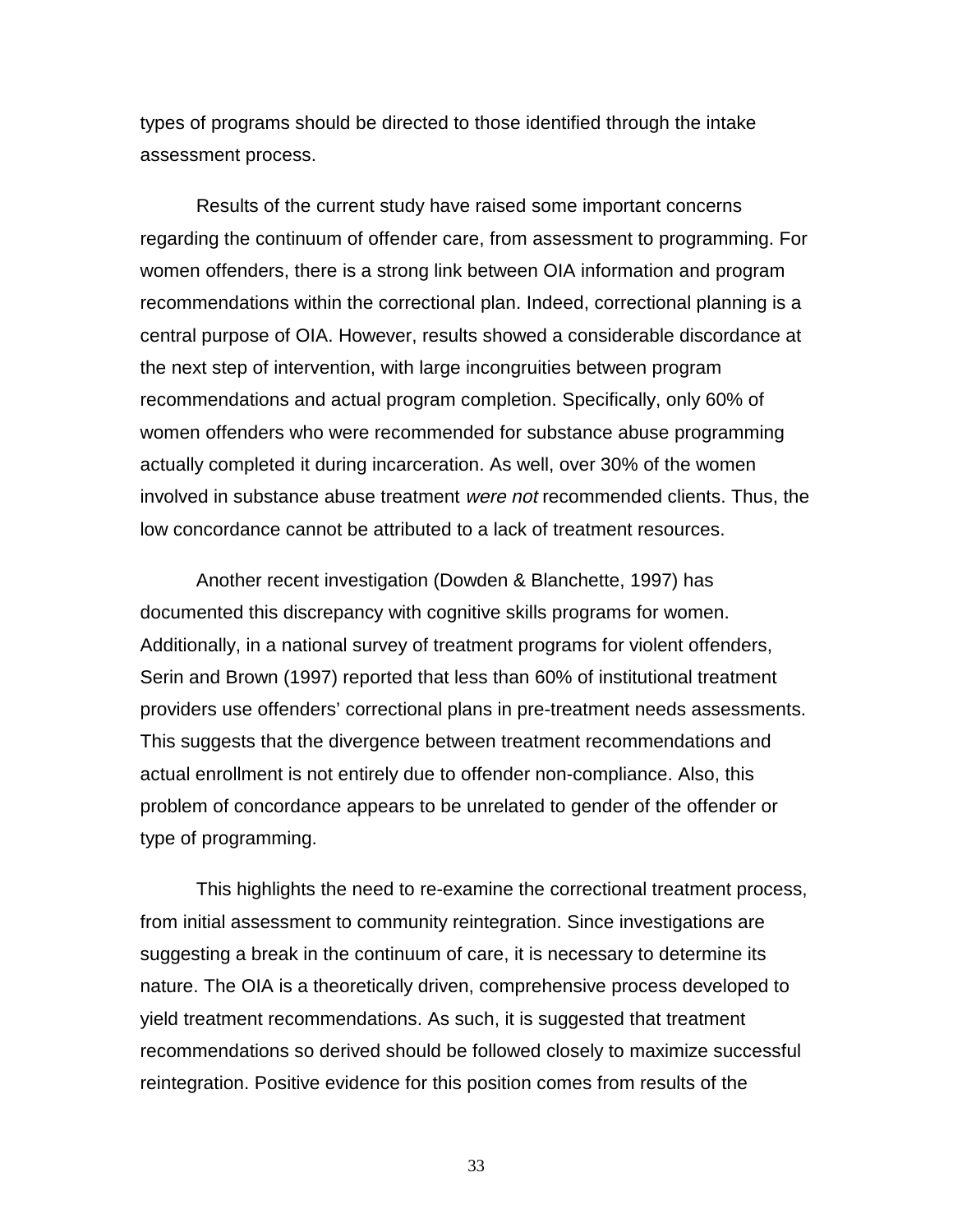present study, with lower recidivism rates for substance abusers that followed correctional plan recommendations.

In summary, this research has identified important differences between substance abusing and non-abusing women offenders, reflecting the validity of the OIA strategy. It has also yielded preliminary evidence of treatment efficacy in the area of substance abuse intervention for women offenders. Finally, it has highlighted the area of correctional treatment planning as one that merits some attention with improvements likely to enhance the assessment and treatment of women offenders.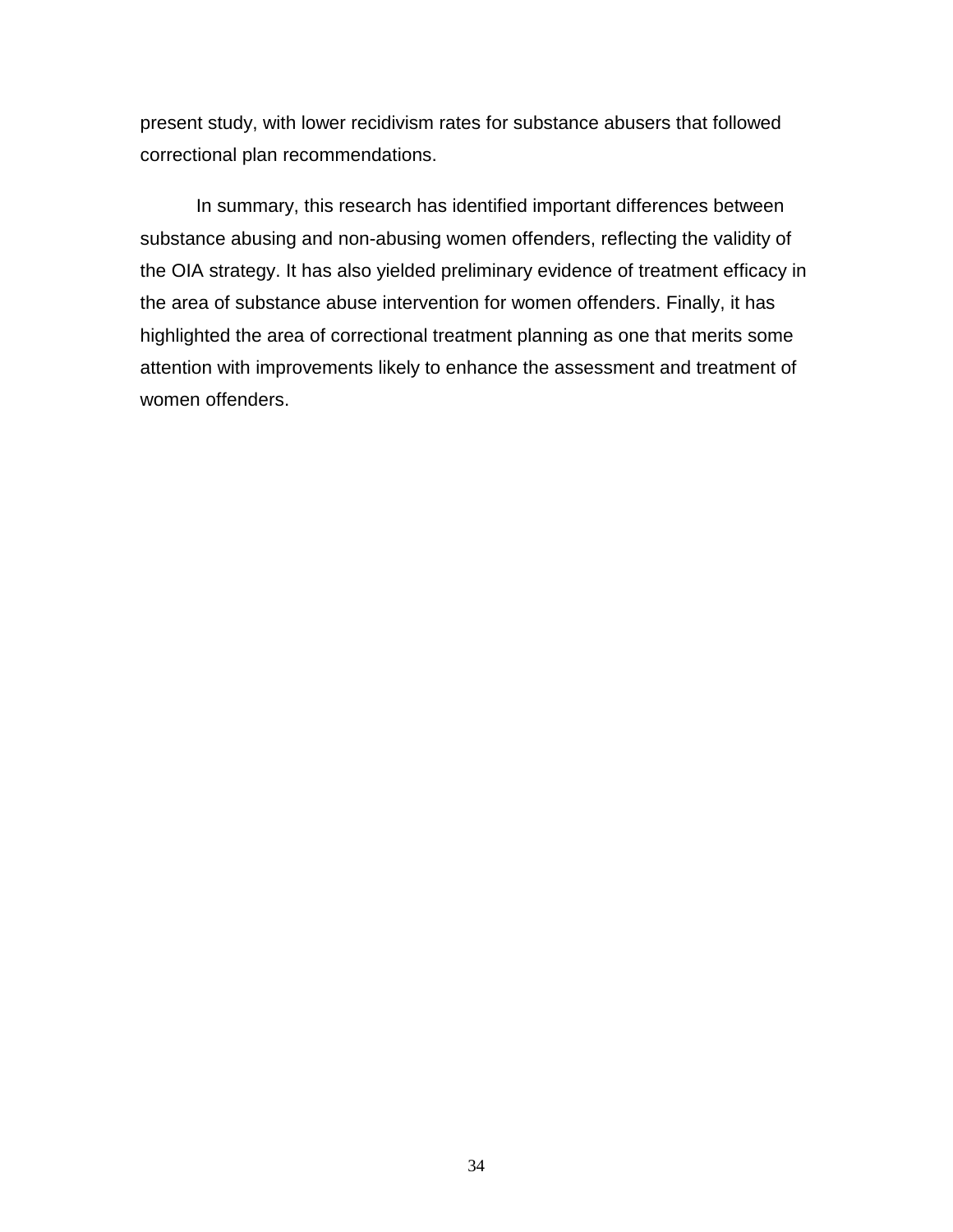#### **REFERENCES**

- Blanchette, K. (1996). The Relationships between Criminal History, Mental Disorder, and Recidivism among Federally Sentenced Women Offenders. Unpublished Master's Thesis, Carleton University, Ottawa.
- Dowden, C., & Blanchette, K. (1997). An Examination of the Characteristics of Women Offenders in Cognitive Skills Training. Unpublished Research Report. Ottawa: Correctional Service of Canada.
- Fabiano, E. (1993). Developing a Model for the Provision of Substance Abuse Treatment. Ottawa: Correctional Service of Canada.
- Lightfoot, L., & Lambert, L. (1991). Substance Abuse Treatment Needs of Federally Sentenced Women, Technical Report #1. Ottawa: Correctional Service of Canada.
- Lightfoot, L., & Lambert, L. (1992). Substance Abuse Treatment Needs of Federally Sentenced Women, Technical Report #2. Ottawa: Correctional Service of Canada.
- Shaw, M., Rodgers, K., Blanchette, J., Hattem, T., Seto Thomas, L., & Tamarack, L. (1991). Paying the Price. Federally Sentenced Women in Context. User Report No. 1991-5. Ottawa: Ministry of the Solicitor General.
- Serin, R., & Brown, S. (1997). Treatment programs for offenders with violent histories: A national survey. Forum on Corrections Research, 9 (2), 35-38.
- Tien, G., Lamb, D., Bond, L., Gillstrom, L., & Paris, F. (1993). Report on the Needs Assessment of Women at Burnaby Correctional Centre for Women. Unpublished report submitted to the B.C. Institute on Family Violence.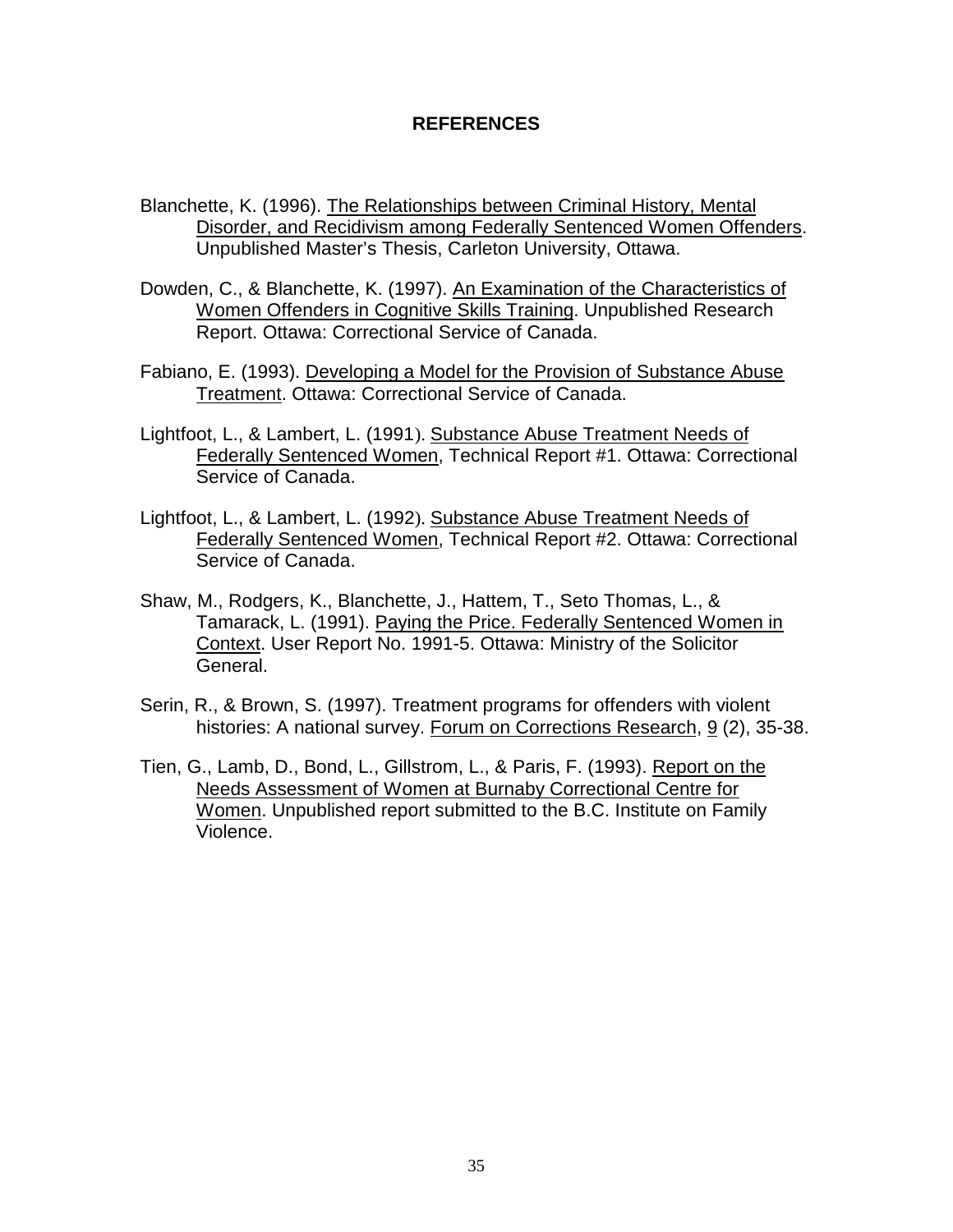### **APPENDIX A**

### **Coding Manual for Official Criminal Convictions**

**FPS \_\_\_\_\_\_\_\_\_\_\_\_\_\_\_\_\_\_\_\_\_**

### **Official Criminal History Record:**

Enter the number of offenses (i.e. charges and convictions) for each individual crime. If there are none, enter 0. This section is to be coded exclusively from the official records contained in CPIC files, and includes only charges and convictions **prior to** admission date.

### Nonviolent Offenses

- 1. \_ \_ Theft, break & enter, possession of housebreaking tools, possession of stolen property, theft of telecommunications, disguise with intent, forcible entry, unlawfully in a dwelling house.
- 2. Drug offenses (i.e., possession and trafficking).
- 3. \_\_ \_ Criminal negligence (includes serious driving offenses such as impaired or dangerous driving, failure to stop at the scene of an accident, hit- and run).
- 4. \_ Fraud, forgery, false pretenses, impersonation, uttering, possession of stolen credit card.
- 5. \_\_ \_\_ Escape, unlawfully at large, prison breach.
- 6. \_ cobstruction of justice, perjury, contempt of court, resist arrest, give contrary evidence.
- 7. \_ \_ Fail to appear in court, fail to comply with recognizance, fail to comply with probation order, breach of probation, breach of recognizance.
- 8. \_ \_ \_ Miscellaneous offenses: vandalism, causing a disturbance, mischief, willful damage, trespassing, conspiracy to commit a non-violent offence, vagrancy, prostitution, minor driving offenses (e.g., driving while license suspended), public intoxication.
- 9. Date of first non-violent offence (yymmdd) \_\_\_/\_\_\_/\_\_\_.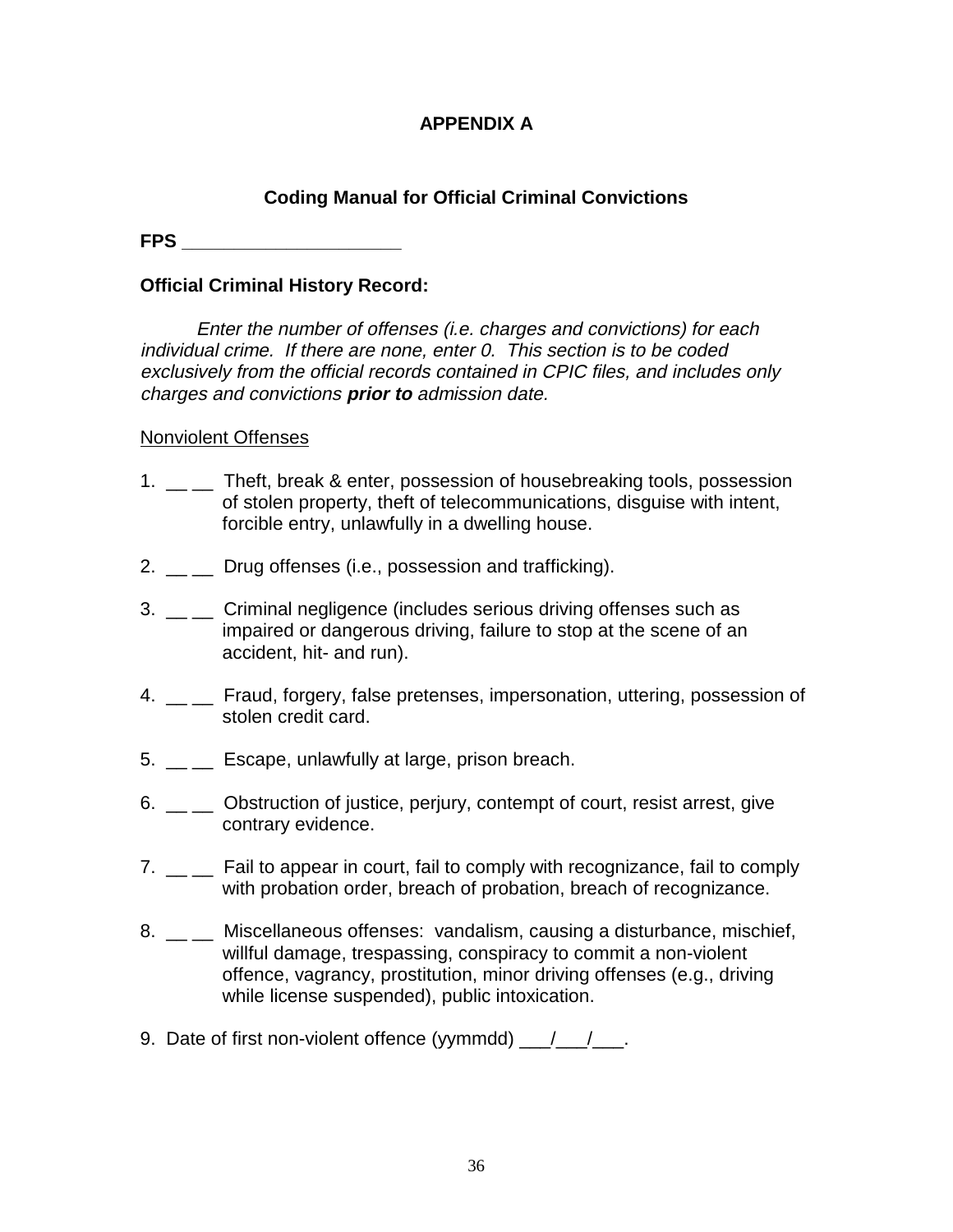### Violent Offenses

- 10. \_\_ \_\_ Robbery, armed robbery, robbery with violence, extortion.
- 11. \_\_ \_\_ Arson, firesetting.
- 12. \_\_ \_ Uttering threats, participation in riot, intimidation.
- 13. \_\_ \_\_ Assault, assault causing bodily harm, wounding with intent, malicious wounding.
- 14. \_\_ \_\_ Possession of a weapon, possession of explosives, pointing a firearm.
- 15. \_\_ \_\_ Kidnapping, abduction, forcible confinement, forcible seizure.
- 16. \_\_ \_\_ Violent sex offenses (e.g., sexual assault)
- 17. \_\_ \_\_ Manslaughter.
- 18. Attempted murder, conspiracy to commit murder.
- 19. \_\_ \_\_ Second degree murder.
- 20. \_\_ \_ First degree murder.
- 21. Date of first violent offence (yymmdd) \_\_/\_/\_\_/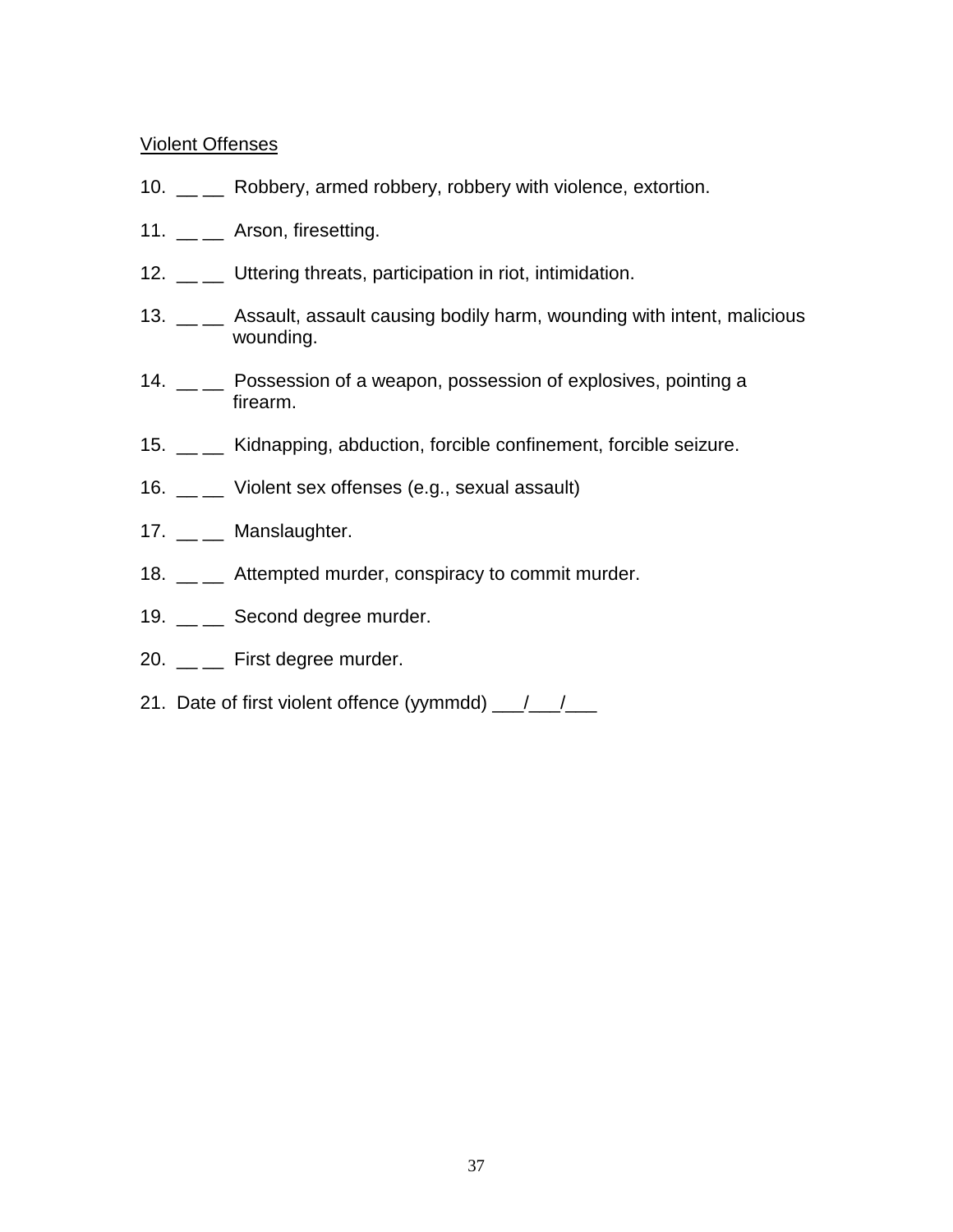### **Current (admitting) Offence(s):**

Enter the number of offenses (i.e. charges and convictions) for each individual crime. If there are none, enter 0. This section is to be coded exclusively from the official records contained in CPIC files, and includes only charges and convictions in current term.

### Nonviolent Offenses

- 1. \_ \_ Theft, break & enter, possession of housebreaking tools, possession of stolen property, theft of telecommunications, disguise with intent, forcible entry, unlawfully in a dwelling house.
- 2.  $\equiv$  Drug offenses (i.e., possession and trafficking).
- 3. \_\_ \_ Criminal negligence (includes serious driving offenses such as impaired or dangerous driving, failure to stop at the scene of an accident, hit- and run).
- 4. \_ Fraud, forgery, false pretenses, impersonation, uttering, possession of stolen credit card.
- 5. \_\_ \_\_ Escape, unlawfully at large, prison breach.
- 6. \_ cobstruction of justice, perjury, contempt of court, resist arrest, give contrary evidence.
- 7. \_ \_ Fail to appear in court, fail to comply with recognizance, fail to comply with probation order, breach of probation, breach of recognizance.
- 8. \_ \_ Miscellaneous offenses: vandalism, causing a disturbance, mischief, willful damage, trespassing, conspiracy to commit a non-violent offence, vagrancy, prostitution, minor driving offenses (e.g., driving while license suspended), public intoxication.

#### Violent Offenses

- 9. \_ \_ Robbery, armed robbery, robbery with violence, extortion.
- 10. **Arson, firesetting.**
- 11. Uttering threats, participation in riot, intimidation.
- 12. \_\_ \_ Assault, assault causing bodily harm, wounding with intent, malicious wounding.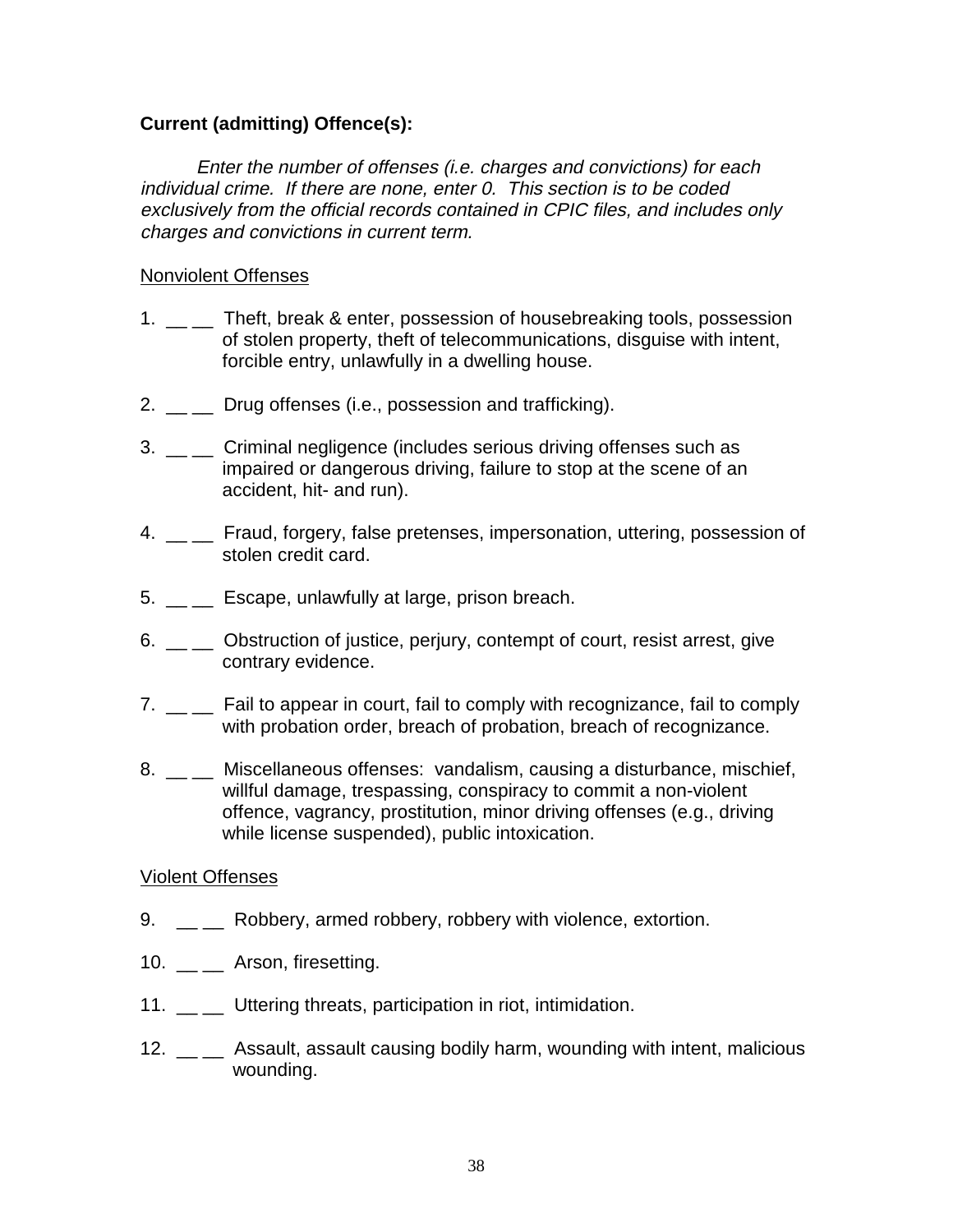- 13. \_\_ \_ Possession of a weapon, possession of explosives, pointing a firearm.
- 14. \_\_ \_\_ Kidnapping, abduction, forcible confinement, forcible seizure.
- 15. \_\_ \_\_ Violent sex offenses (e.g., sexual assault)
- 16. \_\_ \_\_ Manslaughter.
- 17. \_\_ \_ Attempted murder, conspiracy to commit murder.
- 18. \_\_ \_\_ Second degree murder.
- 19. First degree murder.

### **Official Recidivism:**

Enter the number of offenses (i.e. charges and convictions) for each individual crime. If there are none, enter 0. This section is to be coded exclusively from the official records contained in CPIC files, and includes only charges and convictions **after release** date.

### Nonviolent Offenses

- 1. \_ \_ Theft, break & enter, possession of housebreaking tools, possession of stolen property, theft of telecommunications, disguise with intent, forcible entry, unlawfully in a dwelling house.
- 2.  $\frac{1}{2}$  Drug offenses (i.e., possession and trafficking).
- 3. \_\_ \_ Criminal negligence (includes serious driving offenses such as impaired or dangerous driving, failure to stop at the scene of an accident, hit- and run).
- 4. \_ Fraud, forgery, false pretenses, impersonation, uttering, possession of stolen credit card.
- $5.$   $\equiv$   $\equiv$  Escape, unlawfully at large, prison breach.
- 6. \_ cobstruction of justice, perjury, contempt of court, resist arrest, give contrary evidence.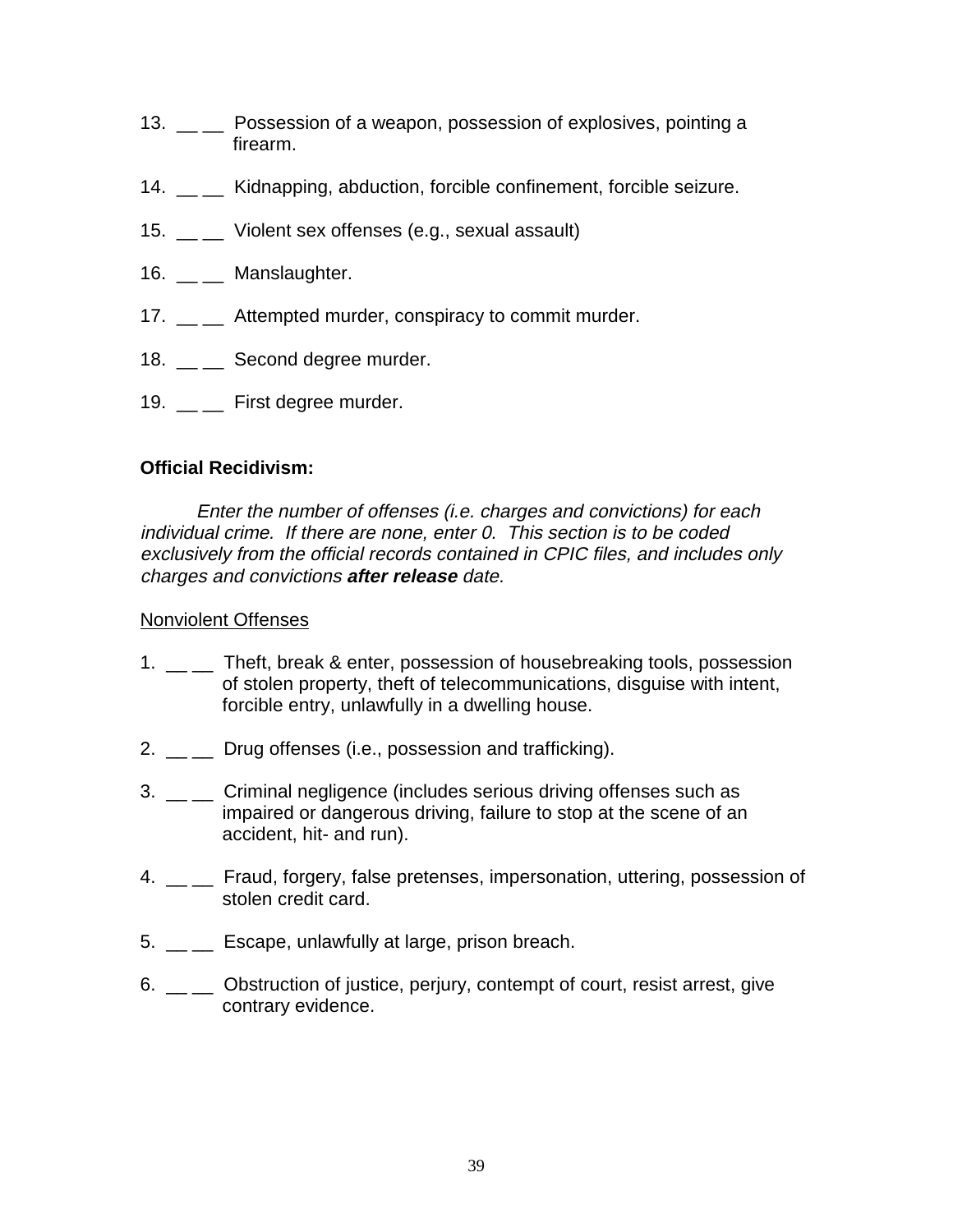- 7. \_ \_ Fail to appear in court, fail to comply with recognizance, fail to comply with probation order, breach of probation, breach of recognizance.
- 8. \_ miscellaneous offenses: vandalism, causing a disturbance, mischief, willful damage, trespassing, conspiracy to commit a non-violent offence, vagrancy, prostitution, minor driving offenses (e.g., driving while license suspended), public intoxication.
- 9. Date of first non-violent recidivism (yymmdd)  $\frac{1}{\sqrt{2}}$ .

### Violent Offenses

- 10. \_\_ Robbery, armed robbery, robbery with violence, extortion.
- 11. \_\_ \_ Arson, firesetting.
- 12. \_\_ \_ Uttering threats, participation in riot, intimidation.
- 13. \_\_ \_ Assault, assault causing bodily harm, wounding with intent, malicious wounding.
- 14. \_\_ \_ Possession of a weapon, possession of explosives, pointing a firearm.
- 15. \_\_ \_\_ Kidnapping, abduction, forcible confinement, forcible seizure.
- 16. \_\_ \_\_ Violent sex offenses (e.g., sexual assault)
- 17. \_\_ \_\_ Manslaughter.
- 18. \_\_ Attempted murder, conspiracy to commit murder.
- 19. Second degree murder.
- 20. \_\_ \_\_ First degree murder.
- 21. Date of first violent recidivism (yymmdd)  $\frac{1}{\sqrt{2}}$
- 22. Date of first revocation (yymmdd)  $\frac{1}{2}$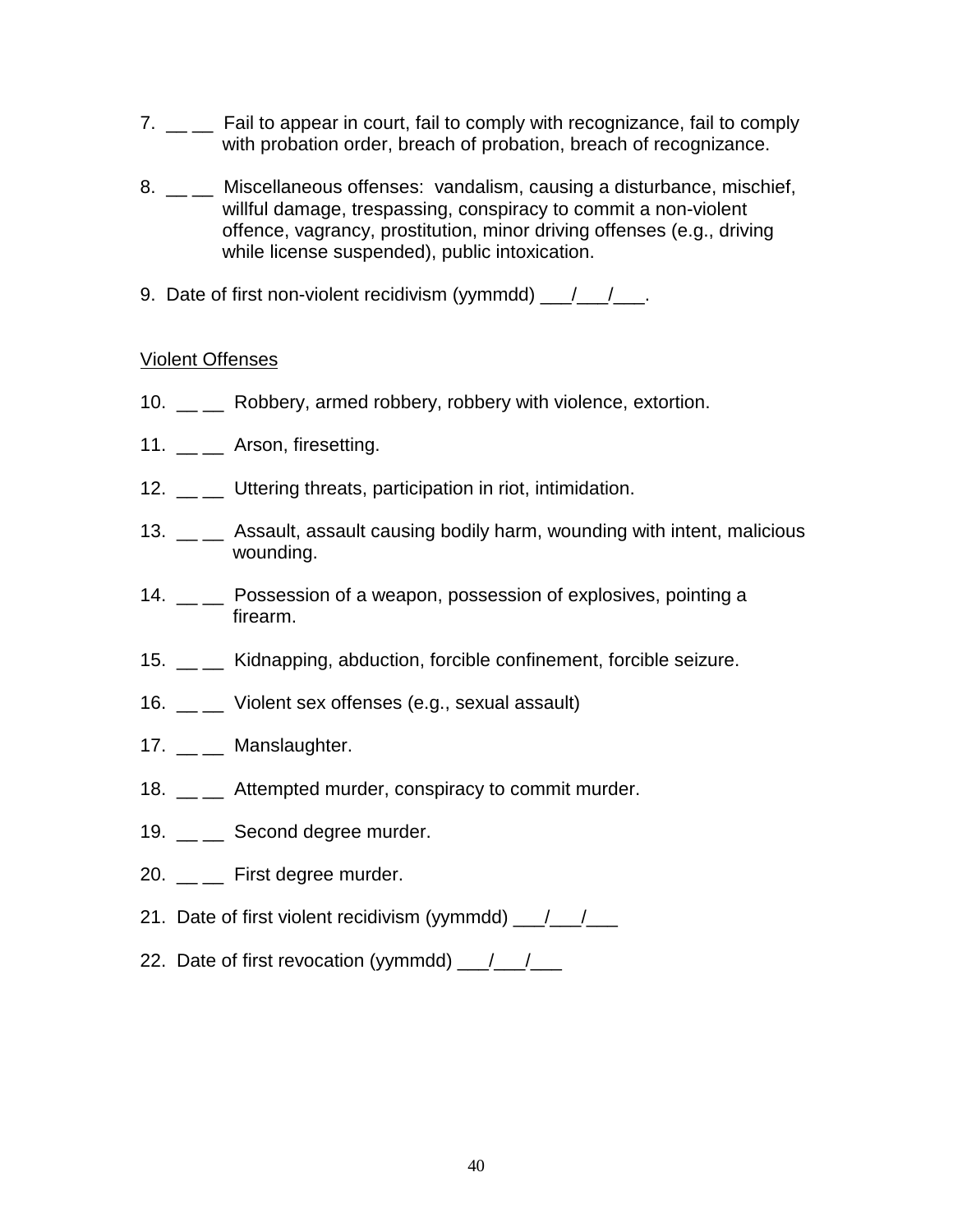### **APPENDIX B**

| <b>Coding Manual for Correctional Plans</b>                                                                                                                                  |                                                                                                                                          |  |
|------------------------------------------------------------------------------------------------------------------------------------------------------------------------------|------------------------------------------------------------------------------------------------------------------------------------------|--|
| Last Name & first initial _______________________                                                                                                                            | Subject $#$ ___ __ __ __                                                                                                                 |  |
|                                                                                                                                                                              | FPS # ___ __ __ __ __ __ __ __ __ DOB (yymmdd): ____/ ____/ _____                                                                        |  |
|                                                                                                                                                                              | Status: 1) incarcerated 2) supervision 3) deported 4) UAL 5) other                                                                       |  |
| Sentence (years/months/days): $\frac{1}{\sqrt{2}}$ / $\frac{1}{\sqrt{2}}$ Sentence # _____                                                                                   |                                                                                                                                          |  |
| Accelerated Parole: 0) no 1) yes                                                                                                                                             |                                                                                                                                          |  |
|                                                                                                                                                                              | Security Classification: 0) minimum 1) medium 2) maximum                                                                                 |  |
| Correctional Plan: 1) initial                                                                                                                                                | 2) update                                                                                                                                |  |
| OMS OIA Date (yymmdd): ___/ ___/ ___                                                                                                                                         |                                                                                                                                          |  |
| Insert name of institution                                                                                                                                                   | Completing Operational Unit: ______________________________Code _____ ____ ____                                                          |  |
|                                                                                                                                                                              | Version Start Date (yymmdd): __/ __/ __                                                                                                  |  |
|                                                                                                                                                                              | Next Review Date (yymmdd): __/ __/ __                                                                                                    |  |
| CMS Group: 1) ES 2) LS 3) SI 4) CC                                                                                                                                           |                                                                                                                                          |  |
|                                                                                                                                                                              | Risk / Needs Category: 1) low/low 2) low/med 3) low/high 4) med/low<br>5) med/med<br>6) med/high 7) high/low 8) high/med<br>9) high/high |  |
| Principle Component1: ___ __<br>Program $Id1:$ __ __ __ __ __<br>Priority1 (low = 0; med = 1; high = 2): $\frac{1}{\sqrt{2}}$<br>Program target date1 (yymmdd): __/ __/ _    |                                                                                                                                          |  |
| Need2:<br>Principle Component2: ___ __<br>Program $Id2:$ __ __ __ __ __<br>Priority2 (low = 0; med = 1; high = 2): $\frac{1}{2}$<br>Program target date2 (yymmdd): __/ __/ _ |                                                                                                                                          |  |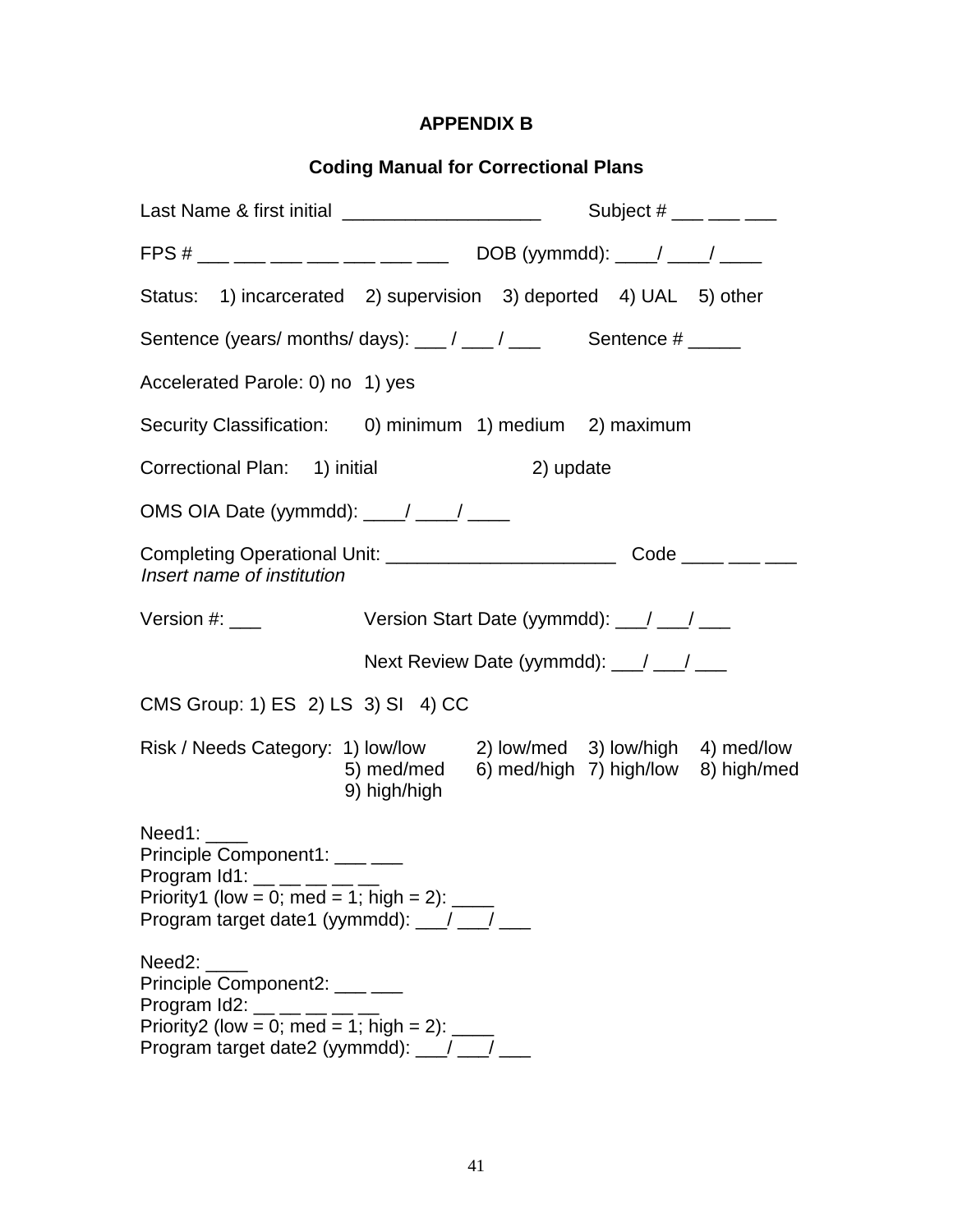| Need3:<br>Principle Component3: ___ __<br>Program Id3: $\frac{1}{2}$ $\frac{1}{2}$ $\frac{1}{2}$ $\frac{1}{2}$<br>Priority3 (low = 0; med = 1; high = 2): $\frac{1}{2}$<br>Program target date3 (yymmdd): __/ __/ __ |                                                |
|----------------------------------------------------------------------------------------------------------------------------------------------------------------------------------------------------------------------|------------------------------------------------|
| Need4:                                                                                                                                                                                                               |                                                |
| Principle Component4: ___ ___<br>Program Id4: $\frac{m}{1}$ = $\frac{m}{1}$ = $\frac{m}{1}$                                                                                                                          |                                                |
| Priority4 (low = 0; med = 1; high = 2): $\frac{1}{2}$                                                                                                                                                                |                                                |
| Program target date4 (yymmdd): __/ __/ __                                                                                                                                                                            |                                                |
| Need5:<br>Principle Component5: ___ ___<br>Program Id5: $\_\_$ $\_\_$ $\_\_$<br>Priority5 (low = 0; med = 1; high = 2): $\frac{ }{ }$<br>Program target date5 (yymmdd): __/ __/ __                                   |                                                |
| Total # of Needs identified ___ __<br>Total # of Principle components ___ ___<br>Total # of Programs $\frac{1}{\sqrt{1-\frac{1}{2}}}}$                                                                               |                                                |
| Specific Program Objectives: 0) no 1) yes, not related to cplan                                                                                                                                                      | 2) yes, related to cplan                       |
| Cplan completed by: _________________________<br>(Enter title)                                                                                                                                                       | Date (yymmdd) $\frac{1}{\sqrt{1-\frac{1}{2}}}$ |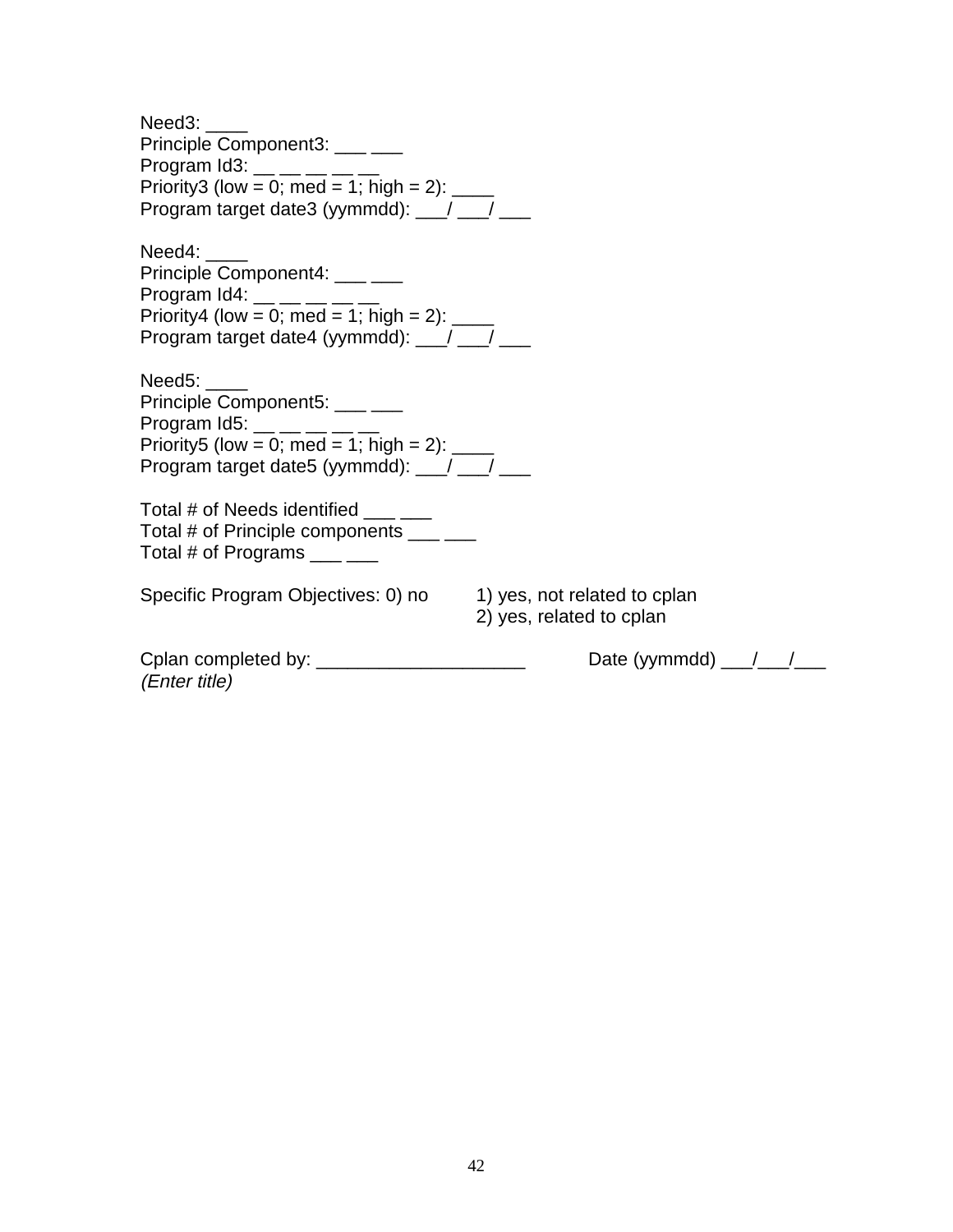### **APPENDIX C**

### **Listing of all Need Indicators as Assessed by the Offender Intake Assessment Process**

### **i) Education / Employment Indicators**

- 1) Has less than grade 8
- 2) Has less than grade 10
- 3) Has no high school diploma
- 4) Finds learning difficult
- 5) Has learning disabilities
- 6) Has physical problems which interfere with learning
- 7) Has memory problems
- 8) Has concentration problems
- 9) Has problems with reading
- 10) Has problems writing
- 11) Has problems with numeracy
- 12) Has difficulty comprehending instructions
- 13) Lacks a skill area/trade/profession
- 14) Dissatisfied with skill area/trade/profession
- 15) Has physical problems that interfere with work
- 16) Unemployed at time of arrest
- 17) Unemployed 90% or more
- 18) Unemployed 50% or more
- 19) Has an unstable job history
- 20) Often shows up late for work
- 21) Has poor attendance record
- 22) No employment history
- 23) Has difficulty meeting workload requirements
- 24) Lacks initiative
- 25) Has quit a job without another
- 26) Has been laid off from work
- 27) Has been fired from a job
- 28) Salary has been insufficient
- 29) Lacks employment benefits
- 30) Jobs lack security
- 31) Has difficulty with co-workers
- 32) Has difficulty with supervisors
- 33) Prior vocational assessment(s)
- 34) Has participated in employment programs
- 35) Completed an occupational development program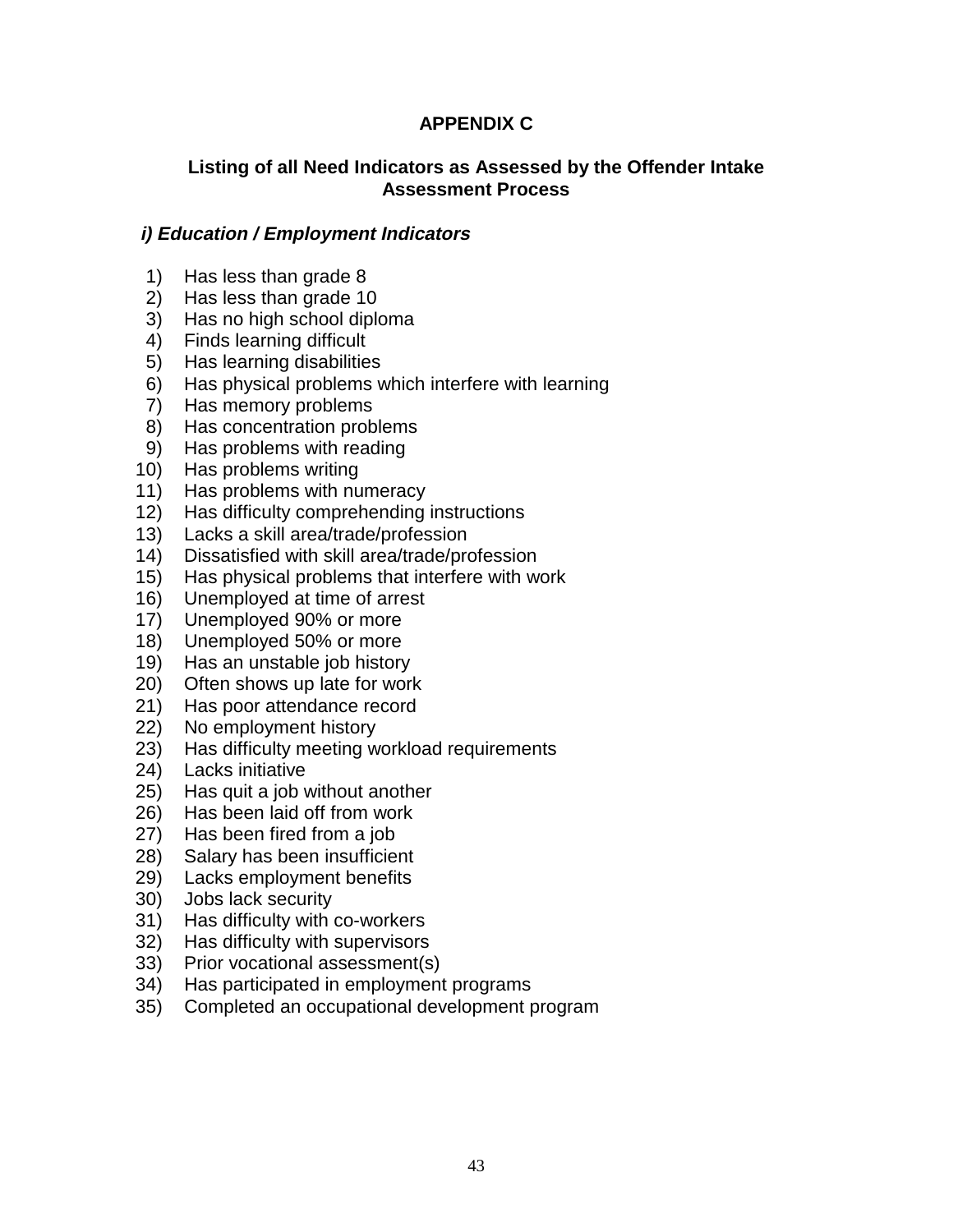### **ii) Marital Family Indicators**

- 1) Childhood lacked family ties
- 2) Mother absent during childhood
- 3) Maternal relations negative as a child
- 4) Father absent during childhood
- 5) Paternal relations negative as a child
- 6) Parents relationship dysfunctional during childhood
- 7) Spousal abuse during childhood
- 8) Sibling relations negative during childhood
- 9) Other relative(s) relations negative during childhood
- 10) Family members involved in crime
- 11) Currently single
- 12) Has been married/common law in the past
- 13) Dissatisfied with current relationship
- 14) Money problems affect relationship(s) past/present
- 15) Sexual problems affect relationship(s) past/present
- 16) Communication problems affects the relationship(s)
- 17) Has been a victim of spousal abuse
- 18) Has been a perpetrator of spousal abuse
- 19) Has no parenting responsibilities
- 20) Unable to handle parenting responsibilities
- 21) Unable to control the child's behaviour appropriately
- 22) Perceives self as unable to control the child's behaviour
- 23) Supervises child improperly
- 24) Does not participate in activities with the child
- 25) Lacks an understanding of child development
- 26) Family is unable to get along as a unit
- 27) Has been arrested for child abuse
- 28) Has been arrested for incest
- 29) Prior marital/family assessment(s)
- 30) Has participated in marital/family therapy
- 31) Has completed a marital/family intervention program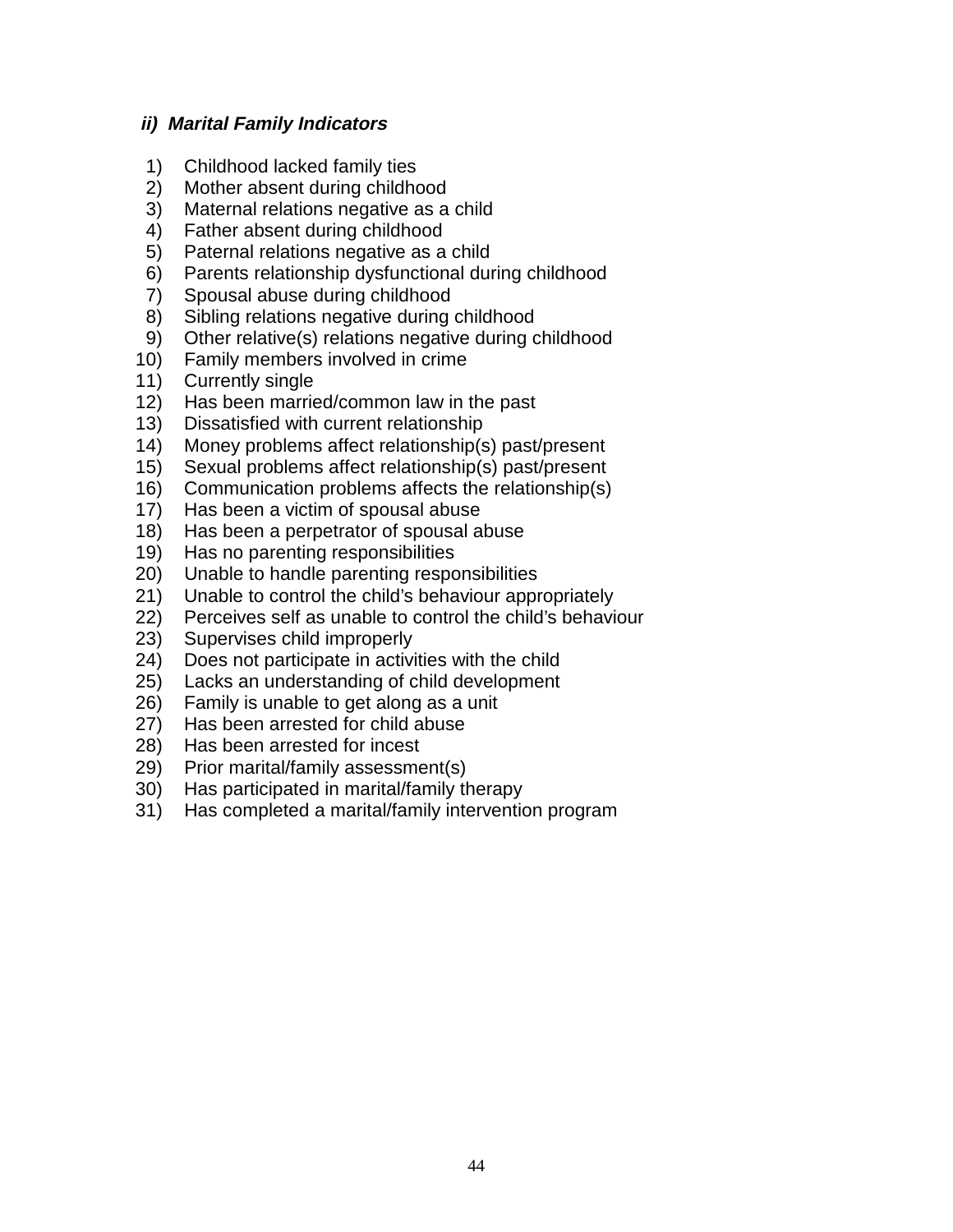### **iii) Associates / Social Interaction Indicators**

- 1) Socially Isolated
- 2) Associates with substance abusers<br>3) Many criminal acquaintances
- 3) Many criminal acquaintances<br>4) Mostly criminal friends
- **Mostly criminal friends**
- 5) Has been affiliated with a gang<br>6) Resides in a criminogenic area
- 6) Resides in a criminogenic area<br>7) Unattached to any community g
- Unattached to any community groups
- 8) Relations are described as predatory
- 9) Often victimized in social relations
- 10) Easily influenced by others
- 11) Has difficulty communicating with others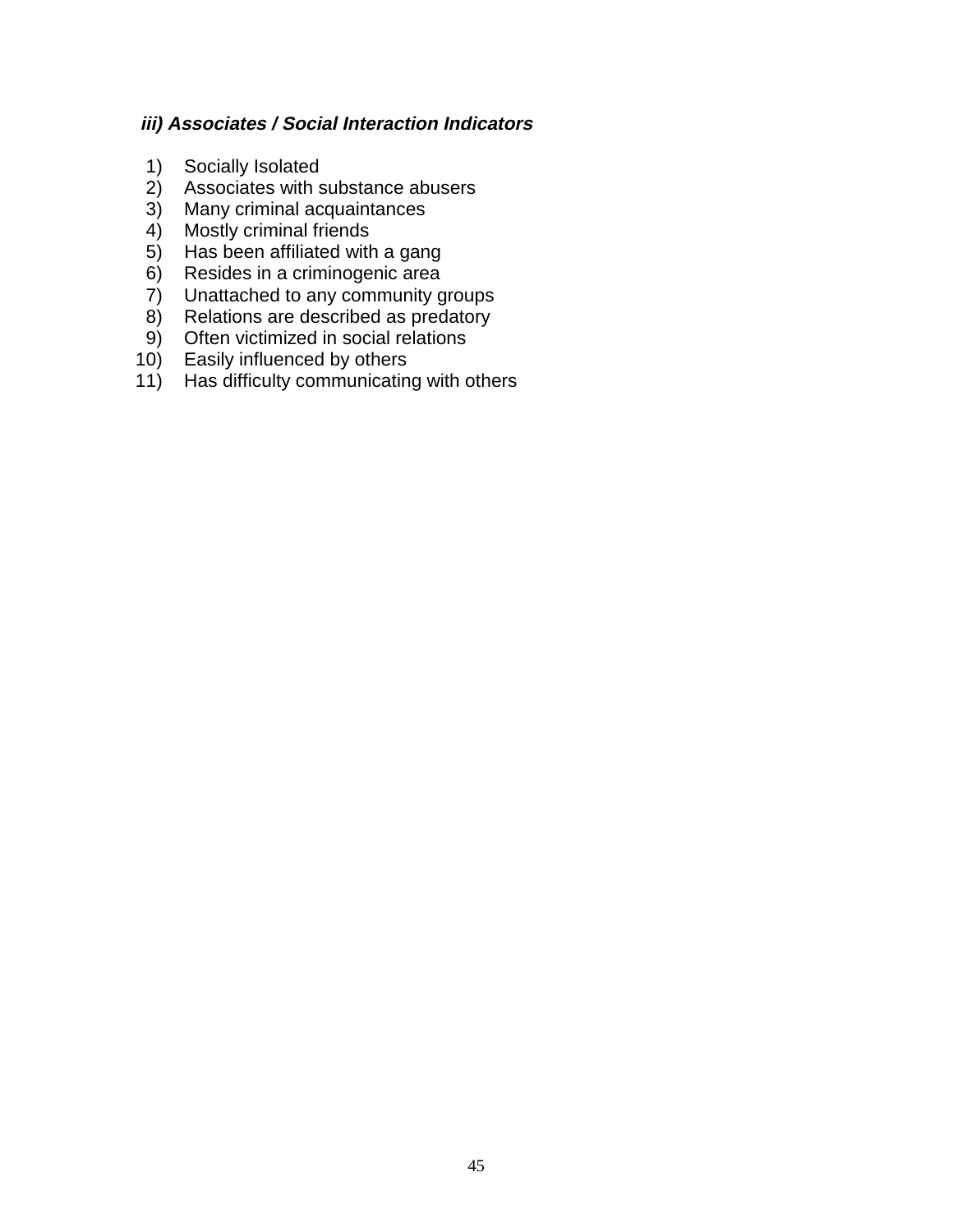### **iv) Substance Abuse Indicators**

- 1) Abuses alcohol
- 2) Began drinking at an early age
- 3) Drinks on a regular basis
- 4) Has a history of drinking binges
- 5) Has combined the use of alcohol and drugs
- 6) Drinks to excess during leisure time
- 7) Drinks to excess in social situations
- 8) Drinks to relieve stress
- 9) Drinking interferes with employment
- 10) Drinking interferes with marital / family relations
- 11) Drinking interferes with social relations
- 12) Drinking has resulted in law violations
- 13) Drinking interferes with health
- 14) Abuses drugs
- 15) Began using drugs at an early age
- 16) Used drugs on a regular basis
- 17) Has gone on drug-taking sprees
- 18) Has combined the use of different drugs
- 19) Uses drugs during leisure time
- 20) Uses drugs in social situations
- 21) Uses drugs to relieve stress
- 22) Drug use interferes with employment
- 23) Drug use interferes with marital / family relations
- 24) Drug use interferes with social relations
- 25) Drug use has resulted in law violations
- 26) Drug use interferes with health
- 27) Prior substance abuse assessments
- 28) Has participated in substance abuse treatment
- 29) Has completed substance abuse treatment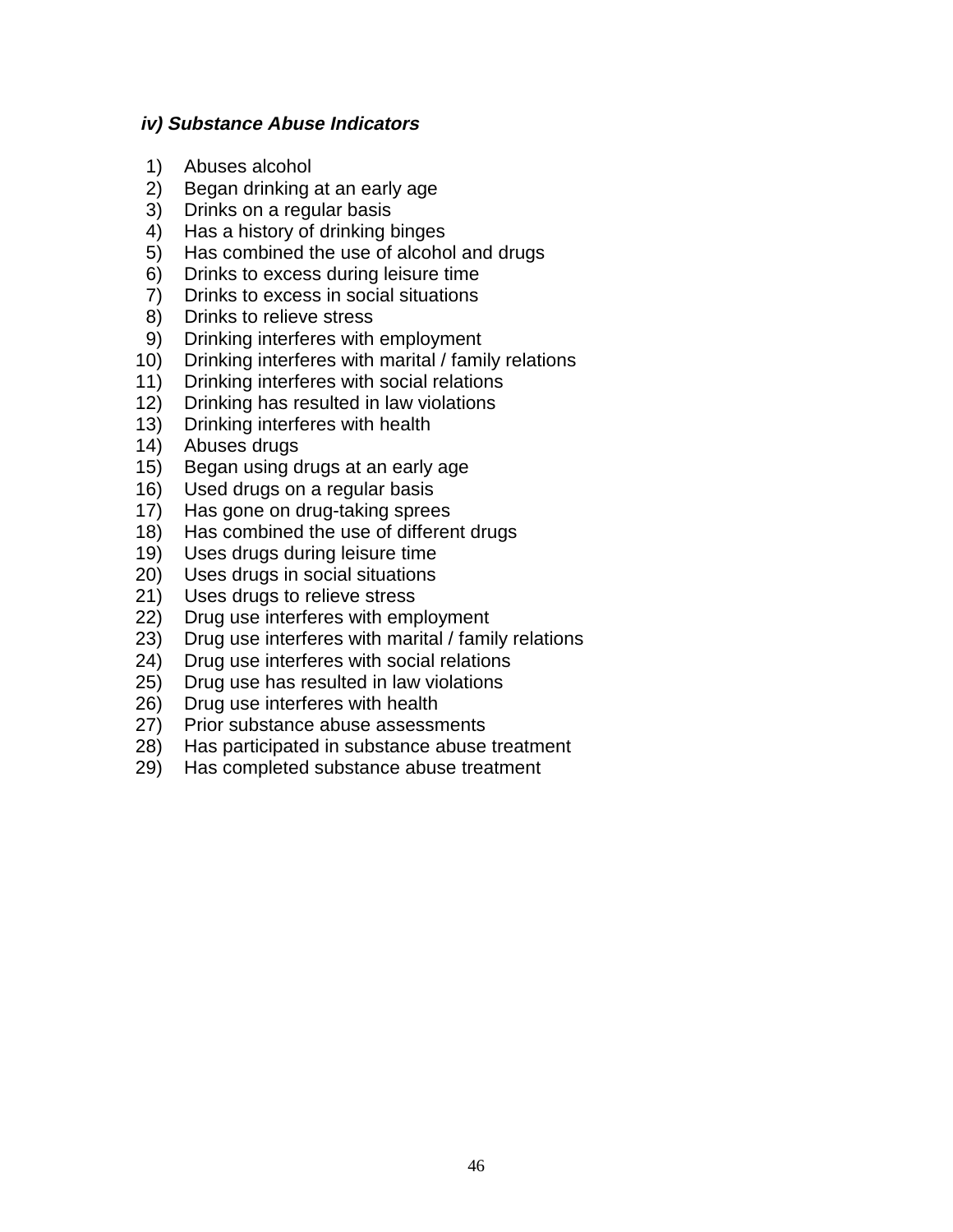### **v) Community Functioning Indicators**

- 1) Has unstable accommodation
- 2) Residence is poorly maintained
- 3) Has poor self-presentation
- 4) Has poor hygiene
- 5) Has physical problems
- 6) Had dental problems
- 7) Has dietary problems
- 8) Difficulty meeting bill payments
- 9) Has outstanding debts
- 10) Has no bank account
- 11) Has no credit
- 12) Has no collateral
- 13) Has problems writing
- 14) Unable to express self verbally
- 15) Has no hobbies
- 16) Does not participate in organized activities
- 17) Unaware of social services
- 18) Has used social assistance
- 19) Prior assessment for community functioning
- 20) Has participated in a community skills program
- 21) Has completed a community skills program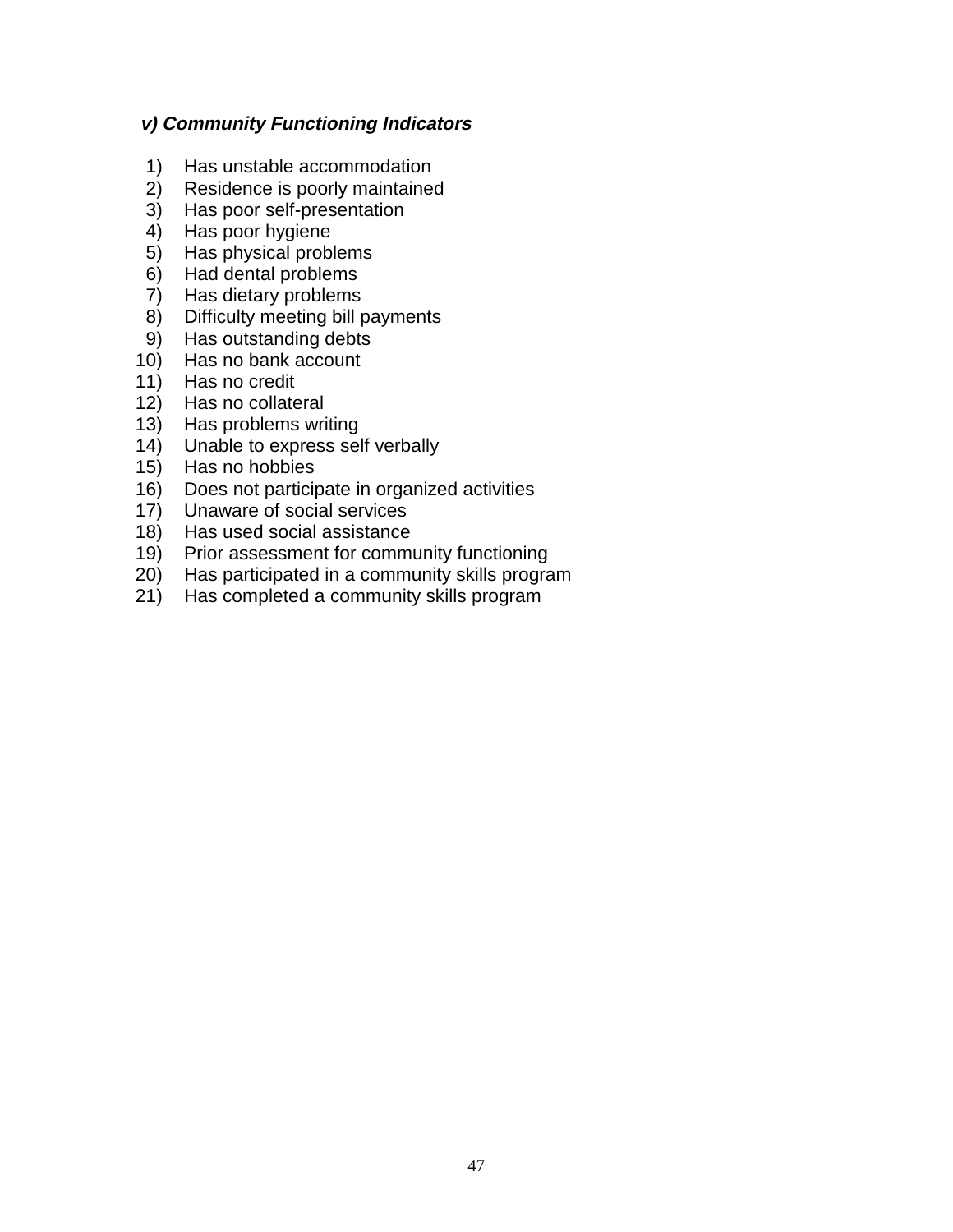### **vi) Personal / Emotional Orientation Indicators**

- 1) Feels especially self-important
- 2) Physical prowess problematic
- 3) Family ties are problematic
- 4) Ethnicity is problematic
- 5) Religion is problematic
- 6) Gang member
- 7) Unable to recognize problem areas
- 8) Has difficulties solving interpersonal problems
- 9) Unable to generate choices
- 10) Unaware of consequences
- 11) Goal setting is unrealistic
- 12) Has disregard for others
- 13) Socially unaware
- 14) Impulsive
- 15) Incapable of understanding the feelings of others
- 16) Narrow and rigid thinking
- 17) Aggressive
- 18) Assertion problem
- 19) Copes with stress poorly
- 20) Poor conflict resolution
- 21) Manages time poorly
- 22) Gambling is problematic
- 23) Has low frustration tolerance
- 24) Hostile
- 25) Worries unreasonably
- 26) Takes risks inappropriately
- 27) Thrill-seeking
- 28) Non-reflective
- 29) Not conscientious
- 30) Manipulative
- 31) Has difficulty performing sexually
- 32) Sexual identity problem
- 33) Inappropriate sexual preference(s)
- 34) Sexual attitudes are problematic
- 35) Low mental functioning
- 36) Diagnosed as disordered in the past
- 37) Diagnosed as disordered currently
- 38) Prior personal / emotional assessments
- 39) Prescribed medication in the past
- 40) Prescribed medication currently
- 41) Past hospitalization
- 42) Current hospitalization
- 43) Received outpatient services in the past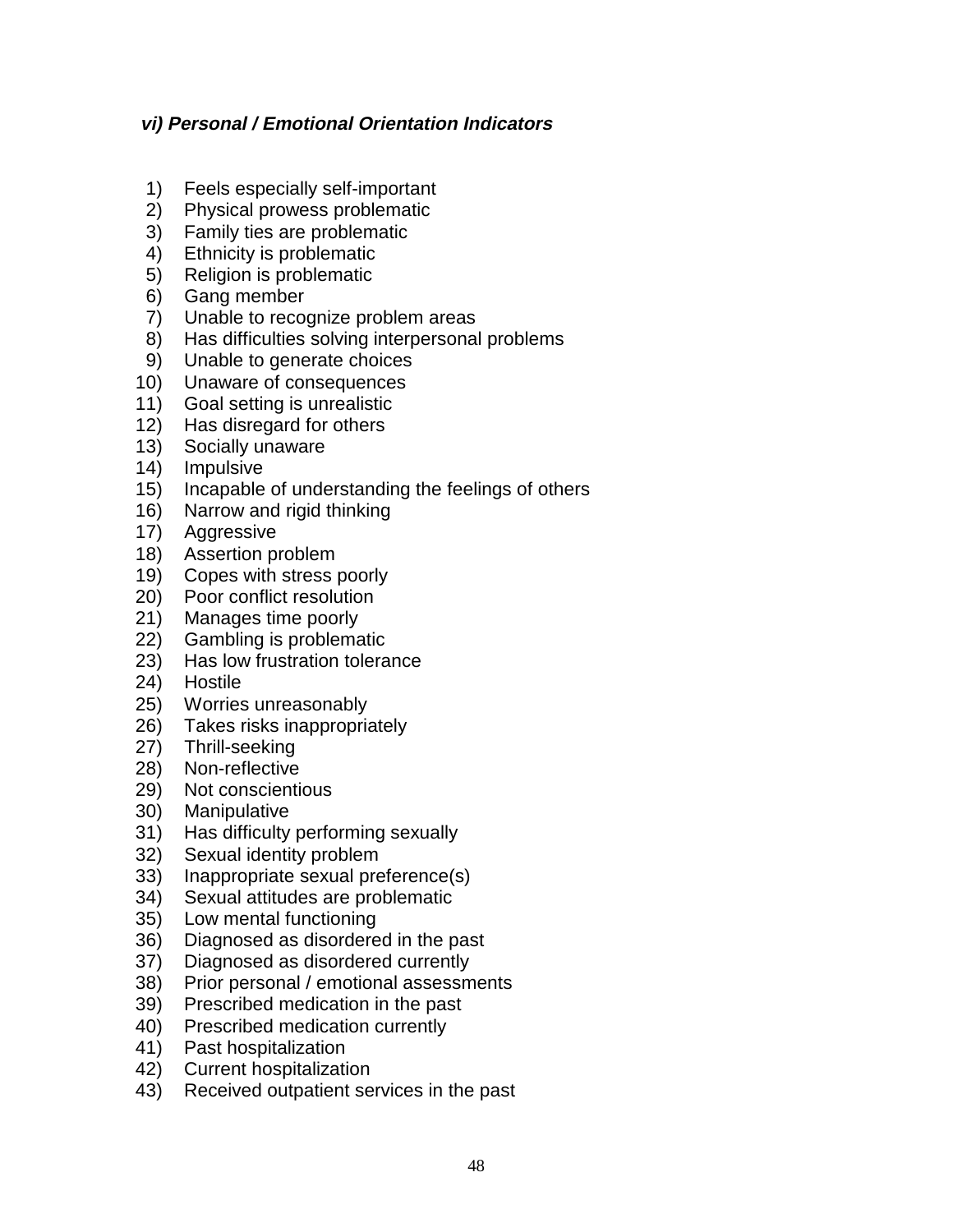- 44) Received outpatient services prior to admission
- 45) Past program participation
- 46) Current program participation